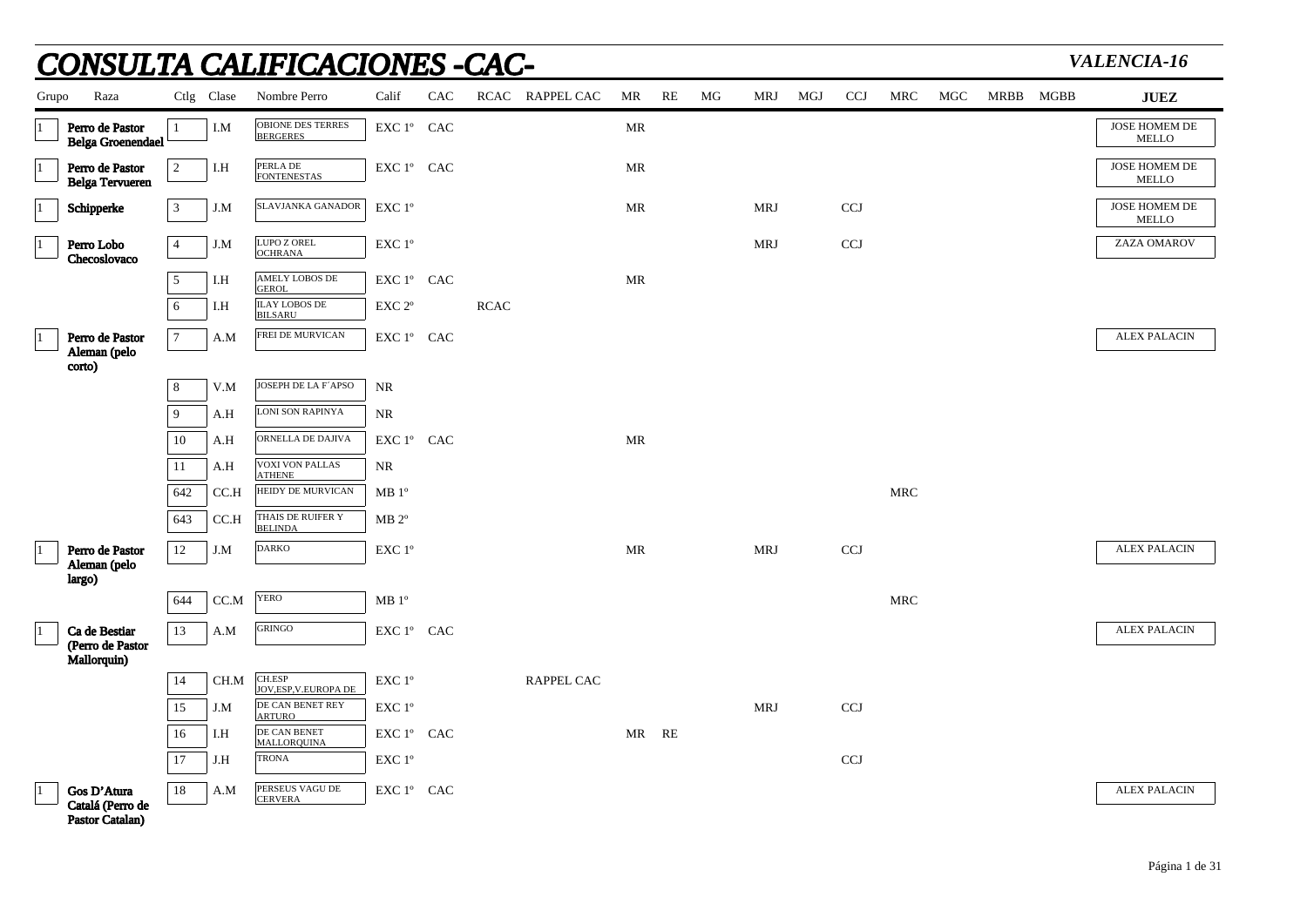| Grupo        | Raza                                                |        | Ctlg Clase    | Nombre Perro                                                | Calif                                        | CAC |             | RCAC RAPPEL CAC   | MR                                | RE | MG             | MRJ        | MGJ | <b>CCJ</b> | MRC        | MGC | MRBB MGBB   | $\mathbf{J}\mathbf{U}\mathbf{E}\mathbf{Z}$ |
|--------------|-----------------------------------------------------|--------|---------------|-------------------------------------------------------------|----------------------------------------------|-----|-------------|-------------------|-----------------------------------|----|----------------|------------|-----|------------|------------|-----|-------------|--------------------------------------------|
| 11           | Gos D'Atura<br>Catalá (Perro de<br>Pastor Catalan)  | 19     | CH.M          | <b>QUETZAL DE PASTORS</b><br>DE BLO                         | EXC 1°                                       |     |             | RAPPEL CAC        |                                   |    |                |            |     |            |            |     |             | <b>ALEX PALACIN</b>                        |
|              |                                                     | 20     | J.M           | <b>ATLAS DE CAN BLAU</b>                                    | $\ensuremath{\mathrm{EXC}}$ $2^\mathrm{o}$   |     |             |                   |                                   |    |                |            |     |            |            |     |             |                                            |
|              |                                                     | $21\,$ | J.M           | REIG DE<br><b>VALLESPINOSA</b>                              | EXC 1°                                       |     |             |                   |                                   |    |                | <b>MRJ</b> |     | <b>CCJ</b> |            |     |             |                                            |
|              |                                                     | $22\,$ | I.H           | XYEBRA DE PASTORS<br>DE BLO                                 | EXC 1°                                       |     |             |                   |                                   |    |                |            |     |            |            |     |             |                                            |
|              |                                                     | $23\,$ | I.H           | YUKA DE PASTORS DE<br><b>BLO</b>                            | $\ensuremath{\mathrm{EXC}}$ $2^\mathrm{o}$   |     |             |                   |                                   |    |                |            |     |            |            |     |             |                                            |
|              |                                                     | 24     | A.H           | <b>BALDUFA I</b><br><b>D'ESPINAVESSA</b>                    | $\ensuremath{\mathrm{EXC}}$ $2^{\mathrm{o}}$ |     | <b>RCAC</b> |                   |                                   |    |                |            |     |            |            |     |             |                                            |
|              |                                                     | $25\,$ | A.H           | <b>EZKABA DE PASTORS</b><br>DE BLO                          | EXC 1° CAC                                   |     |             |                   |                                   |    |                |            |     |            |            |     |             |                                            |
|              |                                                     | 26     | A.H           | LLOBA DE PASTORS DE<br><b>BLO</b>                           | NR                                           |     |             |                   |                                   |    |                |            |     |            |            |     |             |                                            |
|              |                                                     | 27     | CH.H          | CH CHESCA<br>D'ESPINAVESA                                   | EXC <sub>2°</sub>                            |     |             |                   |                                   |    |                |            |     |            |            |     |             |                                            |
|              |                                                     | 28     | CH.H          | CH. BRUIXETA DE<br>PASTORS DE BLO                           | EXC 1°                                       |     |             | <b>RAPPEL CAC</b> | MR                                | RE |                |            |     |            |            |     |             |                                            |
| $\vert$ 1    | Perro de Pastor<br>Garafiano (No                    | 29     | J.H           | VÉNUS DE BEDESTIA                                           | EXC 1°                                       |     |             |                   | MR                                | RE |                | <b>MRJ</b> |     | <b>CCJ</b> |            |     |             | ANGEL GARACH                               |
|              | aceptado FCI)                                       |        |               | <b>EVEREST</b>                                              |                                              |     |             |                   |                                   |    |                |            |     |            |            |     |             |                                            |
|              |                                                     | 645    | $_{\rm BB.H}$ |                                                             | $\rm MB$ $1^{\rm o}$                         |     |             |                   |                                   |    |                |            |     |            |            |     | <b>MRBB</b> |                                            |
| $\vert$ 1    | Perro de Pastor de<br><b>Beauce</b><br>(Beauceron)  | 30     | A.M           | <b>J'IGOR DES BERGERS</b><br><b>DU LAC</b>                  | EXC 1° CAC                                   |     |             |                   | <b>MR</b>                         |    |                |            |     |            |            |     |             | JOSE HOMEM DE<br><b>MELLO</b>              |
| $\vert$ 1    | Perro de Pastor de                                  | $31\,$ | A.M           | SHELDOM DE LOS<br><b>TRES SAUCES</b>                        | $\rm MB$ $1^{\rm o}$                         |     |             |                   |                                   |    |                |            |     |            |            |     |             | JOSE HOMEM DE<br><b>MELLO</b>              |
|              | Brie (Leonados)                                     | 32     | CH.H          | <b>CASSYOPEA DE</b>                                         | EXC 1°                                       |     |             | <b>RAPPEL CAC</b> | MR                                |    |                |            |     |            |            |     |             |                                            |
| $\mathbf{1}$ | <b>Bearded Collie</b>                               | 33     | A.H           | <b>DASILVA</b><br>JOYCE DU GRAND                            | EXC 1° CAC                                   |     |             |                   | MR                                |    | $3^{\circ}$ MG |            |     |            |            |     |             | JOSE HOMEM DE                              |
|              |                                                     |        |               | FRENE DE NEVEN<br><b>LOVELY BLUE DES</b>                    |                                              |     |             |                   |                                   |    |                |            |     |            |            |     |             | MELLO                                      |
|              |                                                     | 34     | J.H           | <b>GARDES CHAMPETRE</b>                                     | $\ensuremath{\mathrm{EXC}}$ $1^\mathrm{o}$   |     |             |                   |                                   |    |                | MRJ        | MGJ | <b>CCJ</b> |            |     |             |                                            |
| $\vert$ 1    | <b>Border Collie</b>                                | 35     | A.M           | <b>GALANT</b>                                               | EXC 1º CAC                                   |     |             |                   |                                   |    |                |            |     |            |            |     |             | JOSE HOMEM DE<br>MELLO                     |
|              |                                                     | 36     | J.M           | CHICK DE LA<br><b>SOLANILLA</b>                             | EXC 1°                                       |     |             |                   |                                   |    |                | <b>MRJ</b> |     | <b>CCJ</b> |            |     |             |                                            |
|              |                                                     | 37     | A.H           | <b>DIAMANTINA</b>                                           | ${\rm EXC}$ $1^{\circ}$ $\;$ CAC             |     |             |                   | $\ensuremath{\mathsf{MR}}\xspace$ |    |                |            |     |            |            |     |             |                                            |
|              |                                                     | 646    | CC.M          | SHADOW BLACK DE<br><b>LOS TRASTOLILLOS</b>                  | MB1°                                         |     |             |                   |                                   |    |                |            |     |            | <b>MRC</b> |     |             |                                            |
| $\vert$ 1    | <b>Rough Collie</b><br>(Perro de pastor<br>escoces) | 38     | A.M           | DELFLUVIA MOON<br>SHADOW                                    | EXC 2 <sup>o</sup>                           |     | <b>RCAC</b> |                   |                                   |    |                |            |     |            |            |     |             | <b>ALEX PALACIN</b>                        |
|              |                                                     | 39     | A.M           | <b>GRAN DIAMANTE</b>                                        | EXC <sub>3°</sub>                            |     |             |                   |                                   |    |                |            |     |            |            |     |             |                                            |
|              |                                                     | 40     | A.M           | <b>LOVELY OF THE</b><br>MALOUINE'S ZIGGY<br><b>STARDUST</b> | EXC 4°                                       |     |             |                   |                                   |    |                |            |     |            |            |     |             |                                            |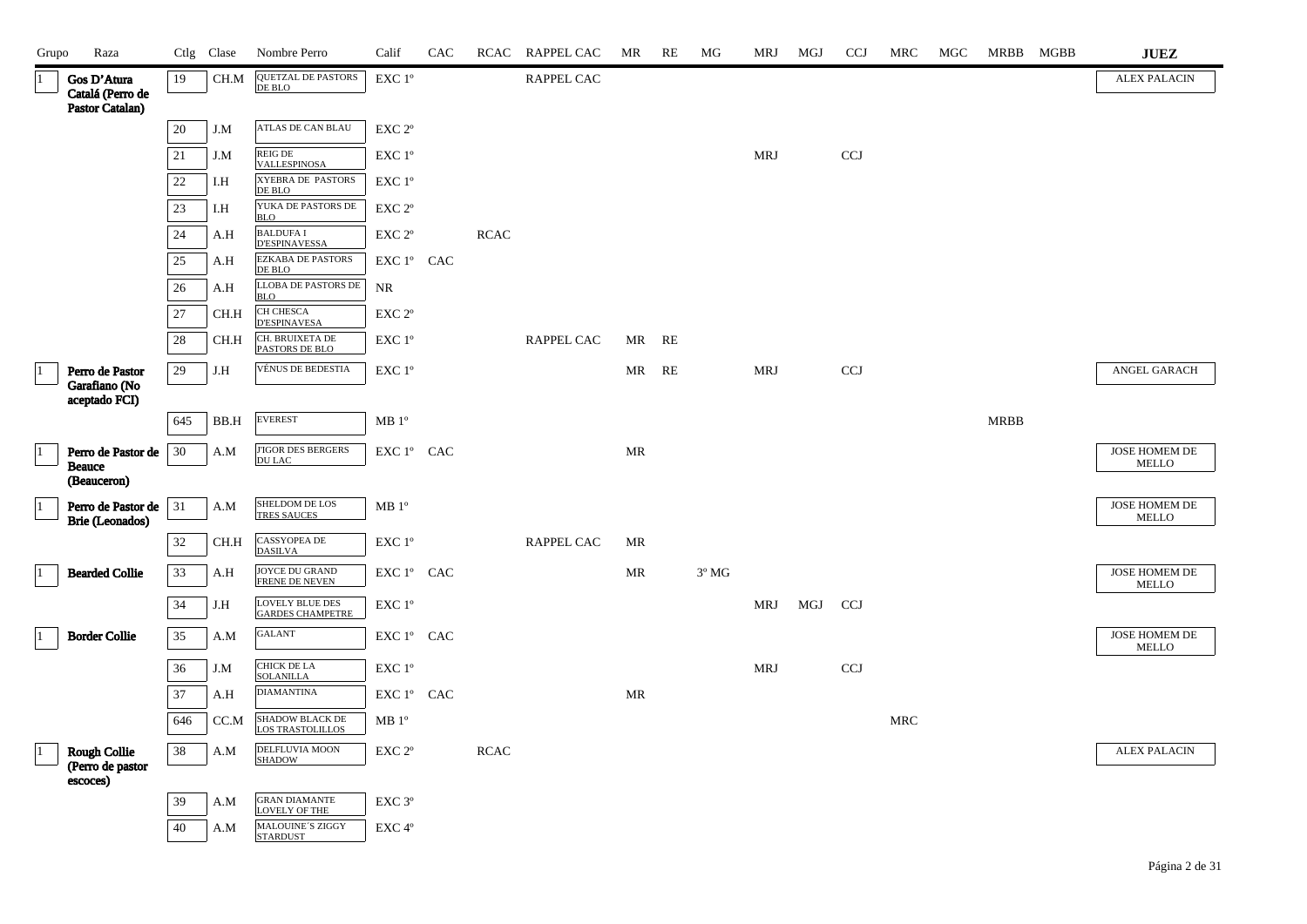| Grupo     | Raza                                                |        | Ctlg Clase | Nombre Perro                                         | Calif                                      | CAC |             | RCAC RAPPEL CAC   | MR                                | RE | MG             | MRJ        | MGJ | <b>CCJ</b> | MRC                  | MGC | MRBB MGBB   | $\mathbf{J}\mathbf{U}\mathbf{E}\mathbf{Z}$ |
|-----------|-----------------------------------------------------|--------|------------|------------------------------------------------------|--------------------------------------------|-----|-------------|-------------------|-----------------------------------|----|----------------|------------|-----|------------|----------------------|-----|-------------|--------------------------------------------|
|           | <b>Rough Collie</b><br>(Perro de pastor<br>escoces) | 41     | A.M        | <b>SANGTRAIT BUDDY</b>                               | EXC 1° CAC                                 |     |             |                   | $\ensuremath{\mathsf{MR}}\xspace$ |    |                |            |     |            |                      |     |             | <b>ALEX PALACIN</b>                        |
|           |                                                     | 42     | J.M        | <b>FRIDENS STARDUST</b>                              | EXC <sub>2°</sub>                          |     |             |                   |                                   |    |                |            |     |            |                      |     |             |                                            |
|           |                                                     | 43     | J.M        | TORRINO TEDDY BEAR                                   | EXC 1°                                     |     |             |                   |                                   |    |                | <b>MRJ</b> |     | <b>CCJ</b> |                      |     |             |                                            |
|           |                                                     | 44     | J.M        | TORRINO VIVA LAS<br><b>VEGAS</b>                     | EXC 3°                                     |     |             |                   |                                   |    |                |            |     |            |                      |     |             |                                            |
|           |                                                     | 45     | I.H        | BE FIRST AMAZING<br>LOVE AT DELFLUVIA                | EXC 1°                                     |     | <b>RCAC</b> |                   |                                   |    |                |            |     |            |                      |     |             |                                            |
|           |                                                     | 46     | A.H        | <b>SANGTRAIT WHITNEY</b><br><b>HOUSTON</b>           | EXC 1° CAC                                 |     |             |                   |                                   |    |                |            |     |            |                      |     |             |                                            |
|           |                                                     | 47     | J.H        | DE LA NIT FOSCA                                      | EXC 1°                                     |     |             |                   |                                   |    |                |            |     | <b>CCJ</b> |                      |     |             |                                            |
|           |                                                     | 647    | BB.M       | KENAI DE CAL FARRÉ                                   | $MB1^{\circ}$                              |     |             |                   |                                   |    |                |            |     |            |                      |     | <b>MRBB</b> |                                            |
|           |                                                     | 648    | CC.M       | <b>BOND-JAMES BOND<br/>FELLOW OF ETERNITY</b>        | $MB1^{\circ}$                              |     |             |                   |                                   |    |                |            |     |            | $\operatorname{MRC}$ |     |             |                                            |
|           | Antiguo Perro de<br>Pastor Ingles                   | $48\,$ | CH.M       | DANISH DELIGHT<br><b>QUANDO QUANDO</b>               | $\ensuremath{\text{EXC}}$ $1^{\mathrm{o}}$ |     |             | RAPPEL CAC        |                                   |    |                |            |     |            |                      |     |             | JOSE HOMEM DE<br><b>MELLO</b>              |
|           | (Bobtail)                                           | 49     | $\rm CH.H$ | KIND A MAGIC DREAM                                   | $\rm NR$                                   |     |             |                   |                                   |    |                |            |     |            |                      |     |             |                                            |
|           |                                                     | 50     | CH.H       | <b>DELICIOSO</b><br>MULTI.CH.                        | EXC 1°                                     |     |             | <b>RAPPEL CAC</b> | MR                                |    | $2^{\circ}$ MG |            |     |            |                      |     |             |                                            |
|           | Shetland Sheepdog 51                                |        | A.M        | <b>RECORDBREAKING</b>                                | EXC 1º CAC                                 |     |             |                   | MR                                |    |                |            |     |            |                      |     |             | <b>ALEX PALACIN</b>                        |
|           |                                                     | 52     | J.H        | JIGSAW DU DOMAINE<br>DE CORA DE<br>DE LA NIT GRETTEL | EXC 1°                                     |     |             |                   |                                   |    |                | <b>MRJ</b> |     | CCJ        |                      |     |             |                                            |
|           |                                                     |        |            | <b>SHIRA OF</b>                                      |                                            |     |             |                   |                                   |    |                |            |     |            |                      |     |             | <b>ALEX PALACIN</b>                        |
|           | Perro de Pastor<br><b>Blanco Suizo</b>              | 53     | J.H        | <b>LITTLESWISSKINGDOM</b>                            | $\rm NR$                                   |     |             |                   |                                   |    |                |            |     |            |                      |     |             |                                            |
|           |                                                     | 649    | BB.H       | <b>ALPINA</b>                                        | MB1°                                       |     |             |                   |                                   |    |                |            |     |            |                      |     | MRBB MGBB   |                                            |
| $\vert$ 1 | Perro de Pastor<br>Australiano                      | 54     | V.M        | <b>CH.MCMATT BLUE</b><br><b>GRAFFITI</b>             | EXC 1°                                     |     |             |                   | <b>MR</b>                         |    | MG             |            |     |            |                      |     |             | JOSE HOMEM DE<br><b>MELLO</b>              |
|           | (Australian<br>Shepherdog)                          |        |            |                                                      |                                            |     |             |                   |                                   |    |                |            |     |            |                      |     |             |                                            |
|           |                                                     | 55     | A.H        | CAU FOSCA YOUR<br><b>COUPIT NAME</b>                 | EXC 1º CAC                                 |     |             |                   |                                   |    |                |            |     |            |                      |     |             |                                            |
|           |                                                     | 650    | CC.H       | CAUFOSCA BLUE<br><b>SEDUCTION</b>                    | MB 1 <sup>o</sup>                          |     |             |                   |                                   |    |                |            |     |            | <b>MRC</b>           |     |             |                                            |
|           |                                                     | 651    | CC.H       | <b>DURGA</b>                                         | $MB 2^{\circ}$                             |     |             |                   |                                   |    |                |            |     |            |                      |     |             |                                            |
|           | Australian<br>Cattledog                             | 652    | CC.M       | BROTHER FRIEND<br>EPILA DE LA RIOJA                  | $MB1^{\circ}$                              |     |             |                   |                                   |    |                |            |     |            | <b>MRC</b>           | MGC |             | JOSE HOMEM DE<br><b>MELLO</b>              |
|           | <b>Bouvier de Flandes</b> 56                        |        | I.M        | ARAGON DE DASILVA                                    | EXC 1º CAC                                 |     |             |                   | MR                                |    |                |            |     |            |                      |     |             | JOSE HOMEM DE<br><b>MELLO</b>              |
|           |                                                     | 57     | J.M        | RAY DE DASILVA                                       | EXC 1°                                     |     |             |                   |                                   |    |                | <b>MRJ</b> |     | <b>CCJ</b> |                      |     |             |                                            |
|           |                                                     | 58     | J.H        | NIGGORA DE DASILVA                                   | $MB 2^{\circ}$                             |     |             |                   |                                   |    |                |            |     |            |                      |     |             |                                            |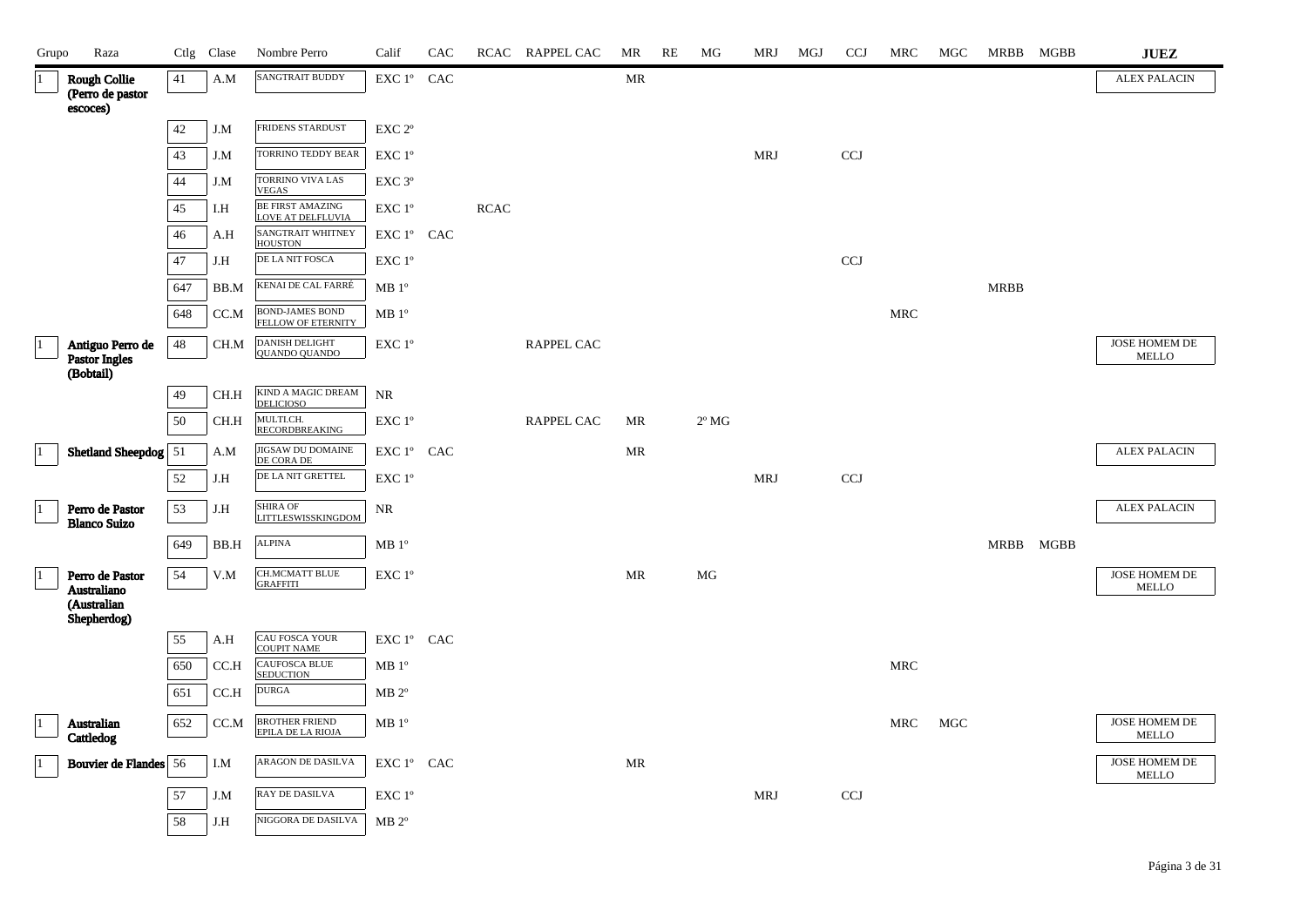| Grupo                | Raza                                    |     | Ctlg Clase | Nombre Perro                                   | Calif                | CAC |             | RCAC RAPPEL CAC | MR | RE | MG | MRJ        | MGJ | <b>CCJ</b>  | MRC        | MGC | MRBB MGBB | <b>JUEZ</b>                   |
|----------------------|-----------------------------------------|-----|------------|------------------------------------------------|----------------------|-----|-------------|-----------------|----|----|----|------------|-----|-------------|------------|-----|-----------|-------------------------------|
| $\vert$ 1            | <b>Bouvier de Flandes</b> 59            |     | J.H        | RASLA BANDERYTA<br><b>DE DASILVA</b>           | EXC 1°               |     |             |                 |    |    |    |            |     |             |            |     |           | JOSE HOMEM DE<br><b>MELLO</b> |
| $\vert$ <sub>2</sub> | Dobermann (negro $60$<br>y fuego)       |     | I.M        | HECTOR DE MOLINO<br><b>BLANCO</b>              | EXC <sub>2°</sub>    |     | <b>RCAC</b> |                 |    |    |    |            |     |             |            |     |           | <b>ALEX PALACIN</b>           |
|                      |                                         | 61  | I.M        | PRIDE OF RUSSIA<br><b>SEVER</b>                | EXC 1º CAC           |     |             |                 | MR |    |    |            |     |             |            |     |           |                               |
|                      |                                         | 62  | I.M        | PRIDE OF RUSSIA<br><b>TEREK</b>                | EXC 3°               |     |             |                 |    |    |    |            |     |             |            |     |           |                               |
|                      |                                         | 63  | A.M        | MOLE DE GENERIS                                | NR                   |     |             |                 |    |    |    |            |     |             |            |     |           |                               |
|                      |                                         | 64  | I.H        | PRIDE OF RUSSIA<br><b>SVOBODA</b>              | EXC 1º CAC           |     |             |                 |    |    |    |            |     |             |            |     |           |                               |
|                      |                                         | 65  | A.H        | <b>FARAWAY</b><br>DOBERMANN DE                 | NR                   |     |             |                 |    |    |    |            |     |             |            |     |           |                               |
|                      |                                         | 66  | A.H        | HOLLY DE MOLINO<br><b>BLANCO</b>               | EXC 1 <sup>o</sup>   |     |             |                 |    |    |    |            |     |             |            |     |           |                               |
|                      |                                         | 67  | CH.H       | MULTI CH AKIRA DE<br><b>LANCES "VEGA"</b>      | EXC 1°               |     |             | RAPPEL CAC      |    |    |    |            |     |             |            |     |           |                               |
|                      |                                         | 653 | CC.M       | <b>BEAST OF VEGA</b><br><b>ALFORT</b>          | $MB 3^{\circ}$       |     |             |                 |    |    |    |            |     |             |            |     |           |                               |
|                      |                                         | 654 | CC.M       | <b>BEAST OF VEGA</b><br><b>ARTAX "SHENRON"</b> | $\rm MB$ $2^{\rm o}$ |     |             |                 |    |    |    |            |     |             |            |     |           |                               |
|                      |                                         | 655 | CC.M       | <b>BEST OF VEGA</b><br><b>ANTONIUS</b>         | $MB1^{\circ}$        |     |             |                 |    |    |    |            |     |             | <b>MRC</b> |     |           |                               |
|                      |                                         | 656 | CC.H       | <b>BEAST OF VEGA AKIRA</b><br>"PACA"           | MB1°                 |     |             |                 |    |    |    |            |     |             |            |     |           |                               |
| $\vert$ 2            | Dobermann                               | 68  | A.H        | SANT KREAL MISTRAL                             | EXC 1º CAC           |     |             |                 |    |    |    |            |     |             |            |     |           | <b>ALEX PALACIN</b>           |
|                      | (marrón y fuego)                        | 69  | J.H        | CHJ GIB. Y ESP. ARI BY                         | EXC 1°               |     |             |                 |    |    |    | <b>MRJ</b> |     | <b>CCJ</b>  |            |     |           |                               |
|                      |                                         |     |            | THE OSADIA<br>CHOCOLAT DE MALLO                |                      |     |             |                 |    |    |    |            |     |             |            |     |           | <b>MANUEL</b>                 |
| $\vert$ <sub>2</sub> | Zwergpinscher                           | 70  | A.M        | CHICO                                          | EXC 1º CAC           |     |             |                 | MR |    |    |            |     |             |            |     |           | SANTAMARIA                    |
|                      |                                         | 71  | A.M        | COQUE DE TOTANA                                | EXC 2°               |     | <b>RCAC</b> |                 |    |    |    |            |     |             |            |     |           |                               |
|                      |                                         | 72  | J.M        | $\operatorname{DELA}$ BULERIA EL<br>CONDE      | EXC 1°               |     |             |                 |    |    |    | MRJ        |     | <b>CCJ</b>  |            |     |           |                               |
|                      |                                         | 73  | J.M        | MAGNUS DE TOTANA                               | EXC 3°               |     |             |                 |    |    |    |            |     |             |            |     |           |                               |
|                      |                                         | 74  | J.M        | TRUMAN IZ ZAMKA<br><b>PRIORA</b>               | EXC 2°               |     |             |                 |    |    |    |            |     | <b>RCCJ</b> |            |     |           |                               |
|                      |                                         | 75  | A.H        | <b>DILSHAD DE MALLO</b><br><b>CHICO</b>        | EXC 1º CAC           |     |             |                 |    |    |    |            |     |             |            |     |           |                               |
|                      |                                         | 76  | A.H        | SAMMY DE TOTANA                                | EXC 3°               |     |             |                 |    |    |    |            |     |             |            |     |           |                               |
|                      |                                         | 77  | A.H        | TEN LUNY DZHENIFER<br><b>DIAN</b>              | EXC 2°               |     | <b>RCAC</b> |                 |    |    |    |            |     |             |            |     |           |                               |
|                      |                                         | 78  | A.H        | TEN LUNY VELONA<br>VELSI DE MEU CAN            | EXC 4°               |     |             |                 |    |    |    |            |     |             |            |     |           |                               |
|                      |                                         | 79  | J.H        | DIANA DE YAGO SAINT<br><b>HONORE</b>           | EXC 1°               |     |             |                 |    |    |    |            |     | CCJ         |            |     |           |                               |
|                      |                                         | 80  | J.H        | ESPAÑA DE CASA DE<br><b>LOS DIOSES</b>         | EXC 2°               |     |             |                 |    |    |    |            |     | <b>RCCJ</b> |            |     |           |                               |
| $\overline{2}$       | Schnauzer<br>Gigante(sal y<br>pimienta) | 81  | A.M        | <b>SILVERSAGA'S JAMES</b><br><b>BOND</b>       | EXC 1º CAC           |     |             |                 | MR |    |    |            |     |             |            |     |           | <b>ALEX PALACIN</b>           |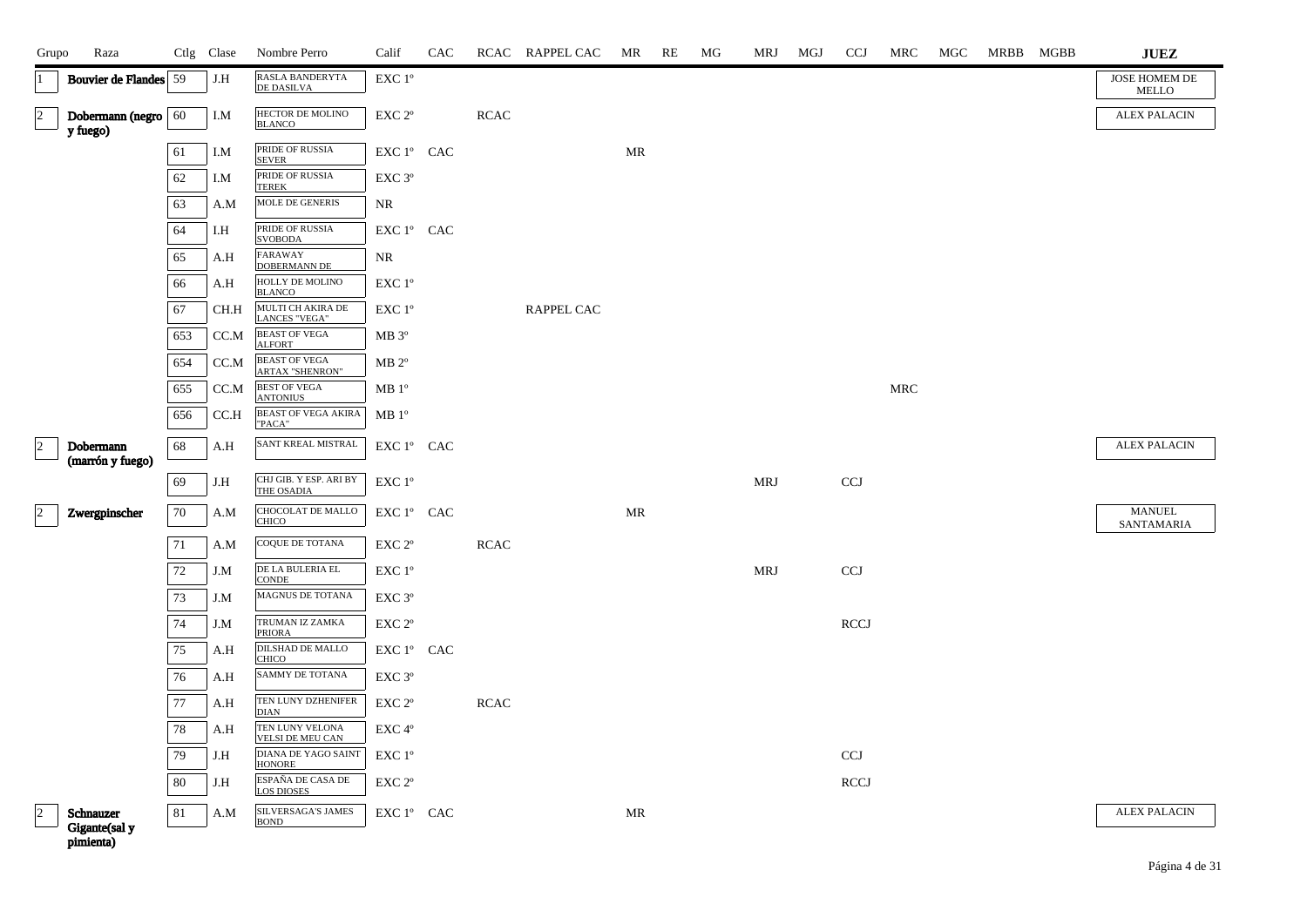| Grupo          | Raza                                      |     | Ctlg Clase | Nombre Perro                                    | Calif              | CAC |             | RCAC RAPPEL CAC | MR        | RE | MG             | MRJ        | MGJ | <b>CCJ</b> | MRC | MGC | MRBB MGBB | <b>JUEZ</b>                 |
|----------------|-------------------------------------------|-----|------------|-------------------------------------------------|--------------------|-----|-------------|-----------------|-----------|----|----------------|------------|-----|------------|-----|-----|-----------|-----------------------------|
| $\overline{2}$ | Schnauzer Gigante   82<br>(negro)         |     | A.M        | JOY DIVISION DE<br>LORDSHIP'S                   | EXC 1º CAC         |     |             |                 | MR        |    | $2^{\circ}$ MG |            |     |            |     |     |           | <b>ALEX PALACIN</b>         |
|                |                                           | 83  | I.H        | ZARINA'S DESIGN<br>TOCANDO LA GLORIA            | EXC 1º CAC         |     |             |                 |           |    |                |            |     |            |     |     |           |                             |
| $\overline{2}$ | Schnauzer<br>mediano(sal y<br>pimienta)   | 84  | A.M        | CH JOKER DU<br><b>DOMAINE DES</b>               | <b>NR</b>          |     |             |                 |           |    |                |            |     |            |     |     |           | <b>ALEX PALACIN</b>         |
|                |                                           | 85  | A.H        | JUST PERFECT DU<br><b>DOMAINE DES</b>           | NR                 |     |             |                 |           |    |                |            |     |            |     |     |           |                             |
|                |                                           | 86  | J.H        | <b>EINERSTAD'S FIT FOR</b><br><b>FIGHT</b>      | EXC 1°             |     |             |                 | <b>MR</b> |    |                | <b>MRJ</b> |     | <b>CCJ</b> |     |     |           |                             |
|                |                                           | 657 | CC.M       | <b>ARTAX'S ANGELS</b><br><b>NELSON</b>          | <b>NR</b>          |     |             |                 |           |    |                |            |     |            |     |     |           |                             |
| $\overline{2}$ | Schnauzer<br>miniatura(sal y<br>pimienta) | 87  | CH.M       | <b>ANTHARES NEW</b><br><b>BLOOD BILL TURNER</b> | EXC 1°             |     |             | RAPPEL CAC      | MR        |    |                |            |     |            |     |     |           | <b>MANUEL</b><br>SANTAMARIA |
|                |                                           | 88  | J.M        | MINUTEMAN ROCK<br><b>HARD TEN</b>               | EXC 1°             |     |             |                 |           |    |                | <b>MRJ</b> |     | <b>CCJ</b> |     |     |           |                             |
|                |                                           | 89  | I.H        | DUNA DE BARBADURA                               | EXC 1°             |     | <b>RCAC</b> |                 |           |    |                |            |     |            |     |     |           |                             |
|                |                                           | 90  | I.H        | RAIKA DEL BERROCAL                              | NR                 |     |             |                 |           |    |                |            |     |            |     |     |           |                             |
|                |                                           | 91  | A.H        | MANOTERAS ENIA                                  | EXC 1° CAC         |     |             |                 |           |    |                |            |     |            |     |     |           |                             |
| $\overline{2}$ | Schnauzer<br>miniatura(negro)             | 92  | I.M        | DEL REAL ÉBANO JACK                             | EXC 1° CAC         |     |             |                 | MR        |    |                |            |     |            |     |     |           | <b>MANUEL</b><br>SANTAMARIA |
|                |                                           | 93  | I.M        | DREAMER DE CAN<br>RAYO                          | EXC <sub>2°</sub>  |     |             |                 |           |    |                |            |     |            |     |     |           |                             |
|                |                                           | 94  | I.M        | <b>MADE IN SPAIN</b><br><b>OUIDAM I</b>         | EXC 3°             |     |             |                 |           |    |                |            |     |            |     |     |           |                             |
|                |                                           | 95  | A.M        | DEL REAL EBANO<br><b>MILIKI</b>                 | <b>NR</b>          |     |             |                 |           |    |                |            |     |            |     |     |           |                             |
|                |                                           | 96  | A.M        | VICTORIOUS STAR TO<br><b>CAN RAYO</b>           | EXC 1 <sup>o</sup> |     | <b>RCAC</b> |                 |           |    |                |            |     |            |     |     |           |                             |
|                |                                           | 97  | J.M        | <b>MADE IN SPAIN</b><br>UTOPIA II               | EXC 1°             |     |             |                 |           |    |                | <b>MRJ</b> | MGJ | <b>CCJ</b> |     |     |           |                             |
|                |                                           | 658 | BB.M       | NIKY DEL REAL EBANO                             | $MB1^{\circ}$      |     |             |                 |           |    |                |            |     |            |     |     | MRBB MGBB |                             |
|                |                                           | 659 | CC.M       | TAJINASTES HERCULES                             | $MB1^{\circ}$      |     |             |                 |           |    |                |            |     |            | MRC | MGC |           |                             |
| $\overline{2}$ | Schnauzer<br>miniatura(negro y<br>plata)  | 98  | I.M        | <b>SWEETSCHNAUZERS</b><br><b>GLADIATOR</b>      | EXC 1°             |     | <b>RCAC</b> |                 |           |    |                |            |     |            |     |     |           | <b>MANUEL</b><br>SANTAMARIA |
|                |                                           | 99  | A.M        | <b>Z DE YERAY</b>                               | EXC 1º CAC         |     |             |                 | MR        |    |                |            |     |            |     |     |           |                             |
|                |                                           | 660 | CC.M       | <b>ULISES DE PICHERA</b><br>(MURRAY)            | NR                 |     |             |                 |           |    |                |            |     |            |     |     |           |                             |
| $\overline{2}$ | Schnauzer                                 | 100 | J.M        | MADE IN SPAIN<br><b>LISTERINE</b>               | EXC 1°             |     |             |                 | <b>MR</b> |    |                | <b>MRJ</b> |     | <b>CCJ</b> |     |     |           | <b>MANUEL</b><br>SANTAMARIA |
|                | miniatura(blanco)                         | 101 | J.M        | <b>OSCAR DE RUIFER Y</b><br><b>BELINDA</b>      | EXC <sub>2°</sub>  |     |             |                 |           |    |                |            |     |            |     |     |           |                             |
|                |                                           | 102 | I.H        | <b>MURA'S DESIGN</b><br>DONNA KARAN             | EXC 1 <sup>°</sup> |     | <b>RCAC</b> |                 |           |    |                |            |     |            |     |     |           |                             |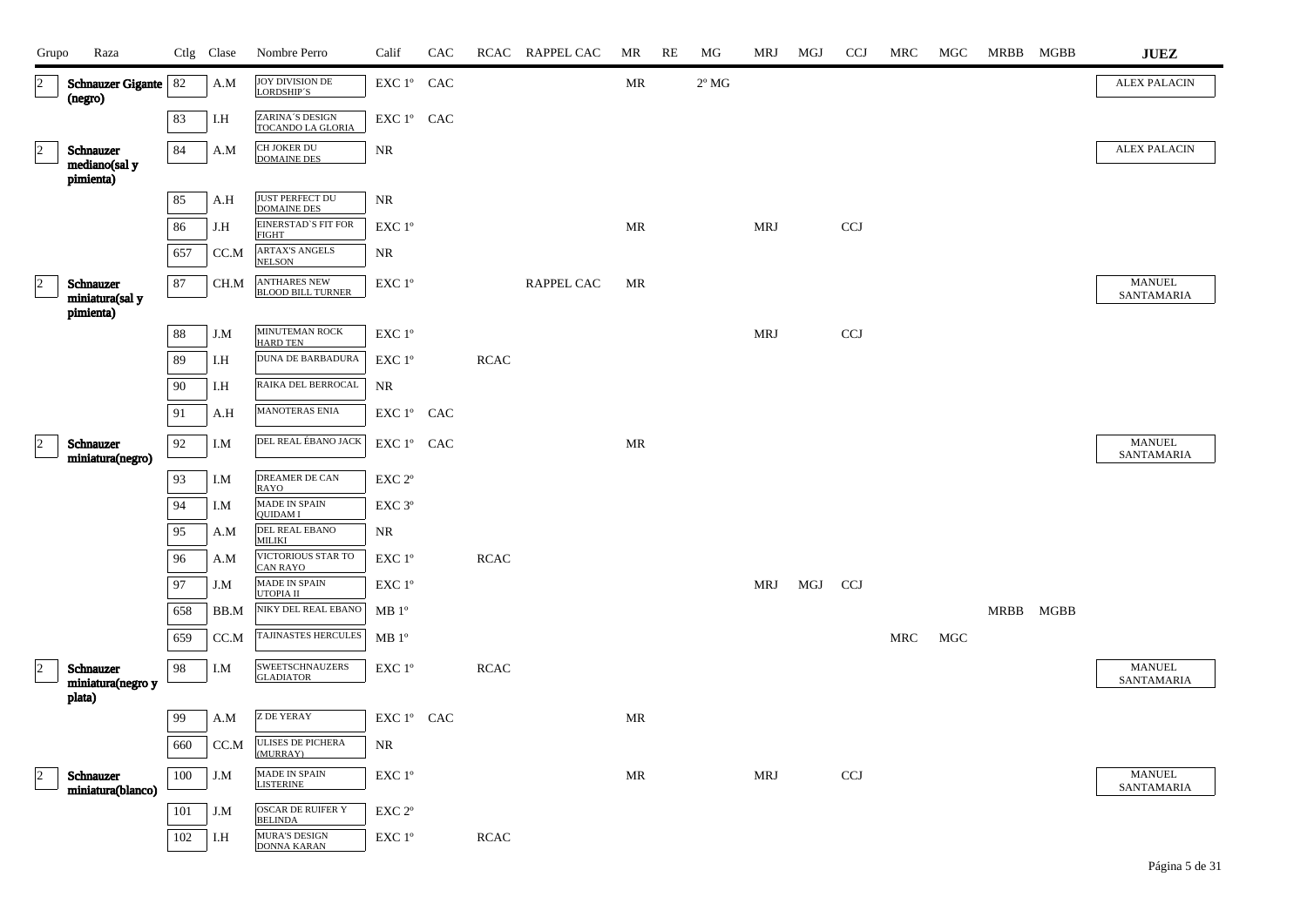| COCO WANDA DE LA<br>$ 2\rangle$<br>103<br>J.H<br><b>DESCAL</b><br>MANUEL<br>Schnauzer<br><b>VILLA Y ROBLE</b><br>SANTAMARIA<br><b>IEICAD</b><br>miniatura(blanco)<br>ROSSA DE PICHERA<br>104<br><b>CCJ</b><br>J.H<br>EXC 1°<br>CHJ SIKU DEL BAGUAL<br>$\overline{c}$<br><b>JUAN CENTELLES</b><br>Dogo Argentino<br>105<br>EXC 2 <sup>o</sup><br><b>RCAC</b><br>A.M<br>QUERIDO DE JAURÍA<br>106<br>EXC 1° CAC<br>A.M<br><b>BRAVA</b><br>AZOTE HNOS DEL NILO<br>107<br><b>MRJ</b><br><b>CCJ</b><br>EXC 1°<br>MR<br>J.M<br>ESPARTANO DEL<br>CC.M<br>$\operatorname{MRC}$<br>661<br>$MB1^{\circ}$<br><b>BAGUAL</b><br><b>GCH CH JADE EAST</b><br>$\vert$ 2<br>RAFAEL ESCAR<br>108<br>EXC 1° CAC<br><b>Shar Pei</b><br>A.H<br>MR<br><b>TALKING BOUT THESE</b><br><b>EBONY FAITHFUL</b><br>109<br><b>RCCJ</b><br>J.H<br>EXC 2 <sup>o</sup><br><b>OBSERVER ANALYST</b><br>PISPITA IF YOU DANCE<br><b>MRJ</b><br>110<br><b>CCJ</b><br>J.H<br>EXC 1°<br>YOU PAY THE FIDDLER<br>PISPITA TWIST OF FATE<br>$MB1^{\circ}$<br><b>MRBB</b><br>662<br>BB.H<br>DRAGON DE KOSHI<br>CC.M<br><b>MRC</b><br>663<br>$MB1^{\circ}$<br>ZHU<br><b>BELIRE UK IRON MAN</b><br>$\vert$ 2<br><b>CARLOS RAMOS</b><br>111<br>EXC 1°<br>Boxer dorado<br>I.M<br><b>RCAC</b><br><b>VILLAJOS</b><br>KIRIOS DEL GUARRACH<br>EXC 1° CAC<br>112<br>MR<br>A.M<br>CH E. P. BENITO DE<br>113<br>CH.M<br>NR<br><b>KAPPABOX</b><br>CRISTIANO RONALDO<br><b>MRJ</b><br><b>CCJ</b><br>114<br>J.M<br>EXC 1°<br>DE VILLAPLASAN<br>VITO DE MIRALL DEL<br><b>RCCJ</b><br>115<br>J.M<br>EXC 2 <sup>o</sup><br><b>BOX</b><br>HISPANIA DE LOERMO<br>116<br>A.H<br>EXC 1° CAC<br><b>DANKE DE</b><br>117<br>CH.H<br>EXC 2 <sup>o</sup><br><b>BEARHUNTER</b><br><b>DISNEY DE BOXER DE</b><br>118<br>CH.H<br>EXC 1°<br><b>RAPPEL CAC</b><br><b>LA SENDA DE LOS</b> | <b>JUEZ</b> |
|------------------------------------------------------------------------------------------------------------------------------------------------------------------------------------------------------------------------------------------------------------------------------------------------------------------------------------------------------------------------------------------------------------------------------------------------------------------------------------------------------------------------------------------------------------------------------------------------------------------------------------------------------------------------------------------------------------------------------------------------------------------------------------------------------------------------------------------------------------------------------------------------------------------------------------------------------------------------------------------------------------------------------------------------------------------------------------------------------------------------------------------------------------------------------------------------------------------------------------------------------------------------------------------------------------------------------------------------------------------------------------------------------------------------------------------------------------------------------------------------------------------------------------------------------------------------------------------------------------------------------------------------------------------------------------------------------------------------------------------------------------------------------------------------------------|-------------|
|                                                                                                                                                                                                                                                                                                                                                                                                                                                                                                                                                                                                                                                                                                                                                                                                                                                                                                                                                                                                                                                                                                                                                                                                                                                                                                                                                                                                                                                                                                                                                                                                                                                                                                                                                                                                            |             |
|                                                                                                                                                                                                                                                                                                                                                                                                                                                                                                                                                                                                                                                                                                                                                                                                                                                                                                                                                                                                                                                                                                                                                                                                                                                                                                                                                                                                                                                                                                                                                                                                                                                                                                                                                                                                            |             |
|                                                                                                                                                                                                                                                                                                                                                                                                                                                                                                                                                                                                                                                                                                                                                                                                                                                                                                                                                                                                                                                                                                                                                                                                                                                                                                                                                                                                                                                                                                                                                                                                                                                                                                                                                                                                            |             |
|                                                                                                                                                                                                                                                                                                                                                                                                                                                                                                                                                                                                                                                                                                                                                                                                                                                                                                                                                                                                                                                                                                                                                                                                                                                                                                                                                                                                                                                                                                                                                                                                                                                                                                                                                                                                            |             |
|                                                                                                                                                                                                                                                                                                                                                                                                                                                                                                                                                                                                                                                                                                                                                                                                                                                                                                                                                                                                                                                                                                                                                                                                                                                                                                                                                                                                                                                                                                                                                                                                                                                                                                                                                                                                            |             |
|                                                                                                                                                                                                                                                                                                                                                                                                                                                                                                                                                                                                                                                                                                                                                                                                                                                                                                                                                                                                                                                                                                                                                                                                                                                                                                                                                                                                                                                                                                                                                                                                                                                                                                                                                                                                            |             |
|                                                                                                                                                                                                                                                                                                                                                                                                                                                                                                                                                                                                                                                                                                                                                                                                                                                                                                                                                                                                                                                                                                                                                                                                                                                                                                                                                                                                                                                                                                                                                                                                                                                                                                                                                                                                            |             |
|                                                                                                                                                                                                                                                                                                                                                                                                                                                                                                                                                                                                                                                                                                                                                                                                                                                                                                                                                                                                                                                                                                                                                                                                                                                                                                                                                                                                                                                                                                                                                                                                                                                                                                                                                                                                            |             |
|                                                                                                                                                                                                                                                                                                                                                                                                                                                                                                                                                                                                                                                                                                                                                                                                                                                                                                                                                                                                                                                                                                                                                                                                                                                                                                                                                                                                                                                                                                                                                                                                                                                                                                                                                                                                            |             |
|                                                                                                                                                                                                                                                                                                                                                                                                                                                                                                                                                                                                                                                                                                                                                                                                                                                                                                                                                                                                                                                                                                                                                                                                                                                                                                                                                                                                                                                                                                                                                                                                                                                                                                                                                                                                            |             |
|                                                                                                                                                                                                                                                                                                                                                                                                                                                                                                                                                                                                                                                                                                                                                                                                                                                                                                                                                                                                                                                                                                                                                                                                                                                                                                                                                                                                                                                                                                                                                                                                                                                                                                                                                                                                            |             |
|                                                                                                                                                                                                                                                                                                                                                                                                                                                                                                                                                                                                                                                                                                                                                                                                                                                                                                                                                                                                                                                                                                                                                                                                                                                                                                                                                                                                                                                                                                                                                                                                                                                                                                                                                                                                            |             |
|                                                                                                                                                                                                                                                                                                                                                                                                                                                                                                                                                                                                                                                                                                                                                                                                                                                                                                                                                                                                                                                                                                                                                                                                                                                                                                                                                                                                                                                                                                                                                                                                                                                                                                                                                                                                            |             |
|                                                                                                                                                                                                                                                                                                                                                                                                                                                                                                                                                                                                                                                                                                                                                                                                                                                                                                                                                                                                                                                                                                                                                                                                                                                                                                                                                                                                                                                                                                                                                                                                                                                                                                                                                                                                            |             |
|                                                                                                                                                                                                                                                                                                                                                                                                                                                                                                                                                                                                                                                                                                                                                                                                                                                                                                                                                                                                                                                                                                                                                                                                                                                                                                                                                                                                                                                                                                                                                                                                                                                                                                                                                                                                            |             |
|                                                                                                                                                                                                                                                                                                                                                                                                                                                                                                                                                                                                                                                                                                                                                                                                                                                                                                                                                                                                                                                                                                                                                                                                                                                                                                                                                                                                                                                                                                                                                                                                                                                                                                                                                                                                            |             |
|                                                                                                                                                                                                                                                                                                                                                                                                                                                                                                                                                                                                                                                                                                                                                                                                                                                                                                                                                                                                                                                                                                                                                                                                                                                                                                                                                                                                                                                                                                                                                                                                                                                                                                                                                                                                            |             |
|                                                                                                                                                                                                                                                                                                                                                                                                                                                                                                                                                                                                                                                                                                                                                                                                                                                                                                                                                                                                                                                                                                                                                                                                                                                                                                                                                                                                                                                                                                                                                                                                                                                                                                                                                                                                            |             |
|                                                                                                                                                                                                                                                                                                                                                                                                                                                                                                                                                                                                                                                                                                                                                                                                                                                                                                                                                                                                                                                                                                                                                                                                                                                                                                                                                                                                                                                                                                                                                                                                                                                                                                                                                                                                            |             |
| <b>BETSABE DEL PENIEL</b><br><b>CCJ</b><br>119<br>J.H<br>EXC 1°                                                                                                                                                                                                                                                                                                                                                                                                                                                                                                                                                                                                                                                                                                                                                                                                                                                                                                                                                                                                                                                                                                                                                                                                                                                                                                                                                                                                                                                                                                                                                                                                                                                                                                                                            |             |
| KARLO DE ALGUCARRI<br>$MB1^{\circ}$<br><b>MRBB</b><br>664<br>BB.M                                                                                                                                                                                                                                                                                                                                                                                                                                                                                                                                                                                                                                                                                                                                                                                                                                                                                                                                                                                                                                                                                                                                                                                                                                                                                                                                                                                                                                                                                                                                                                                                                                                                                                                                          |             |
| AARÓN DEL PENIEL<br>$\vert$ <sub>2</sub><br><b>CARLOS RAMOS</b><br>Boxer atigrado<br>120<br>I.M<br>EXC 1°<br><b>VILLAJOS</b>                                                                                                                                                                                                                                                                                                                                                                                                                                                                                                                                                                                                                                                                                                                                                                                                                                                                                                                                                                                                                                                                                                                                                                                                                                                                                                                                                                                                                                                                                                                                                                                                                                                                               |             |
| <b>IBAN DEL ROLANUS</b><br>121<br>EXC 1°<br><b>RCAC</b><br>T.M                                                                                                                                                                                                                                                                                                                                                                                                                                                                                                                                                                                                                                                                                                                                                                                                                                                                                                                                                                                                                                                                                                                                                                                                                                                                                                                                                                                                                                                                                                                                                                                                                                                                                                                                             |             |
| PORSCHE D'<br>122<br>EXC 1° CAC<br>A.M<br><b>ALKORBOX</b>                                                                                                                                                                                                                                                                                                                                                                                                                                                                                                                                                                                                                                                                                                                                                                                                                                                                                                                                                                                                                                                                                                                                                                                                                                                                                                                                                                                                                                                                                                                                                                                                                                                                                                                                                  |             |
| THOMAS DE MIRALL<br>123<br>A.M<br>EXC 2 <sup>o</sup><br><b>DEL BOX</b>                                                                                                                                                                                                                                                                                                                                                                                                                                                                                                                                                                                                                                                                                                                                                                                                                                                                                                                                                                                                                                                                                                                                                                                                                                                                                                                                                                                                                                                                                                                                                                                                                                                                                                                                     |             |
| <b>AZORAN DEL IUS</b><br>124<br>J.M<br>NR<br><b>NATURA</b>                                                                                                                                                                                                                                                                                                                                                                                                                                                                                                                                                                                                                                                                                                                                                                                                                                                                                                                                                                                                                                                                                                                                                                                                                                                                                                                                                                                                                                                                                                                                                                                                                                                                                                                                                 |             |
| <b>JACKSONI DE MIRIERI</b><br><b>CCJ</b><br>125<br>J.M<br>EXC 1°                                                                                                                                                                                                                                                                                                                                                                                                                                                                                                                                                                                                                                                                                                                                                                                                                                                                                                                                                                                                                                                                                                                                                                                                                                                                                                                                                                                                                                                                                                                                                                                                                                                                                                                                           |             |
| URANO DE TECKBOX<br>126<br>NR<br>J.M                                                                                                                                                                                                                                                                                                                                                                                                                                                                                                                                                                                                                                                                                                                                                                                                                                                                                                                                                                                                                                                                                                                                                                                                                                                                                                                                                                                                                                                                                                                                                                                                                                                                                                                                                                       |             |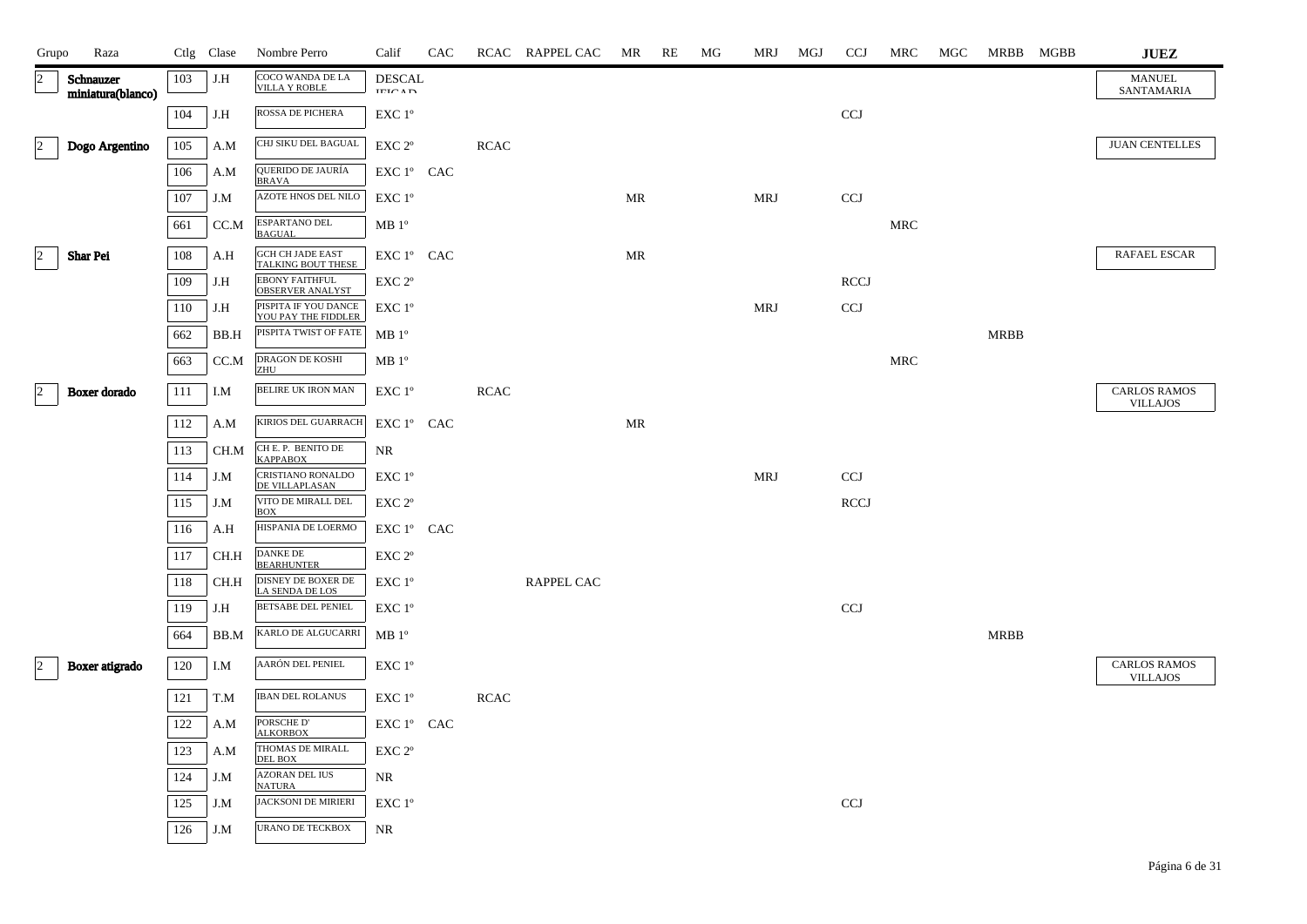| Grupo                | Raza                    |     | Ctlg Clase | Nombre Perro                               | Calif                                        | CAC |             | RCAC RAPPEL CAC | MR | RE | MG | MRJ        | MGJ | <b>CCJ</b>  | MRC        | MGC | MRBB MGBB   | ${\bf JUEZ}$                           |
|----------------------|-------------------------|-----|------------|--------------------------------------------|----------------------------------------------|-----|-------------|-----------------|----|----|----|------------|-----|-------------|------------|-----|-------------|----------------------------------------|
| $\overline{2}$       | Boxer atigrado          | 127 | A.H        | <b>DAFNE DE</b><br><b>BEARHUNTER</b>       | $\ensuremath{\mathrm{EXC}}$ $2^\mathrm{o}$   |     | <b>RCAC</b> |                 |    |    |    |            |     |             |            |     |             | <b>CARLOS RAMOS</b><br><b>VILLAJOS</b> |
|                      |                         | 128 | A.H        | STARLIGHT DO VALE<br><b>DO LETHES</b>      | EXC 1° CAC                                   |     |             |                 |    |    |    |            |     |             |            |     |             |                                        |
|                      |                         | 129 | J.H        | <b>BILMA DE VILLALCOR</b>                  | EXC 1°                                       |     |             |                 |    |    |    |            |     | <b>CCJ</b>  |            |     |             |                                        |
|                      |                         | 130 | J.H        | LIBERTY DE LAS ISLAS                       | EXC 3°                                       |     |             |                 |    |    |    |            |     |             |            |     |             |                                        |
|                      |                         | 131 | J.H        | <b>MEDEA DEL</b><br><b>GUARRACH</b>        | EXC 2°                                       |     |             |                 |    |    |    |            |     | <b>RCCJ</b> |            |     |             |                                        |
|                      |                         | 665 | CC.M       | BELIRE UK THE BOSS<br><b>MAN</b>           | MB1°                                         |     |             |                 |    |    |    |            |     |             | <b>MRC</b> |     |             |                                        |
|                      |                         | 666 | CC.H       | BRYTANNIA DE CASA<br>LOS AZAHARES          | NR                                           |     |             |                 |    |    |    |            |     |             |            |     |             |                                        |
| $\vert$ 2            | Dogo Aleman<br>dorado   | 132 | I.M        | MULTI CHJ IN NOMINE<br>PATRIS DE ALDAMA    | EXC 1°                                       |     | <b>RCAC</b> |                 |    |    |    |            |     |             |            |     |             | <b>JUAN CENTELLES</b>                  |
|                      |                         | 133 | A.M        | Y'AK-RAM DE ULMER                          | EXC 1° CAC                                   |     |             |                 |    |    |    |            |     |             |            |     |             |                                        |
|                      |                         | 134 | A.H        | <b>BELLA SAMBA DE</b><br><b>MAYESTE</b>    | MB                                           |     |             |                 |    |    |    |            |     |             |            |     |             |                                        |
|                      |                         | 135 | A.H        | ZUBIA DE ULMER                             | $\ensuremath{\mathrm{EXC}}$ 1° $\,$ CAC $\,$ |     |             |                 | MR |    |    |            |     |             |            |     |             |                                        |
|                      |                         | 136 | J.H        | MULTICHJ BY ALDA DE<br><b>LOS TEATINOS</b> | EXC 1°                                       |     |             |                 |    |    |    | <b>MRJ</b> |     | <b>CCJ</b>  |            |     |             |                                        |
| $\vert$ 2            | Dogo Aleman<br>atigrado | 137 | I.M        | IMPERATRIX MUNDI<br>DE ALDAMA              | EXC 1° CAC                                   |     |             |                 |    |    |    |            |     |             |            |     |             | <b>JUAN CENTELLES</b>                  |
|                      |                         | 138 | I.H        | IN GRATTIA PLENA DEI                       | EXC 1° CAC                                   |     |             |                 |    |    |    |            |     |             |            |     |             |                                        |
|                      |                         | 139 | J.H        | RECULA DE MAYESTE                          | EXC 1°                                       |     |             |                 |    |    |    |            |     | <b>CCJ</b>  |            |     |             |                                        |
| $\vert$ <sub>2</sub> | Dogo Aleman<br>negro    | 140 | I.H        | CHJ RIALLA DE CAN<br><b>DURAN</b>          | EXC 1º CAC                                   |     |             |                 | MR |    |    |            |     |             |            |     |             | <b>JUAN CENTELLES</b>                  |
|                      |                         | 141 | A.H        | ADA DE DOGOS DE<br><b>EXPARTA</b>          | EXC <sub>2°</sub>                            |     |             |                 |    |    |    |            |     |             |            |     |             |                                        |
|                      |                         | 142 | A.H        | VELICANGOL USLADA                          | EXC 1°                                       |     | <b>RCAC</b> |                 |    |    |    |            |     |             |            |     |             |                                        |
|                      |                         | 667 | CC.M       | MCCOY DEL<br><b>CASTELLO DELLE</b>         | B                                            |     |             |                 |    |    |    |            |     |             |            |     |             |                                        |
|                      |                         | 668 | CC.H       | VELICANGOL ACBARA                          | B                                            |     |             |                 |    |    |    |            |     |             |            |     |             |                                        |
| $\overline{2}$       | Dogo Aleman<br>arlequin | 143 | A.M        | ABU DHABI DE JALAU                         | NR                                           |     |             |                 |    |    |    |            |     |             |            |     |             | <b>JUAN CENTELLES</b>                  |
|                      |                         | 144 | J.H        | <b>SCARLETT DE CAN</b><br><b>DURAN</b>     | MB                                           |     |             |                 |    |    |    |            |     |             |            |     |             |                                        |
|                      |                         | 669 | CC.H       | MOVIDA DEL<br><b>CASTELLO DELLE</b>        | MB 1 <sup>o</sup>                            |     |             |                 |    |    |    |            |     |             | <b>MRC</b> |     |             |                                        |
| $\vert$ 2            | Dogo Aleman<br>(azul)   | 145 | I.M        | JAVO DE DOGOKO                             | EXC 1º CAC                                   |     |             |                 | MR |    |    |            |     |             |            |     |             | <b>JUAN CENTELLES</b>                  |
|                      |                         | 146 | A.M        | CARTHAGO DE<br><b>CALABUCH</b>             | $\ensuremath{\mathrm{EXC}}$ $1^\mathrm{o}$   |     | <b>RCAC</b> |                 |    |    |    |            |     |             |            |     |             |                                        |
|                      |                         | 670 | BB.H       | <b>ELSA DE CALABUCH</b>                    | $MB1^{\circ}$                                |     |             |                 |    |    |    |            |     |             |            |     | <b>MRBB</b> |                                        |
|                      |                         | 671 | CC.H       | QUICK DE CASALBERO                         | MB 1 <sup>o</sup>                            |     |             |                 |    |    |    |            |     |             | MRC        |     |             |                                        |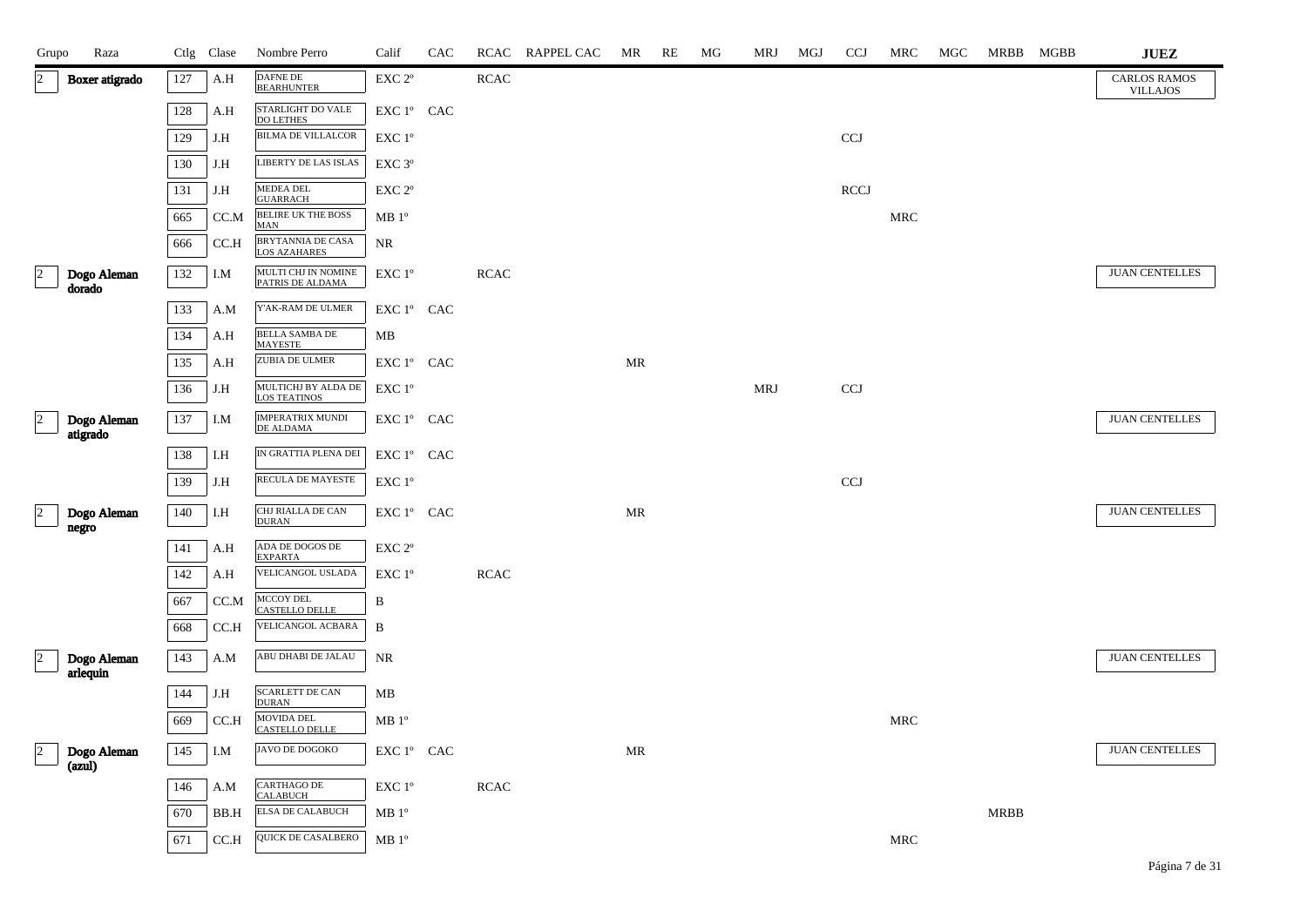| Grupo                | Raza                           |         | Ctlg Clase | Nombre Perro                                  | Calif                            | CAC |             | RCAC RAPPEL CAC | MR    | RE | MG | MRJ        | MGJ | <b>CCJ</b>                | MRC                  | MGC | MRBB MGBB | <b>JUEZ</b>                 |
|----------------------|--------------------------------|---------|------------|-----------------------------------------------|----------------------------------|-----|-------------|-----------------|-------|----|----|------------|-----|---------------------------|----------------------|-----|-----------|-----------------------------|
| $\vert$ 2            | Rottweiler                     | 147     | I.M        | <b>GODO VOM<br/>KUMMELSEE</b>                 | ${\rm EXC}$ $1^{\circ}$ $\;$ CAC |     |             |                 | MR    |    |    |            |     |                           |                      |     |           | RAFAEL ESCAR                |
|                      |                                | 148     | J.M        | <b>BALTO DE ROTTJARA</b>                      | MB                               |     |             |                 |       |    |    |            |     |                           |                      |     |           |                             |
|                      |                                | 149     | J.M        | CHEKO D'MARTINEZ                              | $\rm NR$                         |     |             |                 |       |    |    |            |     |                           |                      |     |           |                             |
|                      |                                | 150     | J.M        | M-FARUQ DE YOLCRIS                            | $EXC1^{\circ}$                   |     |             |                 |       |    |    |            |     | <b>CCJ</b>                |                      |     |           |                             |
|                      |                                | 151     | J.M        | YRON DE BOMBOLIA                              | EXC 2 <sup>o</sup>               |     |             |                 |       |    |    |            |     | <b>RCCJ</b>               |                      |     |           |                             |
|                      |                                | 152     | I.H        | <b>BADY D'MARTINEZ</b>                        | NR.                              |     |             |                 |       |    |    |            |     |                           |                      |     |           |                             |
|                      |                                | 153     | I.H        | BRISA VOM EISWAPPEN                           | EXC 1° CAC                       |     |             |                 |       |    |    |            |     |                           |                      |     |           |                             |
|                      |                                | 154     | A.H        | BEA D'EN DIMONI                               | $EXC1^{\circ}$                   |     | <b>RCAC</b> |                 |       |    |    |            |     |                           |                      |     |           |                             |
|                      |                                | 155     | J.H        | HERA DE ROTTMAVI                              | EXC 2°                           |     |             |                 |       |    |    |            |     | RCCJ                      |                      |     |           |                             |
|                      |                                | 156     | J.H        | JEAN SIMONS DE<br><b>ALAIZ</b>                | $EXC1^{\circ}$                   |     |             |                 |       |    |    | <b>MRJ</b> |     | $\ensuremath{\text{CCJ}}$ |                      |     |           |                             |
|                      |                                | 157     | J.H        | <b>ROTMANBULLS</b><br>PASION POR TI           | ${\rm EXC}$                      |     |             |                 |       |    |    |            |     |                           |                      |     |           |                             |
|                      |                                | 158     | J.H        | TRAYA DE SOLAPENA                             | EXC                              |     |             |                 |       |    |    |            |     |                           |                      |     |           |                             |
|                      |                                | 672     | CC.H       | AKITA DE BOMBOLIA                             | $MB 2^{\circ}$                   |     |             |                 |       |    |    |            |     |                           |                      |     |           |                             |
|                      |                                | 673     | CCA        | <b>BELLA DE ROTTPAST</b>                      | MB 1 <sup>o</sup>                |     |             |                 |       |    |    |            |     |                           | $\operatorname{MRC}$ |     |           |                             |
| $\vert$ <sup>2</sup> | Dogo Canario-<br>Presa Canario | 159     | I.M        | <b>GUAJIRO</b>                                | NR                               |     |             |                 |       |    |    |            |     |                           |                      |     |           | <b>MANUEL</b><br>SANTAMARIA |
|                      |                                | $160\,$ | A.M        | BERDY DE ATLANTIDA                            | <b>NR</b>                        |     |             |                 |       |    |    |            |     |                           |                      |     |           |                             |
|                      |                                | 161     | CH.M       | CAN<br>CH ARICO DE SAMCOR                     | $EXC1^{\circ}$                   |     |             | RAPPEL CAC      | MR RE |    |    |            |     |                           |                      |     |           |                             |
|                      |                                | 162     | J.M        | AFUR DE SAMCOR                                | EXC 1°                           |     |             |                 |       |    |    | <b>MRJ</b> |     | $\ensuremath{\text{CCJ}}$ |                      |     |           |                             |
|                      |                                | 163     | J.M        | <b>SULTÁN</b>                                 | NR                               |     |             |                 |       |    |    |            |     |                           |                      |     |           |                             |
|                      |                                | 164     | I.H        | CAROL                                         | NR                               |     |             |                 |       |    |    |            |     |                           |                      |     |           |                             |
|                      |                                | 165     | A.H        | MARA DEL CIELO DE                             | NR                               |     |             |                 |       |    |    |            |     |                           |                      |     |           |                             |
|                      |                                | 166     | J.H        | <b>CANARIAS</b><br>CONDESA DE SAMCOR          | <b>NR</b>                        |     |             |                 |       |    |    |            |     |                           |                      |     |           |                             |
|                      |                                | 167     | J.H        | LIMA DE SAMCOR                                | EXC 1°                           |     |             |                 |       |    |    |            |     | <b>CCJ</b>                |                      |     |           |                             |
|                      |                                | 168     | J.H        | QUINOA DE SAMCOR                              | EXC 2 <sup>o</sup>               |     |             |                 |       |    |    |            |     |                           |                      |     |           |                             |
|                      |                                | 674     | BB.M       | <b>BALOU DE CANCHAS</b><br><b>DE GUANCHOS</b> | $MB1^{\circ}$                    |     |             |                 |       |    |    |            |     |                           |                      |     | MRBB      |                             |
| $\overline{a}$       | Alano (No                      | 169     | CH.M       | BRUJO DE VILLAR DEL                           | EXC 1°                           |     |             | RAPPEL CAC      | MR RE |    |    |            |     |                           |                      |     |           | <b>RAFAEL ESCAR</b>         |
|                      | aceptado FCI)                  |         |            | <b>MONTE</b><br><b>ENOCH</b>                  |                                  |     |             |                 |       |    |    |            |     |                           |                      |     |           |                             |
|                      |                                | 170     | J.M        |                                               | B                                |     |             |                 |       |    |    |            |     |                           |                      |     |           |                             |
|                      |                                | 171     | J.M        | YETISTAFF APOLO                               | B                                |     |             |                 |       |    |    |            |     |                           |                      |     |           |                             |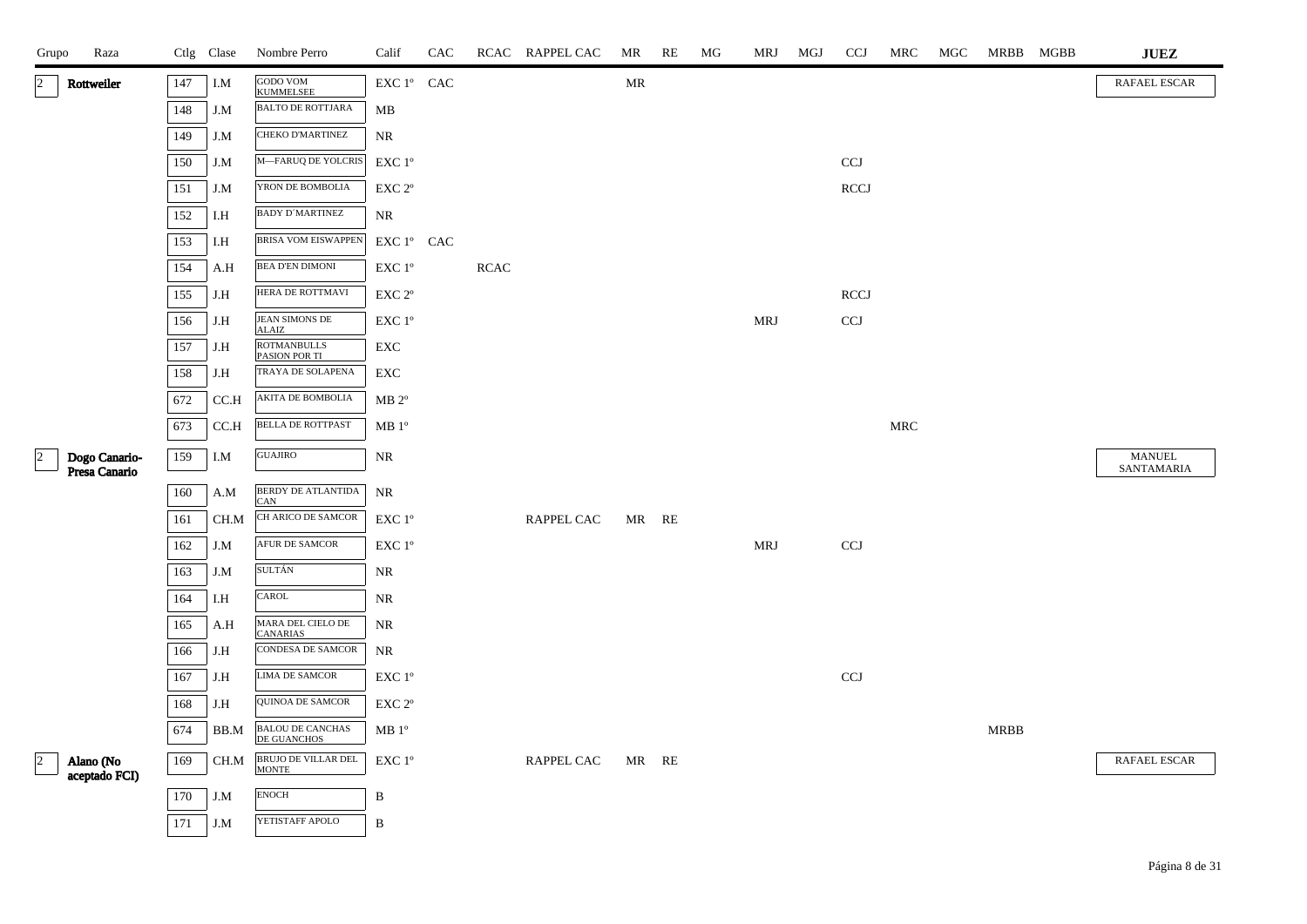| Grupo           | Raza                       |     | Ctlg Clase | Nombre Perro                                     | Calif              | CAC |             | RCAC RAPPEL CAC | MR | RE | MG | MRJ        | MGJ | <b>CCJ</b>  | MRC        | MGC | MRBB MGBB   | <b>JUEZ</b>                            |
|-----------------|----------------------------|-----|------------|--------------------------------------------------|--------------------|-----|-------------|-----------------|----|----|----|------------|-----|-------------|------------|-----|-------------|----------------------------------------|
| $\overline{c}$  | Alano (No<br>aceptado FCI) | 172 | J.H        | ELECTRA DE VILLAR<br><b>DEL MONTE</b>            | EXC 1 <sup>o</sup> |     |             |                 |    |    |    | MRJ        |     | <b>CCJ</b>  |            |     |             | RAFAEL ESCAR                           |
|                 |                            | 173 | J.H        | EPICA DE VILLAR DEL<br><b>MONTE</b>              | EXC 2°             |     |             |                 |    |    |    |            |     | <b>RCCJ</b> |            |     |             |                                        |
|                 |                            | 174 | J.H        | YETISTAFF AFRICA                                 | NR.                |     |             |                 |    |    |    |            |     |             |            |     |             |                                        |
| $\vert 2 \vert$ | Dogo de Burdeos            | 175 | A.M        | SHIBARKO MURDOCK                                 | NR                 |     |             |                 |    |    |    |            |     |             |            |     |             | <b>JUAN CENTELLES</b>                  |
|                 |                            | 176 | I.H        | <b>LADY MILLION DES</b><br>TERRES IMMORTELLES    | EXC 1° CAC         |     |             |                 | MR |    |    |            |     |             |            |     |             |                                        |
|                 |                            | 675 | BB.H       | <b>ROMINA</b>                                    | MB 1 <sup>o</sup>  |     |             |                 |    |    |    |            |     |             |            |     | <b>MRBB</b> |                                        |
|                 |                            | 676 | CC.M       | DUQUE DOMINIO DE<br><b>LOS PENATES</b>           | MB 1 <sup>o</sup>  |     |             |                 |    |    |    |            |     |             | <b>MRC</b> |     |             |                                        |
|                 |                            | 677 | CC.H       | OSSA DE DOMINIO DE<br><b>LOS PENATES</b>         | $MB1^{\circ}$      |     |             |                 |    |    |    |            |     |             |            |     |             |                                        |
| $\vert$ 2       | <b>Bulldog Ingles</b>      | 177 | I.M        | <b>BULKYBULL BALBOA</b>                          | EXC 1° CAC         |     |             |                 |    |    |    |            |     |             |            |     |             | <b>CARLOS RAMOS</b><br><b>VILLAJOS</b> |
|                 |                            | 178 | I.M        | KING'S FELLING BULL<br>AC/DC                     | EXC 3 <sup>o</sup> |     |             |                 |    |    |    |            |     |             |            |     |             |                                        |
|                 |                            | 179 | I.M        | WW16 JR. CH.<br><b>CASANOVA DE OS</b>            | EXC 2 <sup>o</sup> |     | <b>RCAC</b> |                 |    |    |    |            |     |             |            |     |             |                                        |
|                 |                            | 180 | A.M        | CH. OBI WAN KENOBI                               | EXC 2 <sup>o</sup> |     |             |                 |    |    |    |            |     |             |            |     |             |                                        |
|                 |                            | 181 | A.M        | IRONSPIRIT COCKNEY<br>REBEL AT BULKYBULL         | EXC 1°             |     |             |                 |    |    |    |            |     |             |            |     |             |                                        |
|                 |                            | 182 | A.M        | <b>LA GRANDE GRIFO</b><br><b>BACK</b>            | NR                 |     |             |                 |    |    |    |            |     |             |            |     |             |                                        |
|                 |                            | 183 | CH.M       | CH CANDYBULLS<br>CRONOS                          | EXC 2 <sup>o</sup> |     |             |                 |    |    |    |            |     |             |            |     |             |                                        |
|                 |                            | 184 | CH.M       | CH VULCANSBULL DID<br>IT MAY WAY                 | $EXC1^{\circ}$     |     |             | RAPPEL CAC      | MR |    | MG |            |     |             |            |     |             |                                        |
|                 |                            | 185 | J.M        | DEN DE OS TOLINOS<br><b>DO FERROL</b>            | EXC 1 <sup>°</sup> |     |             |                 |    |    |    |            |     | CCJ         |            |     |             |                                        |
|                 |                            | 186 | J.M        | <b>REMBOMBORY OREO</b>                           | EXC 2°             |     |             |                 |    |    |    |            |     | <b>RCCJ</b> |            |     |             |                                        |
|                 |                            | 187 | I.H        | <b>BULKY-BULL</b><br><b>VALHALLA</b>             | EXC 2°             |     |             |                 |    |    |    |            |     |             |            |     |             |                                        |
|                 |                            | 188 | I.H        | <b>CULTURE OF BULLS</b><br>KHORA JOLLY           | EXC 1 <sup>°</sup> |     | <b>RCAC</b> |                 |    |    |    |            |     |             |            |     |             |                                        |
|                 |                            | 189 | A.H        | <b>BULKYBULL BROWN</b><br><b>SUGAR AT</b>        | EXC 1° CAC         |     |             |                 |    |    |    |            |     |             |            |     |             |                                        |
|                 |                            | 190 | A.H        | <b>FAT PUPPYS GIAH</b>                           | NR                 |     |             |                 |    |    |    |            |     |             |            |     |             |                                        |
|                 |                            | 191 | A.H        | INA DE LA XIXA                                   | NR                 |     |             |                 |    |    |    |            |     |             |            |     |             |                                        |
|                 |                            | 192 | J.H        | <b>KUPAKOS EARLY</b><br><b>SUNSHINE MELJANE</b>  | $EXC1^{\circ}$     |     |             |                 |    |    |    | <b>MRJ</b> |     | CCJ         |            |     |             |                                        |
|                 |                            | 193 | J.H        | NEFERTITI EGYPTIAN<br><b>OUEEN DE OS TOLINOS</b> | NR                 |     |             |                 |    |    |    |            |     |             |            |     |             |                                        |
|                 |                            | 194 | J.H        | <b>WINONA</b>                                    | EXC 2 <sup>o</sup> |     |             |                 |    |    |    |            |     | <b>RCCJ</b> |            |     |             |                                        |
|                 |                            | 678 | BB.M       | <b>ATHOS DE</b><br><b>SHERRYPUPPIES</b>          | $MB1^{\circ}$      |     |             |                 |    |    |    |            |     |             |            |     | <b>MRBB</b> |                                        |
|                 |                            | 679 | BB.M       | <b>HEROBULLS</b><br><b>ILLUMINATED BY A</b>      | $MB 2^{\circ}$     |     |             |                 |    |    |    |            |     |             |            |     |             |                                        |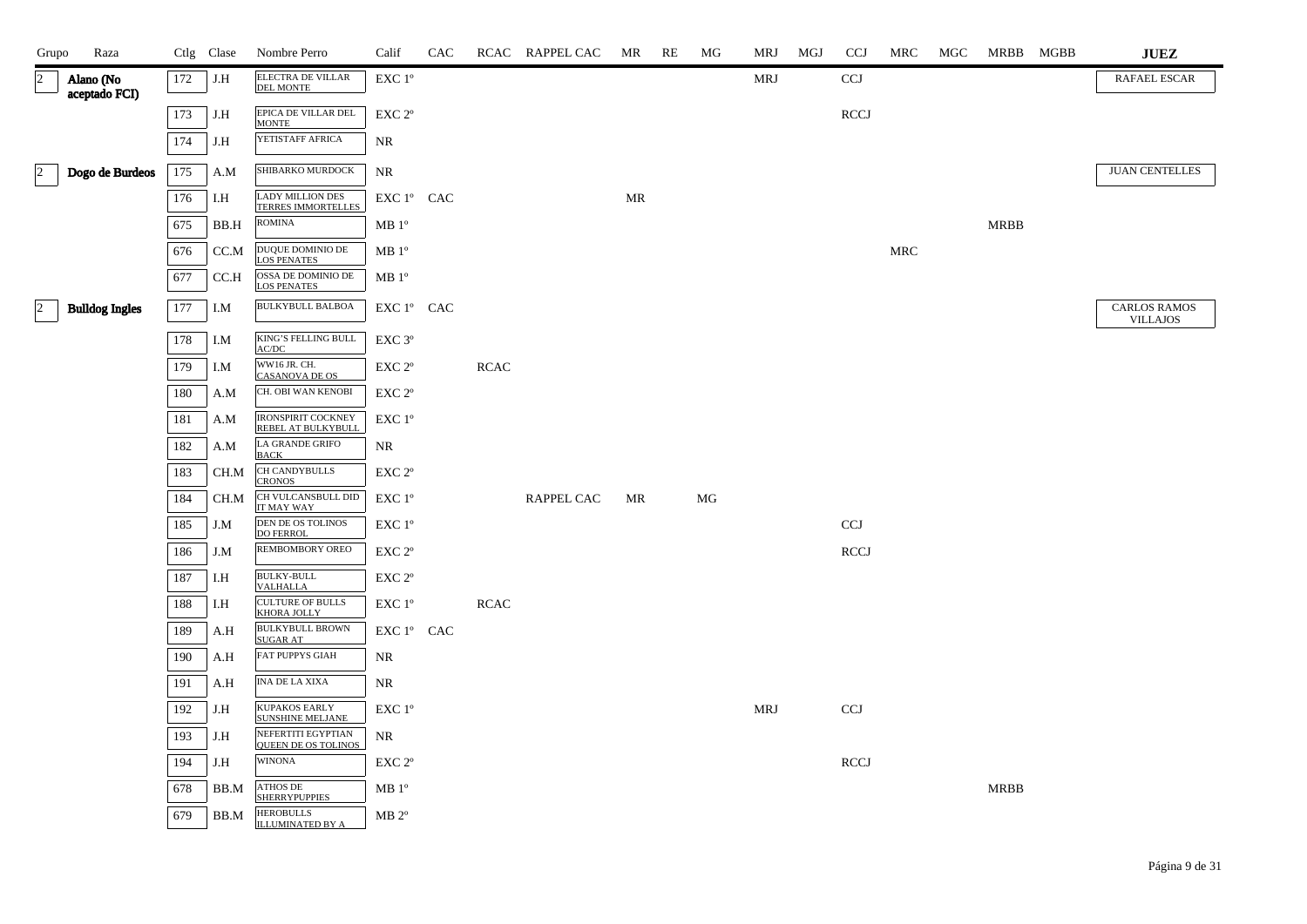| Grupo          | Raza                                |     | Ctlg Clase | Nombre Perro                                 | Calif              | CAC |             | RCAC RAPPEL CAC | MR | RE    | МG          | MRJ        | MGJ | <b>CCJ</b>  | MRC | MGC | MRBB MGBB | <b>JUEZ</b>                            |
|----------------|-------------------------------------|-----|------------|----------------------------------------------|--------------------|-----|-------------|-----------------|----|-------|-------------|------------|-----|-------------|-----|-----|-----------|----------------------------------------|
| $\overline{2}$ | <b>Bulldog Ingles</b>               | 680 | BB.H       | <b>ANABELLE DE</b><br><b>SHERRYPUPPIES</b>   | NR                 |     |             |                 |    |       |             |            |     |             |     |     |           | <b>CARLOS RAMOS</b><br><b>VILLAJOS</b> |
|                |                                     | 681 | BB.H       | <b>BULKYBULL SOPHIA</b>                      | MB 1 <sup>o</sup>  |     |             |                 |    |       |             |            |     |             |     |     |           |                                        |
|                |                                     | 682 | CC.M       | REMBOMBORY LIBAI                             | MB1°               |     |             |                 |    |       |             |            |     |             | MRC |     |           |                                        |
|                |                                     | 683 | CCA        | <b>BRITISHBULLHOUSE</b><br>PENELOPE          | MB 1 <sup>o</sup>  |     |             |                 |    |       |             |            |     |             |     |     |           |                                        |
| $\overline{2}$ | Terranova                           | 195 | A.M        | NEBRU THIRD WATER<br><b>LION DE GEDELFE</b>  | EXC 1º CAC         |     |             |                 |    |       |             |            |     |             |     |     |           | MANUEL<br>SANTAMARIA                   |
|                |                                     | 196 | I.H        | <b>AINA QUEEN OF MY</b><br>LIFE DE JACSHIVA  | EXC 1° CAC         |     |             |                 | MR |       |             |            |     |             |     |     |           |                                        |
|                |                                     | 197 | J.H        | <b>BABYLON PROMISE DE</b><br><b>JACSHIVA</b> | EXC 1°             |     |             |                 |    |       |             | <b>MRJ</b> |     | <b>CCJ</b>  |     |     |           |                                        |
|                |                                     | 198 | J.H        | MIO GRANDE AMOR<br><b>BLACK GOLD</b>         | EXC 2 <sup>o</sup> |     |             |                 |    |       |             |            |     | <b>RCCJ</b> |     |     |           |                                        |
| $ 2\rangle$    | Mastín Español                      | 199 | I.M        | <b>GUZZLER DEL</b><br><b>AGOSTADERO</b>      | EXC 1°             |     |             |                 |    |       |             |            |     |             |     |     |           | RAFAEL GARCIA<br>PARRONDO              |
|                |                                     | 200 | A.M        | <b>BOLERO II DE MONTES</b><br>DEL PARDO      | EXC 1° CAC         |     |             |                 |    | MR RE |             |            |     |             |     |     |           |                                        |
|                |                                     | 201 | A.M        | PRIAMO DE ALTOS DE<br>VALDEARAZO             | EXC <sub>2°</sub>  |     | <b>RCAC</b> |                 |    |       |             |            |     |             |     |     |           |                                        |
|                |                                     | 202 | I.H        | AFRICA DE BRUMAWA                            | EXC 1º CAC         |     |             |                 |    |       |             |            |     |             |     |     |           |                                        |
|                |                                     | 203 | A.H        | <b>CARMEN DEL</b><br><b>AGOSTADERO</b>       | EXC 3°             |     |             |                 |    |       |             |            |     |             |     |     |           |                                        |
|                |                                     | 204 | A.H        | LOLA DEL<br><b>AGOSTADERO</b>                | EXC 2 <sup>o</sup> |     |             |                 |    |       |             |            |     |             |     |     |           |                                        |
|                |                                     | 205 | A.H        | ROCA                                         | EXC 1°             |     | <b>RCAC</b> |                 |    |       |             |            |     |             |     |     |           |                                        |
|                |                                     | 206 | A.H        | <b>XABIA DEL</b><br><b>AGOSTADERO</b>        | МB                 |     |             |                 |    |       |             |            |     |             |     |     |           |                                        |
|                |                                     | 684 | CC.H       | UNUIKA DE BRUMAWA                            | $MB1^{\circ}$      |     |             |                 |    |       |             |            |     |             | MRC |     |           |                                        |
| $ 2\rangle$    | Mastín del Pirineo                  | 207 | CH.M       | PONCIO DE CABESO<br><b>ROIG</b>              | NR                 |     |             |                 |    |       |             |            |     |             |     |     |           | RAFAEL ESCAR                           |
|                |                                     | 208 | CH.M       | VITO VERSACE DE<br>CABAÑA DE OTAULA          | EXC 1°             |     |             | RAPPEL CAC      |    |       |             |            |     |             |     |     |           |                                        |
|                |                                     | 209 | J.M        | <b>NIEBLA</b>                                | МB                 |     |             |                 |    |       |             |            |     |             |     |     |           |                                        |
|                |                                     | 210 | CH.H       | JOYA DE LA<br>MONTAGNE AUX OURS              | EXC 1°             |     |             | RAPPEL CAC      |    |       | MR RE 3º MG |            |     |             |     |     |           |                                        |
|                |                                     | 211 | CH.H       | NARUJITA DE FONT<br><b>ROJA</b>              | NR.                |     |             |                 |    |       |             |            |     |             |     |     |           |                                        |
|                |                                     | 212 | J.H        | LIRI DE REIS D'ARAGON                        | EXC <sub>2°</sub>  |     |             |                 |    |       |             |            |     | <b>RCCJ</b> |     |     |           |                                        |
|                |                                     | 213 | J.H        | XOANA DE<br><b>GASPALLEIRA</b>               | EXC 1°             |     |             |                 |    |       |             | <b>MRJ</b> |     | CCJ         |     |     |           |                                        |
| $ 2\rangle$    | Perro de Montaña<br>de los Pirineos | 214 | A.M        | LIROS LIZARD LA JOIE<br><b>BLANCHE</b>       | EXC 1º CAC         |     |             |                 | MR |       |             |            |     |             |     |     |           | <b>JUAN CENTELLES</b>                  |
|                |                                     | 215 | J.M        | YASO DE ALBA DE LOS<br><b>DANZANTES</b>      | $EXC1^{\circ}$     |     |             |                 |    |       |             | MRJ        |     | <b>CCJ</b>  |     |     |           |                                        |
|                |                                     | 216 | A.H        | HOURSE DE LA<br>VALLÉE DU GIROU              | EXC 1° CAC         |     |             |                 |    |       |             |            |     |             |     |     |           |                                        |
|                |                                     | 217 | A.H        | JUNE DU DOMAINE<br>DES DUCS DE               | NR.                |     |             |                 |    |       |             |            |     |             |     |     |           |                                        |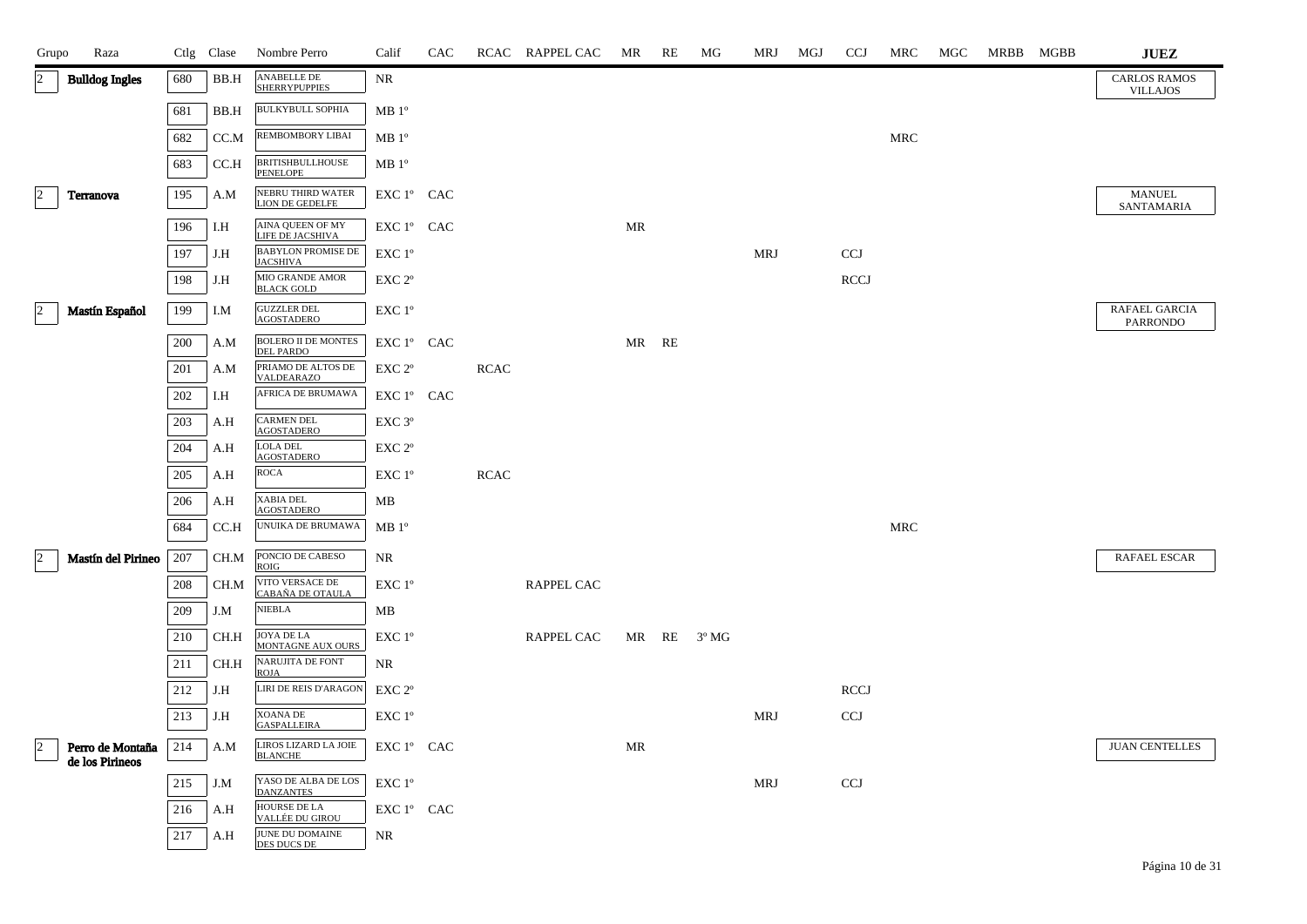| Grupo           | Raza                               |         | Ctlg Clase | Nombre Perro                                | Calif                                | CAC |             | RCAC RAPPEL CAC   | MR                                | RE | МG             | MRJ        | MGJ | <b>CCJ</b> | MRC        | MGC | MRBB        | MGBB | <b>JUEZ</b>                   |
|-----------------|------------------------------------|---------|------------|---------------------------------------------|--------------------------------------|-----|-------------|-------------------|-----------------------------------|----|----------------|------------|-----|------------|------------|-----|-------------|------|-------------------------------|
| $\overline{2}$  | Cane Corso<br>Italiano             | $218\,$ | A.M        | ROTHORM JY DREAM<br>RAMMER JAMMER           | EXC 1° CAC                           |     |             |                   | $\ensuremath{\mathsf{MR}}\xspace$ |    |                |            |     |            |            |     |             |      | <b>JUAN CENTELLES</b>         |
|                 |                                    | 219     | I.H        | ELEKTRA DE DECLINO<br>DI BAYONNE            | EXC 1° CAC                           |     |             |                   |                                   |    |                |            |     |            |            |     |             |      |                               |
|                 |                                    | 220     | I.H        | <b>GALIA DE</b><br><b>GUARDIANES DEL</b>    | EXC 2°                               |     | <b>RCAC</b> |                   |                                   |    |                |            |     |            |            |     |             |      |                               |
|                 |                                    | 685     | BB.M       | <b>GYLIAN RAYLA DI</b><br><b>CORS</b>       | $MB 2^{\circ}$                       |     |             |                   |                                   |    |                |            |     |            |            |     |             |      |                               |
|                 |                                    | 686     | BB.M       | <b>IKRAM RAYLA DI CORS</b>                  | MB1°                                 |     |             |                   |                                   |    |                |            |     |            |            |     |             |      |                               |
|                 |                                    | 687     | BB.M       | JAWKER RAYLA DI<br><b>CORS</b>              | NR                                   |     |             |                   |                                   |    |                |            |     |            |            |     |             |      |                               |
|                 |                                    | 688     | BB.H       | ROTHORM JY DREAM<br><b>GOOD VIBRATIONS</b>  | $MB1^{\circ}$                        |     |             |                   |                                   |    |                |            |     |            |            |     | <b>MRBB</b> |      |                               |
|                 |                                    | 689     | BB.H       | <b>GROWLEY RAYLA DI</b><br>CORS             | MB 3°                                |     |             |                   |                                   |    |                |            |     |            |            |     |             |      |                               |
|                 |                                    | 690     | BB.H       | <b>IWA RAYLA DI CORS</b>                    | $MB 2^{\circ}$                       |     |             |                   |                                   |    |                |            |     |            |            |     |             |      |                               |
| $\overline{a}$  | San Bernardo pelo   221<br>largo   |         | I.M        | <b>GOE DEL INDIO ALTO</b>                   | EXC 1° CAC                           |     |             |                   | MR                                |    | nr             |            |     |            |            |     |             |      | RAFAEL ESCAR                  |
| $\overline{2}$  | Perro de Pastor del 222<br>Caucaso |         | J.M        | <b>CANDYBULLS</b><br><b>ANATOLY</b>         | EXC 1°                               |     |             |                   | MR                                |    |                | <b>MRJ</b> |     | <b>CCJ</b> |            |     |             |      | RAFAEL ESCAR                  |
| $\vert$ 2       | Bouvier de Berna                   | 223     | J.M        | LIMITED EDITION DE<br>NEBOA DE MEIGAS       | <b>NR</b>                            |     |             |                   |                                   |    |                |            |     |            |            |     |             |      | RAFAEL ESCAR                  |
|                 |                                    | 224     | A.H        | APRIORI SPECIAL<br><b>EDITION FOR</b>       | ${\rm EXC}\ 1^{\circ}$ $\hbox{ CAC}$ |     |             |                   | MR                                |    |                |            |     |            |            |     |             |      |                               |
| $\overline{3}$  | Terrier Alemán de                  | 225     | A.M        | <b>HISCO DE LAS</b><br><b>CAVENES</b>       | EXC 1º CAC                           |     |             |                   | MR                                |    |                |            |     |            |            |     |             |      | JOSE HOMEM DE<br><b>MELLO</b> |
|                 | Caza<br>(D.Jagdterrier)            |         |            |                                             |                                      |     |             |                   |                                   |    |                |            |     |            |            |     |             |      |                               |
|                 |                                    | 226     | A.H        | <b>REA VON HOUSE</b><br><b>PANICKANKILL</b> | MB                                   |     |             |                   |                                   |    |                |            |     |            |            |     |             |      |                               |
| $\vert$ 3       | <b>Airedale Terrier</b>            | 227     | I.M        | KEVIN COSTNER DE<br><b>AIRENEIMEYER</b>     | $\rm NR$                             |     |             |                   |                                   |    |                |            |     |            |            |     |             |      | JOSE HOMEM DE<br>MELLO        |
| 3               | <b>Bedlington Terrier</b>          | 228     | I.H        | NATSUKI DE CA LA<br><b>TARA</b>             | $\rm NR$                             |     |             |                   |                                   |    |                |            |     |            |            |     |             |      | ANGEL GARACH                  |
|                 |                                    | 229     | CH.H       | CH. YURIKO DE CA LA<br><b>TARA</b>          | <b>NR</b>                            |     |             |                   |                                   |    |                |            |     |            |            |     |             |      |                               |
| $\vert 3 \vert$ | Fox Terrier de<br>pelo liso        | 230     | A.M        | <b>CREEK ALDO</b>                           | EXC 1º CAC                           |     |             |                   | MR                                |    |                |            |     |            |            |     |             |      | ANGEL GARACH                  |
| $\vert$ 3       | Fox Terrier de<br>pelo duro        | 231     | A.M        | CACOPOULOS VLAD<br><b>DRACULA</b>           | EXC 1° CAC                           |     |             |                   |                                   |    |                |            |     |            |            |     |             |      | ANGEL GARACH                  |
|                 |                                    | 232     | CH.M       | <b>CACOPOULOS EL</b><br><b>PERTUR</b>       | EXC 1°                               |     |             | <b>RAPPEL CAC</b> | <b>MR</b>                         |    | $3^{\circ}$ MG |            |     |            |            |     |             |      |                               |
|                 |                                    | 233     | A.H        | <b>CACOPOULOS LA</b><br>PELIRROJA           | EXC 1° CAC                           |     |             |                   |                                   |    |                |            |     |            |            |     |             |      |                               |
|                 |                                    | 234     | A.H        | CACOPOULOS<br><b>NIRVANA</b>                | EXC 2°                               |     | <b>RCAC</b> |                   |                                   |    |                |            |     |            |            |     |             |      |                               |
|                 |                                    | 691     | CC.H       | <b>CACOPOULOS</b><br><b>MORTICIA</b>        | $MB1^{\circ}$                        |     |             |                   |                                   |    |                |            |     |            | <b>MRC</b> |     |             |      |                               |
| 13              | <b>Lakeland Terrier</b>            | 235     | CH.M       | ZAVETNAYA MECHTA<br><b>IMPERIAL</b>         | EXC $1^\circ$                        |     |             | RAPPEL CAC        | MR                                |    | MG             |            |     |            |            |     |             |      | ANGEL GARACH                  |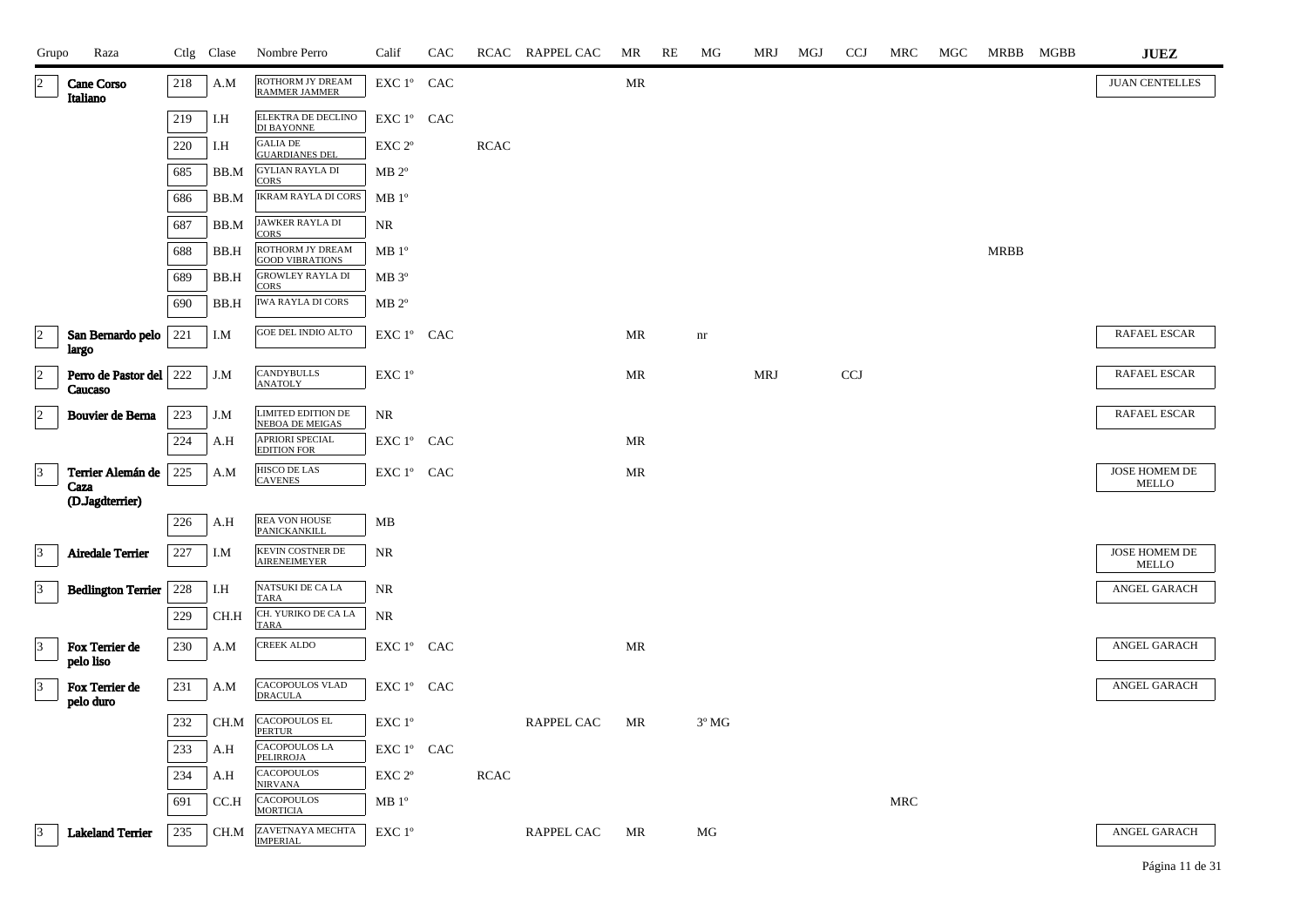| Grupo           | Raza                                              |     | Ctlg Clase | Nombre Perro                               | Calif                                        | CAC |             | RCAC RAPPEL CAC | MR    | RE | МG | MRJ        | MGJ       | <b>CCJ</b>                | MRC                  | MGC | MRBB MGBB | ${\bf JUEZ}$          |
|-----------------|---------------------------------------------------|-----|------------|--------------------------------------------|----------------------------------------------|-----|-------------|-----------------|-------|----|----|------------|-----------|---------------------------|----------------------|-----|-----------|-----------------------|
| $\vert$ 3       | <b>Parson Russel</b><br>Terrier                   | 236 | J.H        | DEL PAQUEL<br>INDEPENDENT                  | NR                                           |     |             |                 |       |    |    |            |           |                           |                      |     |           | MIGUEL NAVARRO        |
| $\vert$ 3       | Kerry Blue Terrier                                | 237 | I.M        | <b>DINNYESVAROSI</b><br>PEGAZUS FOR        | $\rm NR$                                     |     |             |                 |       |    |    |            |           |                           |                      |     |           | ANGEL GARACH          |
|                 |                                                   | 238 | I.H        | <b>VIOLETA</b>                             | EXC 1°                                       |     |             |                 |       |    |    |            |           |                           |                      |     |           |                       |
|                 |                                                   | 239 | A.H        | ARTERRIERS CAMILLE<br><b>EXTREME</b>       | EXC 1° CAC                                   |     |             |                 | MR    |    |    |            |           |                           |                      |     |           |                       |
|                 |                                                   | 692 | BB.H       | <b>FANTASIA DE LA</b><br><b>BRUIXETA</b>   | NR                                           |     |             |                 |       |    |    |            |           |                           |                      |     |           |                       |
| $\vert$ 3       | Ratonero-                                         | 240 | J.H        | ADEGA DE FRAGUEL'S                         | EXC 1°                                       |     |             |                 | MR    | RE | NR | <b>MRJ</b> |           | <b>CCJ</b>                |                      |     |           | <b>CARMEN NAVARRO</b> |
|                 | Bodeguero<br>Andaluz (no<br>aceptado FCI)         |     |            |                                            |                                              |     |             |                 |       |    |    |            |           |                           |                      |     |           |                       |
| $\vert 3 \vert$ | <b>Gos Rater</b><br>Valencia (No<br>aceptado FCI) | 241 | I.M        | HAREN DE LAS BRISAS<br><b>DEL MAR</b>      | EXC 1°                                       |     | <b>RCAC</b> |                 |       |    |    |            |           |                           |                      |     |           | <b>MIGUEL NAVARRO</b> |
|                 |                                                   | 242 | I.M        | JUNCO DE EL LEGADO<br>DE LOS LOBOS         | EXC 2°                                       |     |             |                 |       |    |    |            |           |                           |                      |     |           |                       |
|                 |                                                   | 243 | A.M        | <b>GOLIAT DE MACHACO</b>                   | EXC 2 <sup>o</sup>                           |     |             |                 |       |    |    |            |           |                           |                      |     |           |                       |
|                 |                                                   | 244 | A.M        | RAYMA WARHOL                               | EXC 1° CAC                                   |     |             |                 | MR RE |    |    |            |           |                           |                      |     |           |                       |
|                 |                                                   | 245 | A.M        | RAYMA XULO                                 | NR                                           |     |             |                 |       |    |    |            |           |                           |                      |     |           |                       |
|                 |                                                   | 246 | CH.M       | JORDAN DE CA<br><b>BATISTE</b>             | EXC 1°                                       |     |             |                 |       |    |    |            |           |                           |                      |     |           |                       |
|                 |                                                   | 247 | J.M        | JAGERMEISTER DE<br><b>GORAVA</b>           | EXC 1°                                       |     |             |                 |       |    |    |            |           | $\ensuremath{\text{CCJ}}$ |                      |     |           |                       |
|                 |                                                   | 248 | I.H        | CADDY DEL SOCARRAT                         | NR                                           |     |             |                 |       |    |    |            |           |                           |                      |     |           |                       |
|                 |                                                   | 249 | A.H        | ELENA DE GORAVA                            | ${\rm EXC}\ 1^{\circ}$ $\hbox{ CAC}$         |     |             |                 |       |    |    |            |           |                           |                      |     |           |                       |
|                 |                                                   | 250 | A.H        | HOLLY DE LAS BRISAS<br>DEL MAR             | $\ensuremath{\mathrm{EXC}}$ $2^{\mathrm{o}}$ |     | <b>RCAC</b> |                 |       |    |    |            |           |                           |                      |     |           |                       |
|                 |                                                   | 251 | J.H        | <b>RANDEROS BEATRIZ</b>                    | EXC 1°                                       |     |             |                 |       |    |    | <b>MRJ</b> |           | CCJ                       |                      |     |           |                       |
|                 |                                                   | 252 | J.H        | RAYMA YESCA                                | EXC 2°                                       |     |             |                 |       |    |    |            | <b>NR</b> | <b>RCCJ</b>               |                      |     |           |                       |
|                 |                                                   | 693 | BB.M       | LUPO DE CA BATISTE                         | $MB 2^{\circ}$                               |     |             |                 |       |    |    |            |           |                           |                      |     |           |                       |
|                 |                                                   | 694 | BB.M       | <b>RANDEROS FABRE</b><br><b>BALLANTINE</b> | MB 1 <sup>o</sup>                            |     |             |                 |       |    |    |            |           |                           |                      |     | MRBB      |                       |
|                 |                                                   | 695 | CC.M       | <b>RAYMA BINGO</b>                         | NR                                           |     |             |                 |       |    |    |            |           |                           |                      |     |           |                       |
|                 |                                                   | 696 | CC.M       | RAYMA BO                                   | $MB 2^{\circ}$                               |     |             |                 |       |    |    |            |           |                           |                      |     |           |                       |
|                 |                                                   | 697 | CC.M       | VALENTINO DE<br><b>VORARIU</b>             | $MB 1^{\circ}$                               |     |             |                 |       |    |    |            |           |                           | $\operatorname{MRC}$ |     |           |                       |
|                 |                                                   | 698 | $CC.M$     | VARON DE VORARIU                           | NO CAL<br>$\mathbf{TP}$                      |     |             |                 |       |    |    |            |           |                           |                      |     |           |                       |
|                 |                                                   | 699 | CC.H       | <b>RAYMA ZOE</b>                           | NR                                           |     |             |                 |       |    |    |            |           |                           |                      |     |           |                       |
|                 |                                                   | 700 | CCA        | WANDA DE VORARIU                           | $MB1^{\circ}$                                |     |             |                 |       |    |    |            |           |                           |                      |     |           |                       |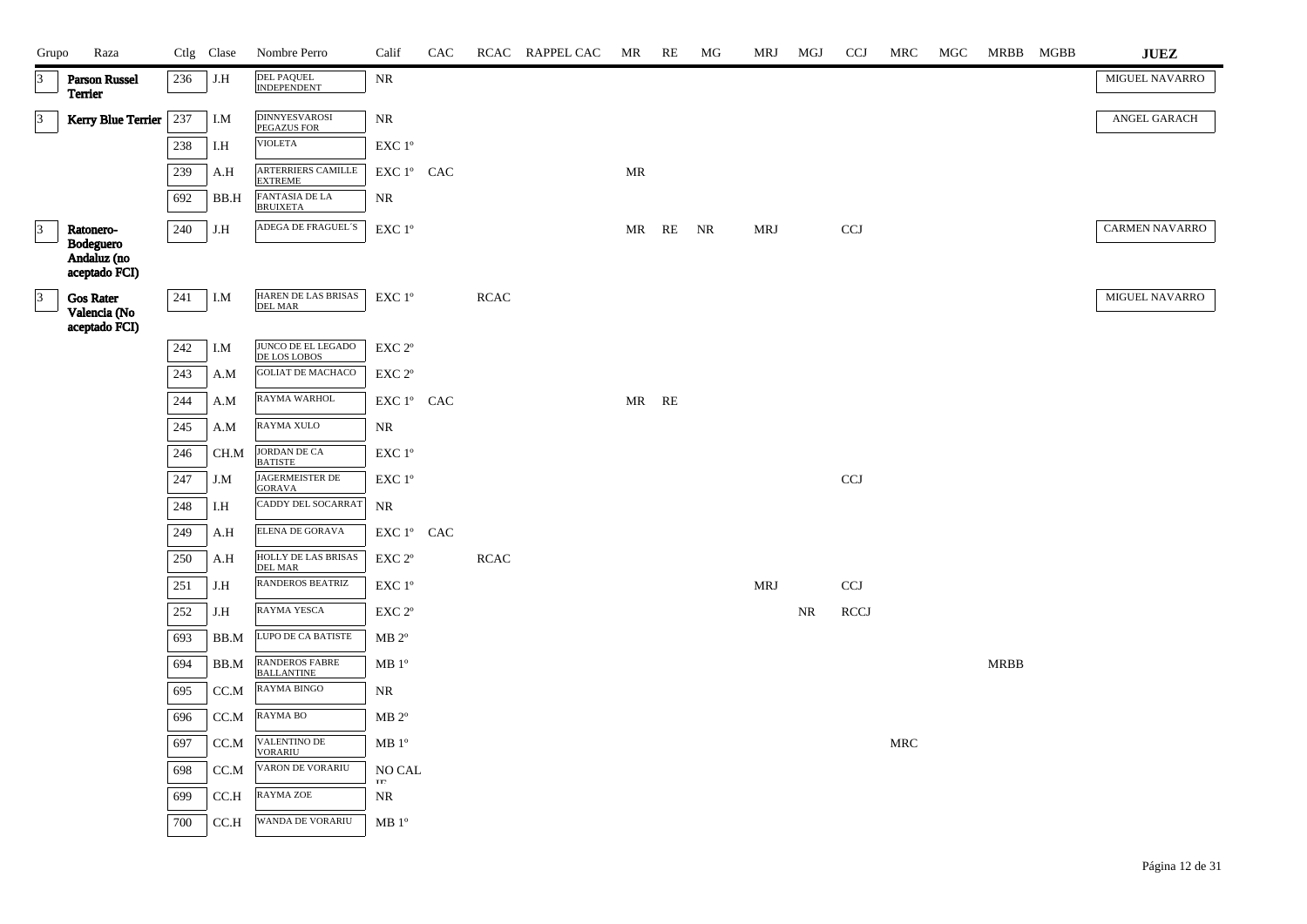| Grupo           | Raza                                   |     | Ctlg Clase | Nombre Perro                               | Calif              | CAC |             | RCAC RAPPEL CAC   | MR                                | RE | MG | MRJ        | MGJ | <b>CCJ</b> | MRC | MGC | MRBB MGBB   |           | ${\bf JUEZ}$        |
|-----------------|----------------------------------------|-----|------------|--------------------------------------------|--------------------|-----|-------------|-------------------|-----------------------------------|----|----|------------|-----|------------|-----|-----|-------------|-----------|---------------------|
| 3               | <b>Cairn Terrier</b>                   | 253 | A.M        | TARA COTTAGE<br><b>ISLAND OF JERSEY</b>    | EXC 1° CAC         |     |             |                   | <b>MR</b>                         |    |    |            |     |            |     |     |             |           | ANGEL GARACH        |
| $ 3\rangle$     | Dandie Dinmont<br>Terrier              | 701 | BB.H       | <b>DANCHESTER'S SHH</b><br>AND KISS MY ASS | MB1°               |     |             |                   |                                   |    |    |            |     |            |     |     |             | MRBB MGBB | ANGEL GARACH        |
| $\vert 3 \vert$ | Jack Russel Terrier 254                |     | I.M        | JONU'S JR AFFIRMED                         | EXC 2 <sup>o</sup> |     | <b>RCAC</b> |                   |                                   |    |    |            |     |            |     |     |             |           | <b>ALEX PALACIN</b> |
|                 |                                        | 255 | I.M        | OLMO DE LUPERCA                            | $EXC$ $3^{\circ}$  |     |             |                   |                                   |    |    |            |     |            |     |     |             |           |                     |
|                 |                                        | 256 | I.M        | ROYAL FOX ROAD LET<br>IT BE                | EXC 1° CAC         |     |             |                   |                                   |    |    |            |     |            |     |     |             |           |                     |
|                 |                                        | 257 | CH.M       | <b>ALGRAFS ATOS</b>                        | EXC 1°             |     |             | <b>RAPPEL CAC</b> | MR                                |    |    |            |     |            |     |     |             |           |                     |
|                 |                                        | 258 | I.H        | ALTAJARA DANCING<br><b>QUEEN</b>           | EXC 1° CAC         |     |             |                   |                                   |    |    |            |     |            |     |     |             |           |                     |
|                 |                                        | 259 | J.H        | TIZA DE LIBERTY BOX                        | EXC 1°             |     |             |                   |                                   |    |    | <b>MRJ</b> |     | <b>CCJ</b> |     |     |             |           |                     |
|                 |                                        | 702 | CC.M       | TODD BE TERRIER                            | NR                 |     |             |                   |                                   |    |    |            |     |            |     |     |             |           |                     |
| 3               | Norfolk Terrier                        | 260 | A.H        | KINSRIDGE HALF A<br><b>SIXPENCE</b>        | EXC 1° CAC         |     |             |                   | MR                                |    |    |            |     |            |     |     |             |           | ANGEL GARACH        |
| 3               | <b>Scottish Terrier</b>                | 261 | J.M        | SNAILAND LEGALAZ<br><b>AT TREYSAS</b>      | EXC 1°             |     |             |                   | MR                                |    |    | <b>MRJ</b> |     | <b>CCJ</b> |     |     |             |           | ANGEL GARACH        |
|                 |                                        | 262 | A.H        | DE MAGIC ILLUSION<br><b>DOLCE VITA</b>     | EXC 1° CAC         |     |             |                   |                                   |    |    |            |     |            |     |     |             |           |                     |
| $\vert$ 3       | West Highland<br>White Terrier         | 263 | A.M        | HILLCLOUD ICEBURG<br>WITH ASHGATE          | EXC 1º CAC         |     |             |                   | <b>MR</b>                         |    |    |            |     |            |     |     |             |           | MIGUEL NAVARRO      |
|                 |                                        | 264 | J.M        | PERLA CHICA CASTER                         | EXC 1°             |     |             |                   |                                   |    |    | <b>MRJ</b> |     | <b>CCJ</b> |     |     |             |           |                     |
|                 |                                        | 265 | A.H        | ALBORADA SHE'S THE<br><b>ONE</b>           | EXC 1° CAC         |     |             |                   |                                   |    |    |            |     |            |     |     |             |           |                     |
|                 |                                        | 703 | BB.H       | PIZPIRETAS JARCHA                          | MB 1 <sup>o</sup>  |     |             |                   |                                   |    |    |            |     |            |     |     | <b>MRBB</b> |           |                     |
| $\vert 3 \vert$ | <b>Bull Terrier</b><br><b>Standard</b> | 266 | I.H        | <b>COSTANBULL WHITE</b><br><b>STAR</b>     | EXC 2 <sup>o</sup> |     | <b>RCAC</b> |                   |                                   |    |    |            |     |            |     |     |             |           | MIGUEL NAVARRO      |
|                 |                                        | 267 | A.M        | TSUNEO DE CABANAS                          | EXC 1° CAC         |     |             |                   |                                   |    |    |            |     |            |     |     |             |           |                     |
|                 |                                        | 268 | I.H        | <b>GOTHAM DE HAND OF</b><br><b>KING</b>    | EXC 1º CAC         |     |             |                   | $\ensuremath{\mathsf{MR}}\xspace$ |    |    |            |     |            |     |     |             |           |                     |
|                 |                                        | 269 | I.H        | MONRUSIAN WILD<br><b>TIGRESS</b>           | EXC 3°             |     |             |                   |                                   |    |    |            |     |            |     |     |             |           |                     |
| 3               | <b>Bull Terrier</b><br>Miniatura       | 270 | A.M        | <b>BRINDLE PURE DE</b><br><b>ALMATBULL</b> | EXC 1º CAC         |     |             |                   | MR                                |    |    |            |     |            |     |     |             |           | MIGUEL NAVARRO      |
|                 |                                        | 271 | A.H        | <b>HIRA DE</b><br>DIAMONDMINIBULL          | $EXC$ $3^{\circ}$  |     |             |                   |                                   |    |    |            |     |            |     |     |             |           |                     |
|                 |                                        | 272 | A.H        | LLUNA CARRAIXET<br><b>BULL</b>             | EXC 1° CAC         |     |             |                   |                                   |    |    |            |     |            |     |     |             |           |                     |
|                 |                                        | 273 | A.H        | <b>MILKYWAY</b><br><b>MINIATURE GINA</b>   | EXC 2 <sup>o</sup> |     | <b>RCAC</b> |                   |                                   |    |    |            |     |            |     |     |             |           |                     |
|                 |                                        | 274 | CH.H       | MALA SOMBRA DE<br><b>ALMATBULL</b>         | EXC 1°             |     |             |                   |                                   |    |    |            |     |            |     |     |             |           |                     |
|                 |                                        | 275 | J.H        | ISLA NUMBER FIVE DE<br>DIAMONDMINIBULL     | EXC 1°             |     |             |                   |                                   |    |    | <b>MRJ</b> |     | <b>CCJ</b> |     |     |             |           |                     |
|                 |                                        | 704 | CC.M       | EDEL VALOR INTER<br><b>PLATA</b>           | MB 1 <sup>o</sup>  |     |             |                   |                                   |    |    |            |     |            | MRC |     |             |           |                     |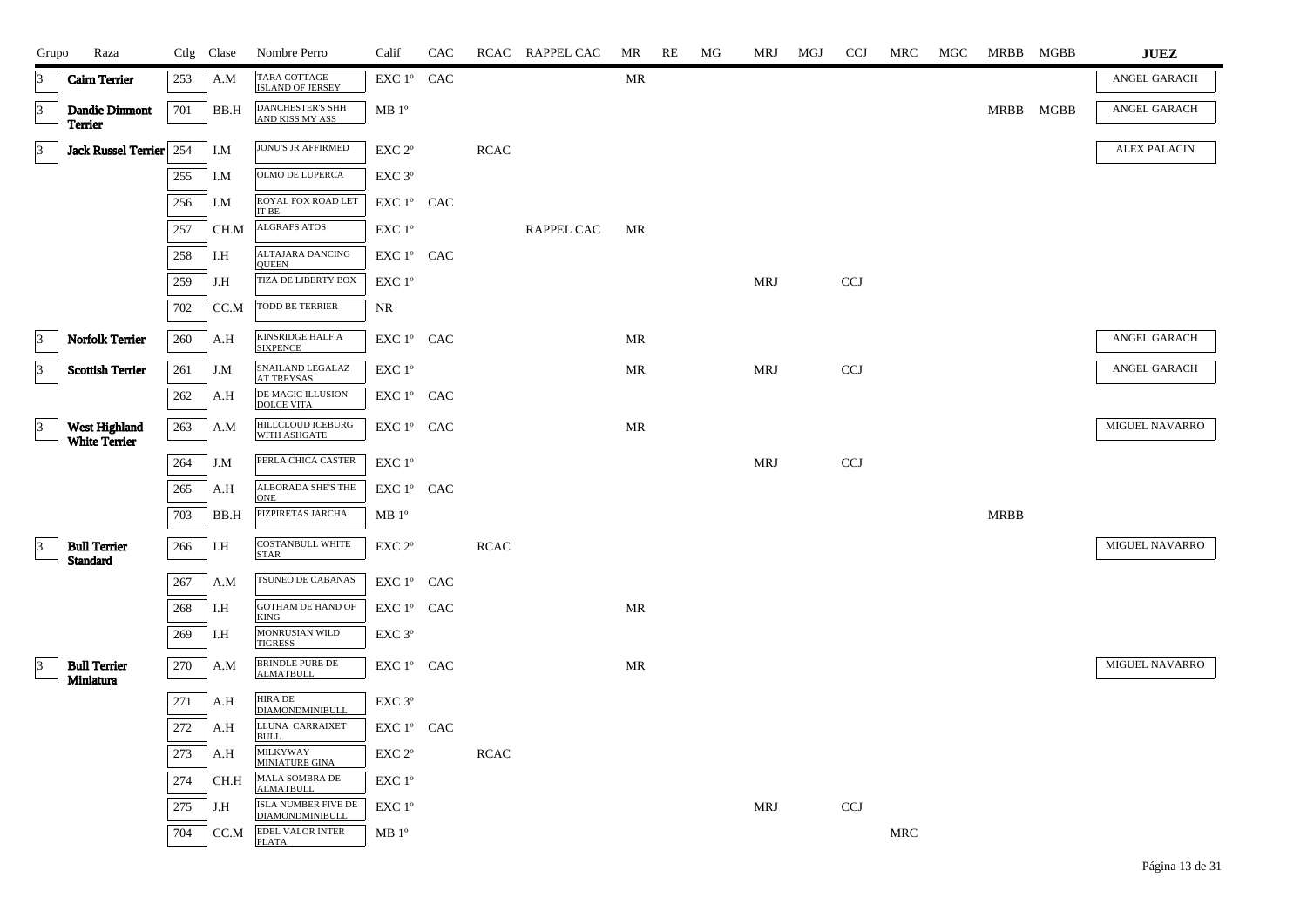| Grupo     | Raza                                        |         |              | Ctlg Clase Nombre Perro                             | Calif                                        | CAC |             | RCAC RAPPEL CAC MR |    | RE | MG | MRJ MGJ    |     | <b>CCJ</b>  | MRC | MGC MRBB MGBB | <b>JUEZ</b>    |
|-----------|---------------------------------------------|---------|--------------|-----------------------------------------------------|----------------------------------------------|-----|-------------|--------------------|----|----|----|------------|-----|-------------|-----|---------------|----------------|
|           | <b>Bull Terrier</b><br>Miniatura            | 705     | CC.H         | <b>DANA</b>                                         | $MB1^{\circ}$                                |     |             |                    |    |    |    |            |     |             |     |               | MIGUEL NAVARRO |
|           |                                             | 706     | CC.H         | RADICAL ALMATBULL                                   | $MB 2^{\circ}$                               |     |             |                    |    |    |    |            |     |             |     |               |                |
| 13        | <b>Staffordshire Bull</b><br><b>Terrier</b> | 276     | I.M          | <b>SAMUEL</b>                                       | EXC 1° CAC                                   |     |             |                    |    |    |    |            |     |             |     |               | MIGUEL NAVARRO |
|           |                                             | 277     | CH.M         | MULTI. CH D'SPAIN<br>FUEGO NEGRO                    | EXC 1°                                       |     |             | <b>RAPPEL CAC</b>  | MR |    |    |            |     |             |     |               |                |
|           |                                             | 278     | $_{\rm J.M}$ | <b>GUAYACA STAFF</b><br>TERRIBLE T KID 170          | EXC 1°                                       |     |             |                    |    |    |    | <b>MRJ</b> |     | CCJ         |     |               |                |
|           |                                             | 279     | A.H          | <b>KARMA</b>                                        | $\ensuremath{\mathrm{EXC}}$ $2^{\mathrm{o}}$ |     | <b>RCAC</b> |                    |    |    |    |            |     |             |     |               |                |
|           |                                             | $280\,$ | A.H          | <b>STAFFYPARADISE</b><br><b>JAMAICAN PEARL</b>      | EXC 1° CAC                                   |     |             |                    |    |    |    |            |     |             |     |               |                |
|           |                                             | 281     | J.H          | <b>MAEVA</b>                                        | $\ensuremath{\mathrm{EXC}}$ $1^{\mathrm{o}}$ |     |             |                    |    |    |    |            |     | CCJ         |     |               |                |
|           |                                             | 282     | V.H          | <b>XENA</b>                                         | NR                                           |     |             |                    |    |    |    |            |     |             |     |               |                |
|           |                                             | 707     | BB.H         | THAILAND DARK<br><b>TEMPTATION</b>                  | $MB1^{\circ}$                                |     |             |                    |    |    |    |            |     |             |     | <b>MRBB</b>   |                |
| $\vert$ 3 | American<br><b>Staffordshire</b>            | 283     | I.M          | <b>RIVER-SIDE STAFF</b><br><b>ODIN</b>              | EXC 1°                                       |     | <b>RCAC</b> |                    |    |    |    |            |     |             |     |               | MIGUEL NAVARRO |
|           | <b>Terrier</b>                              | 284     | A.M          | CAPITÁN AMÉRICA DE                                  | EXC 1° CAC                                   |     |             |                    |    |    |    |            |     |             |     |               |                |
|           |                                             | $285\,$ | A.M          | <b>IBERO</b><br><b>DUK</b>                          | NR                                           |     |             |                    |    |    |    |            |     |             |     |               |                |
|           |                                             | 286     | A.M          | <b>IBERO PEARL HARBOR</b>                           | EXC 2 <sup>o</sup>                           |     |             |                    |    |    |    |            |     |             |     |               |                |
|           |                                             | 287     | A.M          | <b>LANDERSTAFFS</b>                                 | <b>DESCAL</b>                                |     |             |                    |    |    |    |            |     |             |     |               |                |
|           |                                             | 288     | A.M          | <b>SUGAR LIKE FATHER</b><br>NGORONG NGORONG         | EXC 4°                                       |     |             |                    |    |    |    |            |     |             |     |               |                |
|           |                                             | 289     | A.M          | <b>ROMA</b><br>PERNALES BRUJO                       | EXC 3°                                       |     |             |                    |    |    |    |            |     |             |     |               |                |
|           |                                             | 290     | A.M          | <b>SRCKY'S ALL THAT</b><br><b>MAGIC CRAZY CRYSS</b> | NR                                           |     |             |                    |    |    |    |            |     |             |     |               |                |
|           |                                             | 291     | CH.M         | CH D'ARTAGNAN DE<br><b>IBERO</b>                    | EXC 3 <sup>o</sup>                           |     |             |                    |    |    |    |            |     |             |     |               |                |
|           |                                             | 292     | CH.M         | EROS DE CANSJUANSA                                  | EXC 2 <sup>o</sup>                           |     |             |                    |    |    |    |            |     |             |     |               |                |
|           |                                             | 293     | CH.M         | MULTI CH TOM DE<br><b>CANS JUANSA</b>               | EXC 1°                                       |     |             | RAPPEL CAC         | MR |    |    |            |     |             |     |               |                |
|           |                                             | 294     | J.M          | <b>BATMAN TEARS OF</b><br>FIRE DE CAMDORCAN         | EXC 3 <sup>o</sup>                           |     |             |                    |    |    |    |            |     |             |     |               |                |
|           |                                             | 295     | J.M          | <b>IBERO</b><br><b>THUNDERSTRUCK</b>                | EXC 1°                                       |     |             |                    |    |    |    | MRJ        | MGJ | <b>CCJ</b>  |     |               |                |
|           |                                             | 296     | J.M          | NGORONG-NGORONG<br>DALÍ                             | NR                                           |     |             |                    |    |    |    |            |     |             |     |               |                |
|           |                                             | 297     | J.M          | <b>TITANIUM DE</b><br>CANGUASCH                     | EXC 2 <sup>o</sup>                           |     |             |                    |    |    |    |            |     | <b>RCCJ</b> |     |               |                |
|           |                                             | 298     | I.H          | ADESTAFF'S DADDY'S<br><b>GIRL</b>                   | NR                                           |     |             |                    |    |    |    |            |     |             |     |               |                |
|           |                                             | 299     | I.H          | <b>RIVER-SIDE STAFF</b><br><b>FREIJA</b>            | EXC 1° CAC                                   |     |             |                    |    |    |    |            |     |             |     |               |                |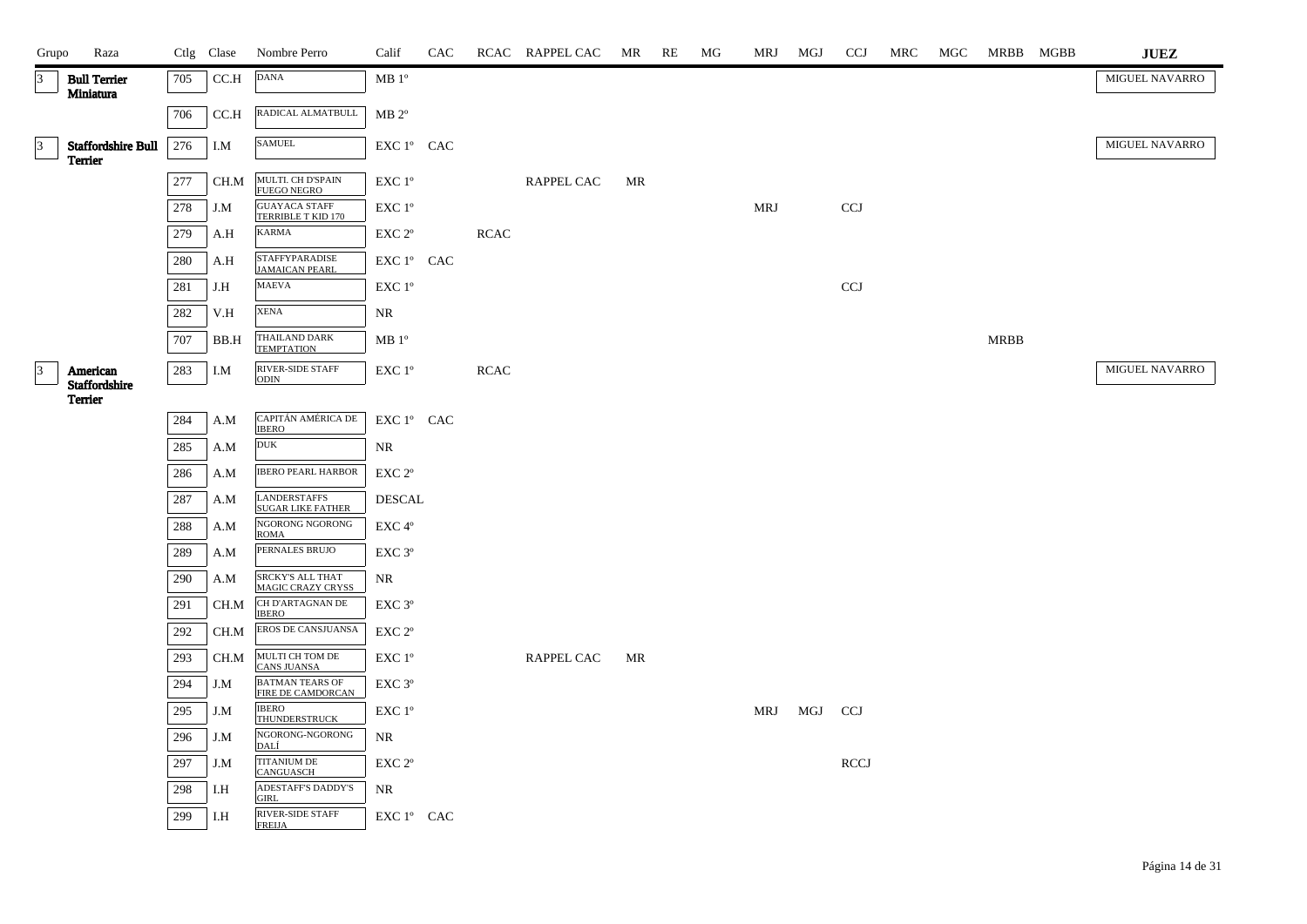| Grupo       | Raza                      |         | Ctlg Clase | Nombre Perro                                     | Calif             | CAC |             | RCAC RAPPEL CAC | MR | RE | MG | MRJ | MGJ | <b>CCJ</b>  | MRC | MGC | MRBB MGBB   | $\mathbf{J}\mathbf{U}\mathbf{E}\mathbf{Z}$ |
|-------------|---------------------------|---------|------------|--------------------------------------------------|-------------------|-----|-------------|-----------------|----|----|----|-----|-----|-------------|-----|-----|-------------|--------------------------------------------|
| 3           | American<br>Staffordshire | 300     | A.H        | <b>BRIGIT DE CANS</b><br><b>JUANSA</b>           | EXC 3°            |     |             |                 |    |    |    |     |     |             |     |     |             | MIGUEL NAVARRO                             |
|             | Terrier                   |         |            |                                                  |                   |     |             |                 |    |    |    |     |     |             |     |     |             |                                            |
|             |                           | $301\,$ | A.H        | MISSNAR'S I'M<br>LOVING IT                       | EXC 1°            |     | <b>RCAC</b> |                 |    |    |    |     |     |             |     |     |             |                                            |
|             |                           | 302     | A.H        | PERNALES MEL DE<br><b>ROMER</b>                  | EXC 2°            |     |             |                 |    |    |    |     |     |             |     |     |             |                                            |
|             |                           | 303     | J.H        | <b>ENERGIA POSITIVA</b><br>HEROES DE CARTHAGO    | EXC 3°            |     |             |                 |    |    |    |     |     |             |     |     |             |                                            |
|             |                           | 304     | J.H        | <b>IBERO EYES OF</b><br><b>RAINFOREST</b>        | EXC 2°            |     |             |                 |    |    |    |     |     | <b>RCCJ</b> |     |     |             |                                            |
|             |                           | 305     | J.H        | <b>IBERO TAIPAN</b>                              | <b>NR</b>         |     |             |                 |    |    |    |     |     |             |     |     |             |                                            |
|             |                           | 306     | J.H        | NGORONG-NGORONG<br><b>PHARA</b>                  | <b>NR</b>         |     |             |                 |    |    |    |     |     |             |     |     |             |                                            |
|             |                           | 307     | J.H        | NGORONG-NGORONG<br>VIVIANE                       | <b>NR</b>         |     |             |                 |    |    |    |     |     |             |     |     |             |                                            |
|             |                           | 308     | J.H        | RIVER SÍDE STAFF<br><b>AKARI</b>                 | EXC 1°            |     |             |                 |    |    |    |     |     | CCJ         |     |     |             |                                            |
|             |                           | 708     | BB.M       | OPTIMUS PRIME DE<br>THREEMERICAN                 | MB 3°             |     |             |                 |    |    |    |     |     |             |     |     |             |                                            |
|             |                           | 709     | BB.M       | PERNALES DEF CON<br><b>DOS</b>                   | MB 1 <sup>o</sup> |     |             |                 |    |    |    |     |     |             |     |     | <b>MRBB</b> |                                            |
|             |                           | 710     | BB.M       | PLINIO DE CASTILLO<br><b>DE LOS PATOS</b>        | $MB 4^{\circ}$    |     |             |                 |    |    |    |     |     |             |     |     |             |                                            |
|             |                           | 711     | BB.M       | TELL ME LET'S GO<br>RANKO PRIME TOUCH            | $MB 5^{\circ}$    |     |             |                 |    |    |    |     |     |             |     |     |             |                                            |
|             |                           | 712     | BB.M       | TRECE DE CHUKA-CAN                               | $MB 2^{\circ}$    |     |             |                 |    |    |    |     |     |             |     |     |             |                                            |
|             |                           | 713     | BB.H       | <b>KARBALLIDO STAFFS</b><br><b>MARNEL'S LOVE</b> | $MB 4^{\circ}$    |     |             |                 |    |    |    |     |     |             |     |     |             |                                            |
|             |                           | 714     | BB.H       | MAGDA DE CAN<br>GUASCH                           | MB 1 <sup>o</sup> |     |             |                 |    |    |    |     |     |             |     |     |             |                                            |
|             |                           | 715     | BB.H       | MISSNAR'S CHEAP<br><b>THRILLS</b>                | $MB 2^{\circ}$    |     |             |                 |    |    |    |     |     |             |     |     |             |                                            |
|             |                           | 716     | BB.H       | NGORONG NGORONG<br><b>OLD STARD</b>              | $MB 3^{\circ}$    |     |             |                 |    |    |    |     |     |             |     |     |             |                                            |
|             |                           | 717     | CC.M       | NGORONG-NGORONG<br><b>MOLE</b>                   | NR                |     |             |                 |    |    |    |     |     |             |     |     |             |                                            |
|             |                           | 718     | CC.H       | <b>MARIA &amp; RAKI'S</b><br>CASABLANCA          | MB 3°             |     |             |                 |    |    |    |     |     |             |     |     |             |                                            |
|             |                           | 719     | CC.H       | NGORONG-NGORONG<br><b>NOVA</b>                   | $MB 2^{\circ}$    |     |             |                 |    |    |    |     |     |             |     |     |             |                                            |
|             |                           | 720     | CC.H       | PERNALES INDIAN<br>PAINTED                       | $MB1^{\circ}$     |     |             |                 |    |    |    |     |     |             | MRC | MGC |             |                                            |
| $ 3\rangle$ | <b>Yorkshire Terrier</b>  | 309     | A.M        | ALLEZ ET CROYEZ-MOI<br>ELOD?JA                   | ${\rm EXC}$       |     |             |                 |    |    |    |     |     |             |     |     |             | ANGEL GARACH                               |
|             |                           | 310     | A.M        | QOCCLE'S MY WAY                                  | NR                |     |             |                 |    |    |    |     |     |             |     |     |             |                                            |
|             |                           | 311     | J.M        | HORFEO'S NAPOLEON<br><b>RAMSES</b>               | EXC <sub>2°</sub> |     |             |                 |    |    |    |     |     | <b>RCCJ</b> |     |     |             |                                            |
|             |                           | 312     | J.M        | MY LITTLE SOUL DE<br>AMPI HEREDEROS DE           | EXC 3°            |     |             |                 |    |    |    |     |     |             |     |     |             |                                            |
|             |                           | 313     | J.H        | <b>OSCARAY BEN</b><br><b>HUDDERSFIELD</b>        | NR                |     |             |                 |    |    |    |     |     |             |     |     |             |                                            |
|             |                           | 314     | J.M        | RITMO LATINO DE<br><b>DIANIUM</b>                | MB                |     |             |                 |    |    |    |     |     |             |     |     |             |                                            |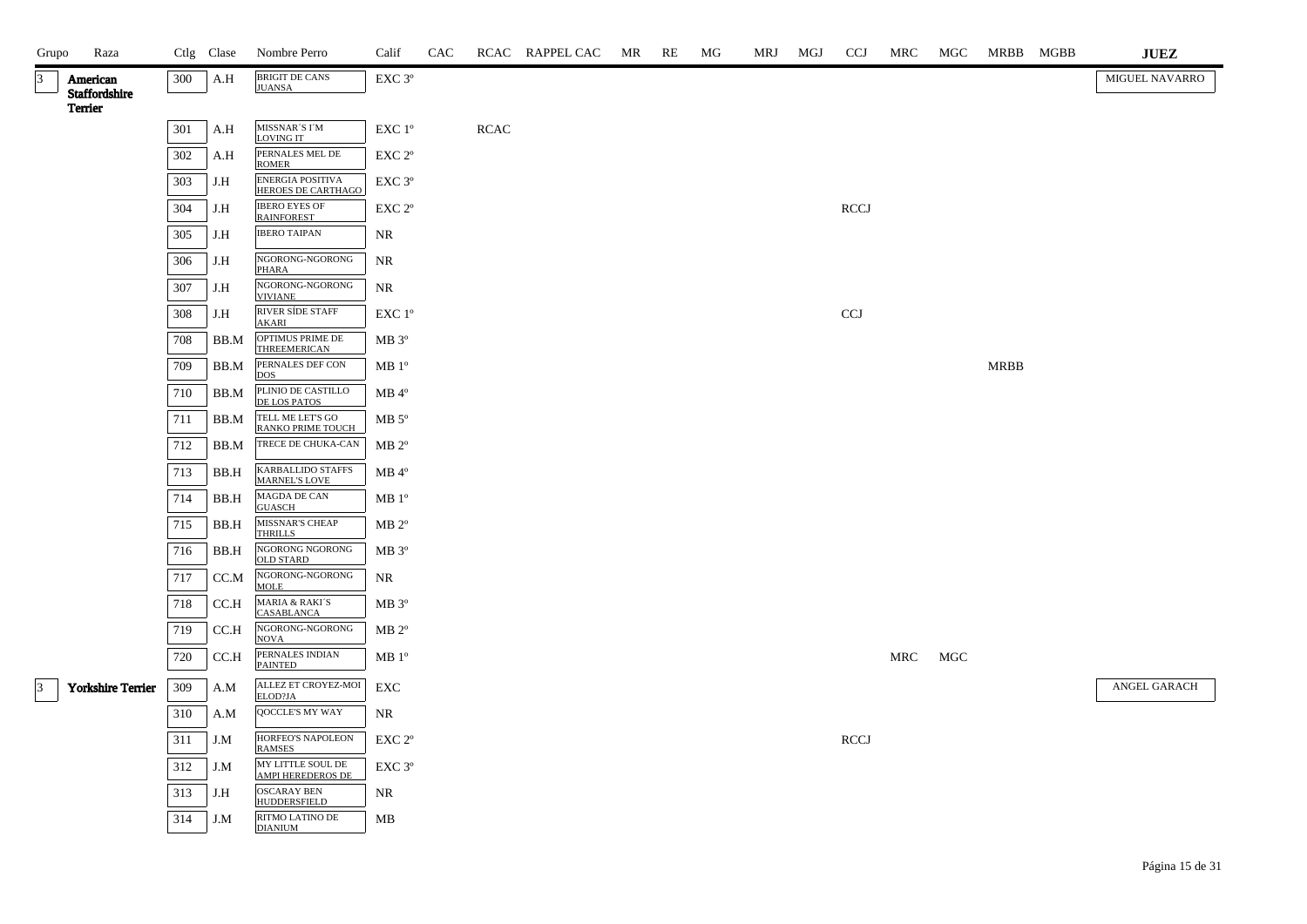| Grupo          | Raza                     |     | Ctlg Clase | Nombre Perro                                  | Calif              | CAC |             | RCAC RAPPEL CAC | MR | RE | MG             | MRJ        | MGJ | <b>CCJ</b>  | MRC        | MGC | MRBB MGBB   | <b>JUEZ</b>  |
|----------------|--------------------------|-----|------------|-----------------------------------------------|--------------------|-----|-------------|-----------------|----|----|----------------|------------|-----|-------------|------------|-----|-------------|--------------|
| $\vert$ 3      | <b>Yorkshire Terrier</b> | 315 | J.M        | ROYAL BOUTIQUE<br>TIME TO WIN                 | EXC 1°             |     |             |                 |    |    |                |            |     |             |            |     |             | ANGEL GARACH |
|                |                          | 316 | A.H        | ELLA DE DIANIUM                               | MB                 |     |             |                 |    |    |                |            |     |             |            |     |             |              |
|                |                          | 317 | A.H        | JELLY BELLY DU<br><b>GALOP DU GLOBE</b>       | EXC 1° CAC         |     |             |                 |    |    |                |            |     |             |            |     |             |              |
|                |                          | 318 | A.H        | KAT DE CUMBA                                  | EXC 3°             |     |             |                 |    |    |                |            |     |             |            |     |             |              |
|                |                          | 319 | A.H        | <b>OSCARAY AMANDINE</b><br><b>BAMBINA</b>     | EXC 2 <sup>o</sup> |     |             |                 |    |    |                |            |     |             |            |     |             |              |
|                |                          | 320 | CH.H       | MULTI BISS MULTI CH<br><b>MAGIC COUNTRY</b>   | EXC 1°             |     |             | RAPPEL CAC      | MR |    | $2^{\circ}$ MG |            |     |             |            |     |             |              |
|                |                          | 321 | J.H        | <b>BRAVA YORK TENIS</b><br>SAMBA (            | EXC 2 <sup>o</sup> |     |             |                 |    |    |                |            |     | <b>RCCJ</b> |            |     |             |              |
|                |                          | 322 | J.H        | DAYANE DE AMPI<br>HEREDEROS DE LA             | EXC 3°             |     |             |                 |    |    |                |            |     |             |            |     |             |              |
|                |                          | 323 | J.H        | HORFEO'S NANAE<br><b>DREAM TOUR</b>           | EXC 1°             |     |             |                 |    |    |                | <b>MRJ</b> |     | <b>CCJ</b>  |            |     |             |              |
|                |                          | 324 | J.H        | MORGANA LE FAY DE<br><b>SEVENSHIRE</b>        | NR                 |     |             |                 |    |    |                |            |     |             |            |     |             |              |
|                |                          | 721 | BB.M       | AURIEMMA<br>CHRISTMAS SCENE                   | $MB1^{\circ}$      |     |             |                 |    |    |                |            |     |             |            |     | <b>MRBB</b> |              |
|                |                          | 722 | BB.M       | LEO CANS DE LA VILLA                          | $MB 2^{\circ}$     |     |             |                 |    |    |                |            |     |             |            |     |             |              |
|                |                          | 723 | BB.H       | VENUS PLAYAMONTE<br><b>LA CANAL</b>           | MB 1 <sup>o</sup>  |     |             |                 |    |    |                |            |     |             |            |     |             |              |
|                |                          | 724 | CC.H       | SABELA DOS CANS DE<br><b>MARTA</b>            | MB 1 <sup>o</sup>  |     |             |                 |    |    |                |            |     |             | <b>MRC</b> |     |             |              |
|                |                          | 725 | CC.H       | SEVEN CANS DE LA<br><b>VILLA</b>              | $MB 2^{\circ}$     |     |             |                 |    |    |                |            |     |             |            |     |             |              |
| $\overline{4}$ | <b>Teckel Estandar</b>   | 325 | I.M        | <b>DRACMON FERRARI</b>                        | EXC 1°             |     | <b>RCAC</b> |                 |    |    |                |            |     |             |            |     |             | ZAZA OMAROV  |
|                | pelo duro                | 326 | I.M        | PETER VOM                                     | NR                 |     |             |                 |    |    |                |            |     |             |            |     |             |              |
|                |                          | 327 | A.M        | <b>STERNENTOR</b><br><b>QUOR DE LA YOSA</b>   | EXC 2 <sup>o</sup> |     |             |                 |    |    |                |            |     |             |            |     |             |              |
|                |                          | 328 | A.M        | <b>VALKO DE VIANZAR</b>                       | EXC 1° CAC         |     |             |                 | MR |    |                |            |     |             |            |     |             |              |
|                |                          | 329 | I.H        | <b>BLACK STAR DE LA</b>                       | EXC 1° CAC         |     |             |                 |    |    |                |            |     |             |            |     |             |              |
|                |                          | 330 | A.H        | <b>ALBARIZA</b><br><b>CORA VOM</b>            | NR                 |     |             |                 |    |    |                |            |     |             |            |     |             |              |
|                |                          | 331 | A.H        | <b>SCHLANGESPRING</b><br><b>VERONA DE LOS</b> | NR                 |     |             |                 |    |    |                |            |     |             |            |     |             |              |
|                |                          | 332 | J.H        | <b>MADROÑOS</b><br>DOÑA MONOLITA DE           | <b>NR</b>          |     |             |                 |    |    |                |            |     |             |            |     |             |              |
|                |                          | 333 | J.H        | <b>LOS BERCEROS</b><br><b>VIDA DE LA YOSA</b> | NR                 |     |             |                 |    |    |                |            |     |             |            |     |             |              |
|                |                          | 726 | BB.M       | CALSTELPETROIO                                | NR                 |     |             |                 |    |    |                |            |     |             |            |     |             |              |
|                |                          | 727 | CC.H       | NESPOLO<br>KLOE DE CAU RABOSES                | MB 1 <sup>o</sup>  |     |             |                 |    |    |                |            |     |             | <b>MRC</b> |     |             |              |
| $\overline{4}$ | <b>Teckel Estandar</b>   | 334 | CH.M       |                                               | NR                 |     |             |                 |    |    |                |            |     |             |            |     |             | ZAZA OMAROV  |
|                | pelo largo               |     |            | FRITZE VON<br>CHARLOTTENHOF                   |                    |     |             |                 |    |    |                |            |     |             |            |     |             |              |
|                |                          | 335 | I.H        | YOGA DE LOS<br><b>CUROMES</b>                 | EXC 1° CAC         |     |             |                 | MR |    | $2^{\circ}$ MG |            |     |             |            |     |             |              |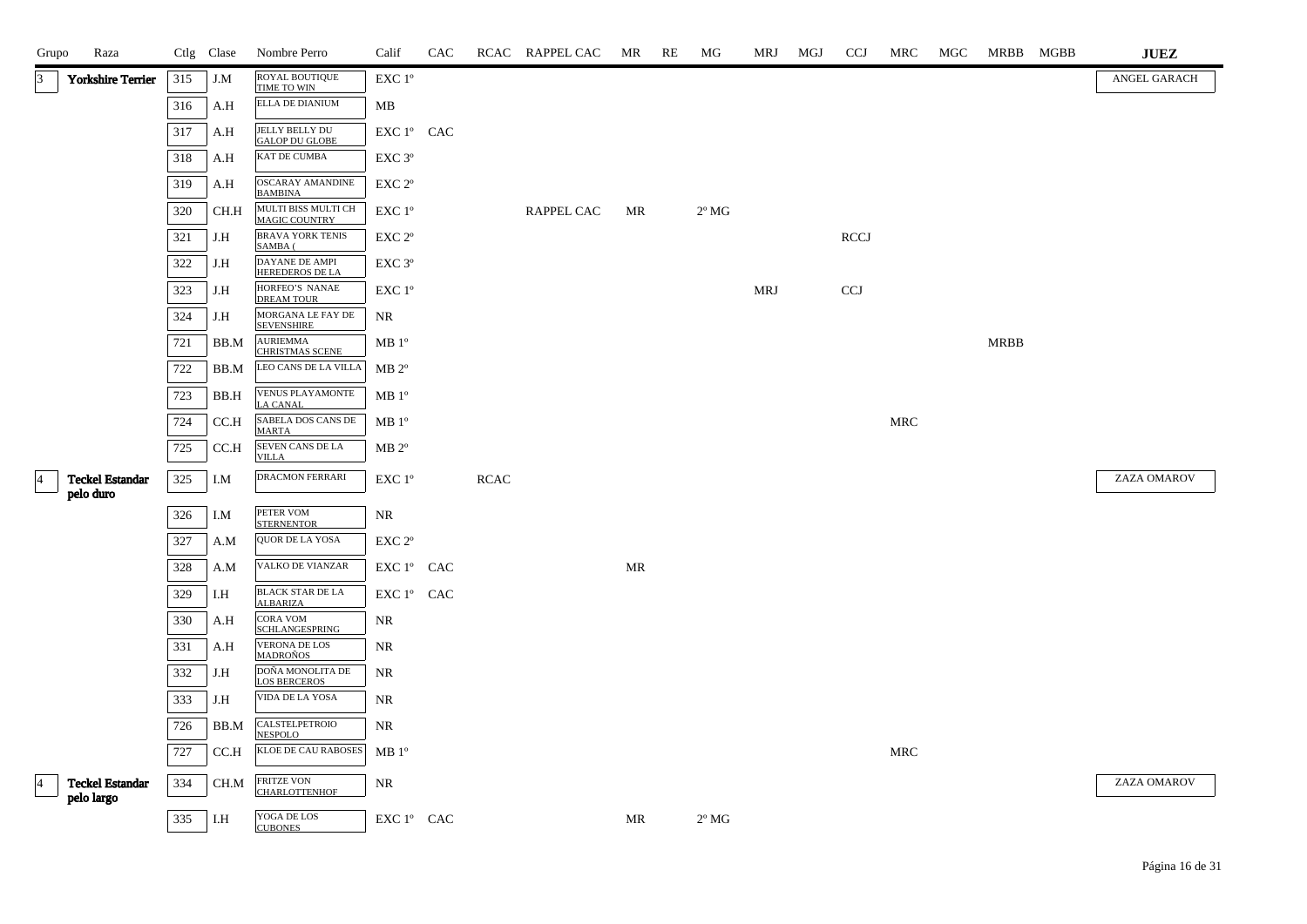| Grupo           | Raza                                          |     | Ctlg Clase                  | Nombre Perro                                          | Calif          | CAC | RCAC RAPPEL CAC | MR        | RE | МG             | MRJ        | MGJ | <b>CCJ</b>   | <b>MRC</b> | MGC | MRBB MGBB | <b>JUEZ</b> |
|-----------------|-----------------------------------------------|-----|-----------------------------|-------------------------------------------------------|----------------|-----|-----------------|-----------|----|----------------|------------|-----|--------------|------------|-----|-----------|-------------|
| 14              | <b>Teckel Estandar</b><br>pelo largo          | 336 | J.H                         | <b>OMEGA RUDE</b>                                     | NR             |     |                 |           |    |                |            |     |              |            |     |           | ZAZA OMAROV |
| $\vert 4 \vert$ | <b>Teckel Estandar</b><br>pelo corto          | 337 | J.M                         | HEFESTO NERVA DE<br><b>GRAYALA</b>                    | EXC 1°         |     |                 |           |    |                | <b>MRJ</b> |     | <b>CCJ</b>   |            |     |           | ZAZA OMAROV |
|                 |                                               | 338 | I.H                         | KOSTA FELICITAS                                       | EXC 1º CAC     |     |                 | MR        |    | $3^{\circ}$ MG |            |     |              |            |     |           |             |
|                 |                                               | 728 | CC.M                        | <b>ORNIA</b><br>KOSTA FELICITAS SAN<br><b>BASILIO</b> | $MB1^{\circ}$  |     |                 |           |    |                |            |     |              | <b>MRC</b> |     |           |             |
| $\overline{4}$  | <b>Teckel Miniatura</b><br>pelo duro (Zwerg)  | 339 | A.M                         | <b>ALPHERATZ</b><br><b>O'PROMONTORIO</b>              | EXC 1º CAC     |     |                 |           |    |                |            |     |              |            |     |           | ZAZA OMAROV |
|                 |                                               | 340 | CH.M                        | CH. ALPHERATZ THOR                                    | EXC 1°         |     | RAPPEL CAC      |           |    |                |            |     |              |            |     |           |             |
|                 |                                               | 341 | J.M                         | DRACMON TEDDY<br><b>BEAR</b>                          | <b>NR</b>      |     |                 |           |    |                |            |     |              |            |     |           |             |
|                 |                                               | 342 | A.H                         | DRACMON MUSTANG                                       | EXC 1º CAC     |     |                 |           |    |                |            |     |              |            |     |           |             |
|                 |                                               | 343 | A.H                         | QUEEN OF MY DREAMS<br>DE LLUMO                        | $\rm NR$       |     |                 |           |    |                |            |     |              |            |     |           |             |
|                 |                                               | 344 | CH.H                        | <b>ALMARXILS TOPE</b><br><b>WILSON HAPPY</b>          | EXC 1°         |     | RAPPEL CAC      | MR        |    |                |            |     |              |            |     |           |             |
|                 |                                               | 345 | J.H                         | DRACMON SINGLE IS<br>NICE                             | $EXC1^{\circ}$ |     |                 |           |    |                | MRJ        |     | CCJ          |            |     |           |             |
|                 |                                               | 729 | CC.H                        | NOKA VOM<br><b>COPPELKAMP</b>                         | <b>NR</b>      |     |                 |           |    |                |            |     |              |            |     |           |             |
| $\overline{4}$  | <b>Teckel Miniatura</b><br>pelo largo (Zwerg) | 346 | A.H                         | LUNA CAPRESE<br>RABBIA LIBERTA E                      | EXC 1º CAC     |     |                 | MR        |    |                |            |     |              |            |     |           | ZAZA OMAROV |
| $\overline{4}$  | <b>Teckel Miniatura</b><br>pelo corto (Zwerg) | 347 | I.M                         | <b>MAGIK RAINBOW</b><br><b>SAMURAI</b>                | NR             |     |                 |           |    |                |            |     |              |            |     |           | ZAZA OMAROV |
|                 |                                               | 348 | A.M                         | <b>BASSEL PHOEBE PRO</b><br><b>EURO</b>               | EXC 1º CAC     |     |                 | MR        |    |                |            |     |              |            |     |           |             |
|                 |                                               | 349 | J.M                         | <b>JOHNNY</b>                                         | EXC 1°         |     |                 |           |    |                | <b>MRJ</b> |     | $_{\rm CCJ}$ |            |     |           |             |
|                 |                                               | 350 | $\mathop{\rm I.H}\nolimits$ | MONZA DE LLUMO                                        | EXC 1º CAC     |     |                 |           |    |                |            |     |              |            |     |           |             |
|                 |                                               | 351 | A.H                         | <b>NURIA DE RUIFER Y</b><br><b>BELINDA</b>            | NR             |     |                 |           |    |                |            |     |              |            |     |           |             |
|                 |                                               | 352 | A.H                         | PEPA DE VIÑASWALD                                     | NR             |     |                 |           |    |                |            |     |              |            |     |           |             |
|                 |                                               | 730 | BB.M                        | ALPHERATZ TOO HOT<br>TO HANDLE                        | NR             |     |                 |           |    |                |            |     |              |            |     |           |             |
|                 |                                               | 731 | CC.M                        | <b>JANNIS VON</b><br><b>HIMMELMOOR</b>                | NR             |     |                 |           |    |                |            |     |              |            |     |           |             |
|                 |                                               | 732 | CC.H                        | HORTENSIA DE RUIFER<br>Y BELINDA                      | $MB1^{\circ}$  |     |                 |           |    |                |            |     |              | MRC        | MGC |           |             |
|                 | <b>Teckel Kaninchen</b><br>pelo duro          | 353 | I.H                         | ALPHERATZ LOVE ME<br>TENDER                           | NR             |     |                 |           |    |                |            |     |              |            |     |           | ZAZA OMAROV |
|                 |                                               | 354 | I.H                         | ENERGY ELEGANCE<br>PININFARINA                        | EXC 1º CAC     |     |                 |           |    |                |            |     |              |            |     |           |             |
|                 |                                               | 355 | J.H                         | <b>ALMARXILS LUCIA</b>                                | EXC 1°         |     |                 | <b>MR</b> |    | MG             | MRJ        | MGJ | <b>CCJ</b>   |            |     |           |             |
|                 |                                               | 356 | J.H                         | DRACMON MORGANA<br>LE FAI                             | EXC 2°         |     |                 |           |    |                |            |     | <b>RCCJ</b>  |            |     |           |             |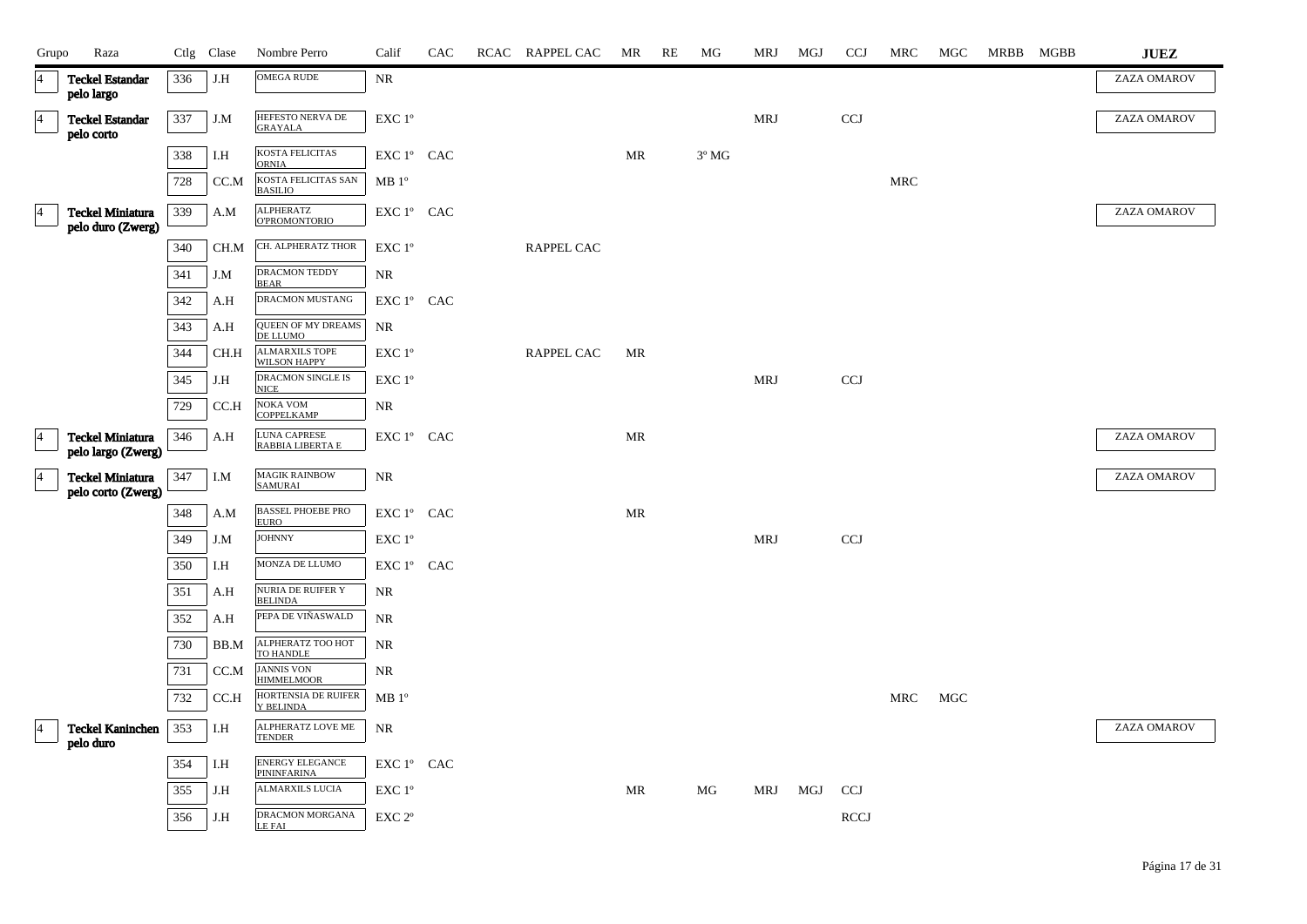| Grupo           | Raza                                        |     | Ctlg Clase | Nombre Perro                                 | Calif              | CAC |             | RCAC RAPPEL CAC   | MR | RE | МG             | MRJ        | MGJ | <b>CCJ</b> | MRC        | MGC | MRBB MGBB | <b>JUEZ</b>                      |
|-----------------|---------------------------------------------|-----|------------|----------------------------------------------|--------------------|-----|-------------|-------------------|----|----|----------------|------------|-----|------------|------------|-----|-----------|----------------------------------|
| 4               | <b>Teckel Kaninchen</b><br>pelo largo       | 357 | I.H        | FLAUTA MÁGICA DE<br><b>LLUMO</b>             | EXC 1° CAC         |     |             |                   | MR |    |                |            |     |            |            |     |           | ZAZA OMAROV                      |
| $\overline{4}$  | <b>Teckel Kaninchen</b>   358<br>pelo corto |     | A.H        | <b>CHIARA DE CHEARA</b>                      | EXC 1° CAC         |     |             |                   | MR |    |                |            |     |            |            |     |           | ZAZA OMAROV                      |
|                 |                                             | 359 | A.H        | MAITE DE RUIFER Y<br><b>BELINDA</b>          | EXC 2 <sup>o</sup> |     | <b>RCAC</b> |                   |    |    |                |            |     |            |            |     |           |                                  |
|                 |                                             | 360 | CH.H       | ALPHERATZ TAKE IT<br><b>EASY</b>             | NR                 |     |             |                   |    |    |                |            |     |            |            |     |           |                                  |
|                 |                                             | 361 | J.H        | PACA DE RUIFER Y<br><b>BELINDA</b>           | EXC 1 <sup>o</sup> |     |             |                   |    |    |                | <b>MRJ</b> |     | <b>CCJ</b> |            |     |           |                                  |
|                 |                                             | 362 | J.H        | PEPA DE RUIFER Y<br><b>BELINDA</b>           | $MB1^{\circ}$      |     |             |                   |    |    |                |            |     |            |            |     |           |                                  |
| $\vert$ 5       | Samoyedo                                    | 363 | A.M        | CH. INCREDIBLE SNOW<br>DE SANNA GOURSKA      | EXC 1° CAC         |     |             |                   | MR |    | $3^{\circ}$ MG |            |     |            |            |     |           | RAFAEL GARCIA<br><b>PARRONDO</b> |
|                 |                                             | 364 | A.M        | FATAL EMOTION DE<br>SANNA GOURSKA            | NR                 |     |             |                   |    |    |                |            |     |            |            |     |           |                                  |
|                 |                                             | 365 | CH.H       | DOCE VITA DE NARIZ<br><b>DE NIEVE</b>        | NR.                |     |             |                   |    |    |                |            |     |            |            |     |           |                                  |
|                 |                                             | 366 | CH.H       | <b>OLYBKAS</b><br><b>IMPERTINENTE ISIS</b>   | EXC 1°             |     |             | <b>RAPPEL CAC</b> |    |    |                |            |     |            |            |     |           |                                  |
| $\vert$ 5       | Alaskan Malamute   367                      |     | A.M        | CHJ D'AISHMALS DARK<br><b>DEVIL</b>          | EXC 1° CAC         |     |             |                   | MR |    |                |            |     |            |            |     |           | <b>CARMEN NAVARRO</b>            |
|                 |                                             | 733 | CC.M       | M'ATKA ARSE DE LA<br>TUNDRA D'ALASKA         | $MB1^{\circ}$      |     |             |                   |    |    |                |            |     |            | <b>MRC</b> |     |           |                                  |
|                 |                                             | 734 | CC.H       | D'AISHMALS DE VEZ<br>EN CUANDO               | MB 1 <sup>o</sup>  |     |             |                   |    |    |                |            |     |            |            |     |           |                                  |
| $\vert 5 \vert$ | <b>Siberian Husky</b>                       | 368 | I.M        | MULTI CHJ ELEGANCE<br>STYLE MYLADY FOX       | EXC 1°             |     | <b>RCAC</b> |                   |    |    |                |            |     |            |            |     |           | <b>CARMEN NAVARRO</b>            |
|                 |                                             | 369 | A.M        | <b>MAVERICK DOS</b><br><b>ABRUÑEIROS</b>     | EXC <sub>2°</sub>  |     |             |                   |    |    |                |            |     |            |            |     |           |                                  |
|                 |                                             | 370 | A.M        | SHIMANI JACK WELSH                           | EXC 1° CAC         |     |             |                   |    |    |                |            |     |            |            |     |           |                                  |
|                 |                                             | 371 | A.M        | URBAN LEGEND OF<br><b>INNER VISION</b>       | NR                 |     |             |                   |    |    |                |            |     |            |            |     |           |                                  |
|                 |                                             | 372 | I.H        | LAURA INGALLS OF<br><b>ARTIC OCEAN</b>       | EXC 1°             |     | <b>RCAC</b> |                   |    |    |                |            |     |            |            |     |           |                                  |
|                 |                                             | 373 | A.H        | <b>IOWA DE ARTICGRANA</b>                    | EXC 1° CAC         |     |             |                   |    |    |                |            |     |            |            |     |           |                                  |
|                 |                                             | 374 | A.H        | KARASOMA DOLCE<br><b>VITA</b>                | EXC <sub>2°</sub>  |     |             |                   |    |    |                |            |     |            |            |     |           |                                  |
|                 |                                             | 375 | CH.H       | CH GEYSHA DE<br><b>ARTICGRANA</b>            | EXC 1 <sup>o</sup> |     |             | RAPPEL CAC        | MR |    |                |            |     |            |            |     |           |                                  |
|                 |                                             | 376 | J.H        | <b>CHJ DARK</b><br>RESURRECTION DE           | EXC 1 <sup>°</sup> |     |             |                   |    |    |                | MRJ        | MGJ | CCJ        |            |     |           |                                  |
|                 |                                             | 377 | J.H        | <b>GLARE ICE'S LEYENDA</b><br><b>NÓRDICA</b> | EXC 2 <sup>o</sup> |     |             |                   |    |    |                |            |     |            |            |     |           |                                  |
|                 |                                             | 378 | J.H        | LOBEZNO WIND OF<br><b>CHANGE</b>             | EXC 4°             |     |             |                   |    |    |                |            |     |            |            |     |           |                                  |
|                 |                                             | 379 | J.H        | <b>SANTSIERRA</b><br><b>MUSTANG SALLY</b>    | EXC 3°             |     |             |                   |    |    |                |            |     |            |            |     |           |                                  |
|                 |                                             | 735 | BB.M       | <b>CHASE DOS</b><br><b>ABRUÑEIROS</b>        | MB 1 <sup>o</sup>  |     |             |                   |    |    |                |            |     |            |            |     | MRBB MGBB |                                  |
|                 |                                             | 736 | BB.M       | KENZO DE ARTIC<br><b>GRANA</b>               | $MB 2^{\circ}$     |     |             |                   |    |    |                |            |     |            |            |     |           |                                  |
|                 |                                             | 737 | CC.H       | HYPERBOREA TANTUM<br>ZARINA                  | <b>NR</b>          |     |             |                   |    |    |                |            |     |            |            |     |           |                                  |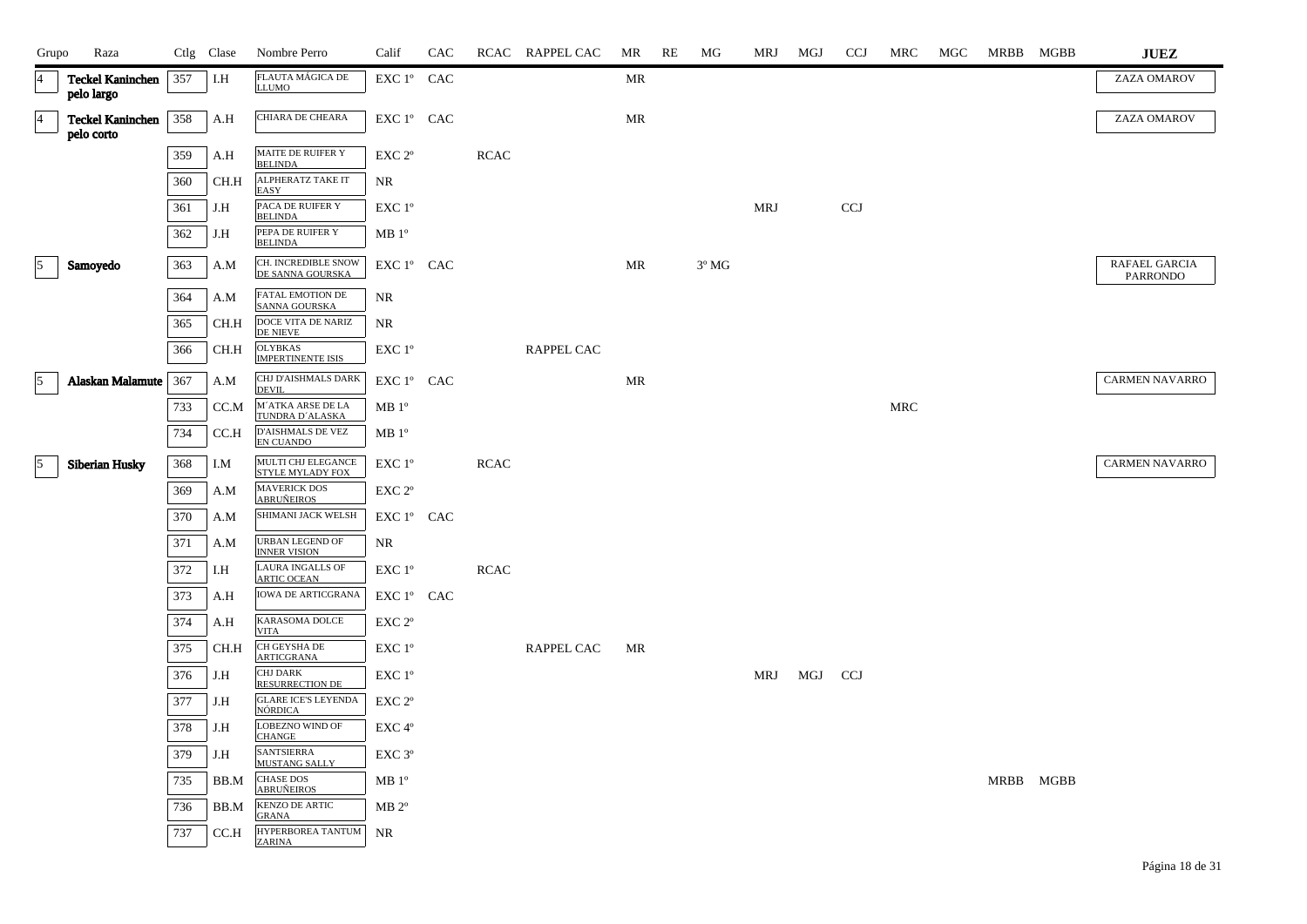| Grupo          | Raza                             |     | Ctlg Clase | Nombre Perro                                      | Calif                | CAC | RCAC RAPPEL CAC   | MR | RE | МG             | MRJ        | MGJ | <b>CCJ</b>  | MRC                  | MGC | MRBB MGBB   | <b>JUEZ</b>           |
|----------------|----------------------------------|-----|------------|---------------------------------------------------|----------------------|-----|-------------------|----|----|----------------|------------|-----|-------------|----------------------|-----|-------------|-----------------------|
| 5              | <b>Siberian Husky</b>            | 738 | CCA        | <b>ICE LEGEND DEL</b><br>SUEÑO NORDICO            | NR                   |     |                   |    |    |                |            |     |             |                      |     |             | <b>CARMEN NAVARRO</b> |
|                |                                  | 739 | CC.H       | MULTI BPIS<br>MOONLIGHT DE                        | $MB 1^{\circ}$       |     |                   |    |    |                |            |     |             | $\operatorname{MRC}$ |     |             |                       |
| $\overline{5}$ | Spitz pequeño<br>naranja, gris y | 380 | A.M        | <b>EVRIDAY STAR SPAS IZ</b><br><b>KNYAGININO</b>  | EXC 1° CAC           |     |                   | MR |    |                |            |     |             |                      |     |             | <b>CARMEN NAVARRO</b> |
|                | otros<br>colors(Kleinspitz)      |     |            |                                                   |                      |     |                   |    |    |                |            |     |             |                      |     |             |                       |
| $\vert$ 5      | Spitz enano<br>(Pomerania)       | 381 | I.M        | <b>GREBLASPOMS IRON</b><br>MAN                    | MB                   |     |                   |    |    |                |            |     |             |                      |     |             | <b>CARMEN NAVARRO</b> |
|                |                                  | 382 | J.M        | TITO POMS TOUS BEAR                               | EXC 1°               |     |                   | MR |    | $2^{\circ}$ MG | <b>MRJ</b> |     | <b>CCJ</b>  |                      |     |             |                       |
|                |                                  | 383 | J.H        | KALIMBA DE LUNA<br>ENIGMA INSOLITA                | EXC <sub>2°</sub>    |     |                   |    |    |                |            |     | <b>RCCJ</b> |                      |     |             |                       |
|                |                                  | 384 | J.H        | SIMVOL GODA TABITA                                | EXC 1°               |     |                   |    |    |                |            |     | <b>CCJ</b>  |                      |     |             |                       |
|                |                                  | 740 | BB.H       | <b>GREBLAS POMS KISS</b><br><b>ME A LOT</b>       | MB 1 <sup>o</sup>    |     |                   |    |    |                |            |     |             |                      |     | <b>MRBB</b> |                       |
|                |                                  | 741 | CC.M       | CHOPIN COOC                                       | B                    |     |                   |    |    |                |            |     |             |                      |     |             |                       |
|                |                                  | 742 | CC.M       | <b>GARBO DE MY PUPPIES</b><br><b>GOLDEN DREAM</b> | <b>NR</b>            |     |                   |    |    |                |            |     |             |                      |     |             |                       |
|                |                                  | 743 | CC.H       | <b>CANCROQUIS LLUNA</b>                           | MB 1 <sup>o</sup>    |     |                   |    |    |                |            |     |             | <b>MRC</b>           |     |             |                       |
|                |                                  | 744 | CCA        | THIS IS THE FIRST DE<br><b>GOIZ-AMETZ</b>         | MВ                   |     |                   |    |    |                |            |     |             |                      |     |             |                       |
| 15             | Chow chow                        | 385 | CH.M       | KING OF EGYPT DE<br>LOS PERROS DE BIGO            | EXC 1 <sup>o</sup>   |     | <b>RAPPEL CAC</b> | MR |    | MG             |            |     |             |                      |     |             | <b>CARMEN NAVARRO</b> |
|                |                                  | 386 | J.M        | WINTER SOLSTICE DE<br><b>LOS PERROS DE BIGO</b>   | $EXC1^{\circ}$       |     |                   |    |    |                | <b>MRJ</b> |     | <b>CCJ</b>  |                      |     |             |                       |
|                |                                  | 387 | A.H        | <b>NHALA DE LOS</b><br>PERROS DE BIGO             | EXC 1° CAC           |     |                   |    |    |                |            |     |             |                      |     |             |                       |
|                |                                  | 388 | J.H        | MISS KYLIEE AT<br><b>GOODTYMES LASKA</b>          | EXC 1°               |     |                   |    |    |                |            |     | <b>CCJ</b>  |                      |     |             |                       |
|                |                                  | 745 | BB.H       | MIA                                               | $MB1^{\circ}$        |     |                   |    |    |                |            |     |             |                      |     | <b>MRBB</b> |                       |
|                |                                  | 746 | CCA        | <b>PLATINUMCHOWS</b><br><b>BLACK REVOLUTION</b>   | MB 1 <sup>o</sup>    |     |                   |    |    |                |            |     |             | MRC                  |     |             |                       |
| 15             | <b>Eurasier</b>                  | 389 | CH.M       | FLETCHER DE KYODAI                                | EXC 1°               |     | RAPPEL CAC        | MR |    |                |            |     |             |                      |     |             | <b>CARMEN NAVARRO</b> |
| $\overline{5}$ | Akita                            | 390 | A.M        | HAKU KA YO'YOI<br>TOMODACHI                       | EXC 1° CAC           |     |                   | MR |    |                |            |     |             |                      |     |             | <b>CARMEN NAVARRO</b> |
|                |                                  | 391 | CH.M       | MULTI CH.TAIKOU GO<br>SHUN'YOU KENSHA             | <b>NR</b>            |     |                   |    |    |                |            |     |             |                      |     |             |                       |
|                |                                  | 747 | CC.M       | YOSHI                                             | $MB1^{\circ}$        |     |                   |    |    |                |            |     |             | <b>MRC</b>           |     |             |                       |
| 5              | Akita Americano                  | 392 | A.M        | <b>MINIOSOS BEAR</b><br><b>BALINOR AT</b>         | EXC 1° CAC           |     |                   | MR |    |                |            |     |             |                      |     |             | <b>CARMEN NAVARRO</b> |
|                |                                  | 393 | A.H        | <b>MIYAMOTO DARK</b><br>PHOENIX                   | EXC 1° CAC           |     |                   |    |    |                |            |     |             |                      |     |             |                       |
|                |                                  | 394 | J.H        | AKIORO SCARLETT                                   | EXC 1°               |     |                   |    |    |                | <b>MRJ</b> |     | <b>CCJ</b>  |                      |     |             |                       |
|                |                                  | 395 | J.H        | WAMBA                                             | MВ                   |     |                   |    |    |                |            |     |             |                      |     |             |                       |
|                |                                  | 748 | BB.M       | KYODAI EL DIABLO                                  | $\rm MB$ $1^{\rm o}$ |     |                   |    |    |                |            |     |             |                      |     | <b>MRBB</b> |                       |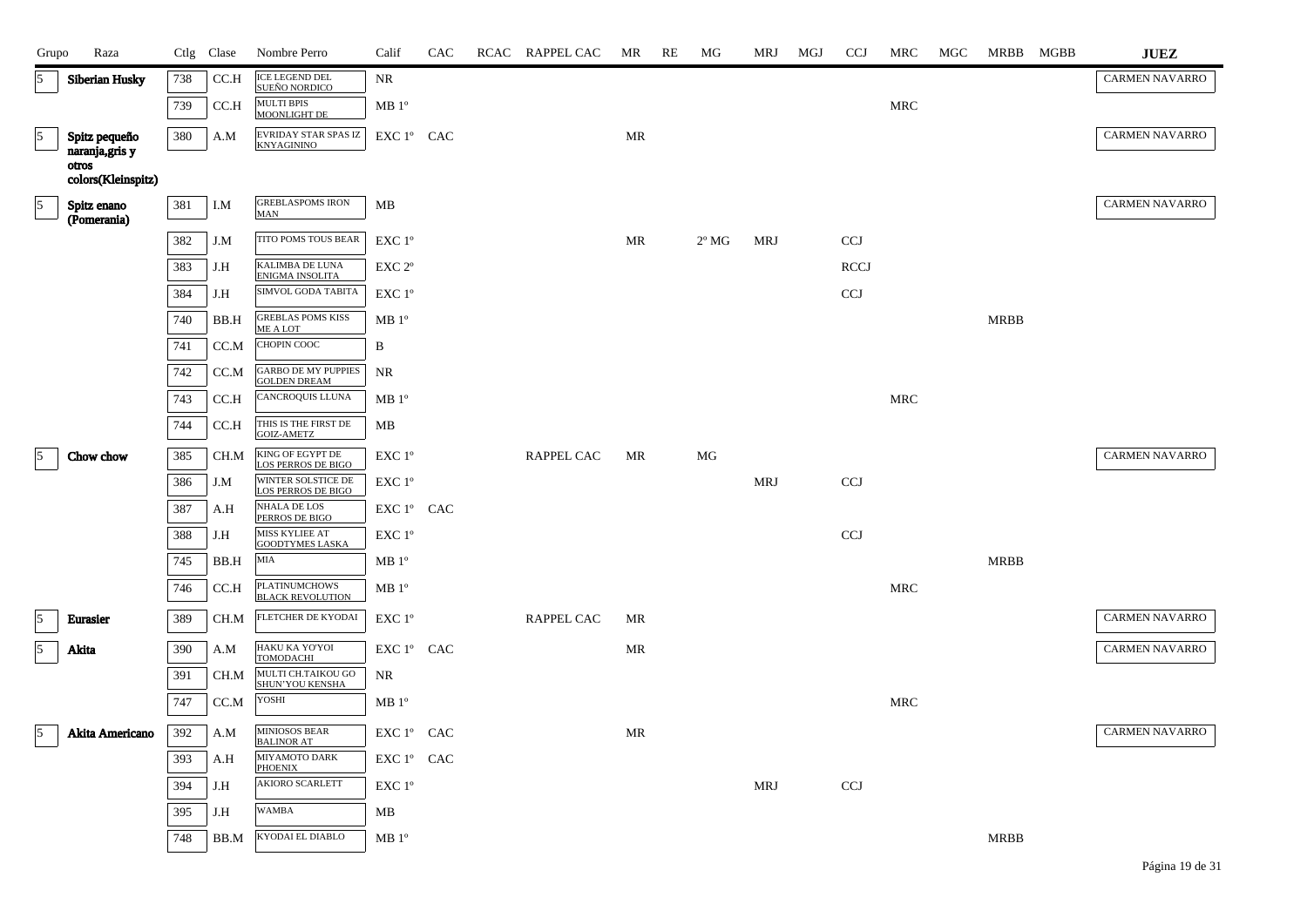| Grupo                      | Raza                                   |     | Ctlg Clase | Nombre Perro                                       | Calif              | CAC |             | RCAC RAPPEL CAC   | MR                                | RE | МG             | MRJ        | MGJ | <b>CCJ</b> | MRC | MGC | MRBB MGBB | <b>JUEZ</b>           |
|----------------------------|----------------------------------------|-----|------------|----------------------------------------------------|--------------------|-----|-------------|-------------------|-----------------------------------|----|----------------|------------|-----|------------|-----|-----|-----------|-----------------------|
| 5                          | <b>Shiba</b>                           | 396 | I.M        | ZODIAK HAYATO KUMI                                 | NR                 |     |             |                   |                                   |    |                |            |     |            |     |     |           | <b>CARMEN NAVARRO</b> |
|                            |                                        | 397 | I.H        | WISH YOU COULD FLY                                 | EXC 1°             |     |             |                   |                                   |    |                |            |     |            |     |     |           |                       |
|                            |                                        | 398 | A.H        | LAGUNA SUNRISE                                     | EXC 1º CAC         |     |             |                   |                                   |    |                |            |     |            |     |     |           |                       |
|                            |                                        | 399 | J.H        | SAMURAI KIYOKO                                     | EXC 1 <sup>o</sup> |     |             |                   | <b>MR</b>                         |    |                | <b>MRJ</b> |     | <b>CCJ</b> |     |     |           |                       |
| $\overline{\phantom{a}}^5$ | Perro de los<br>Faraones               | 749 | CC.M       | REEDLY ROAD<br><b>PAMPARIX</b>                     | MB 1 <sup>o</sup>  |     |             |                   |                                   |    |                |            |     |            | MRC | MGC |           | <b>CARMEN NAVARRO</b> |
| $\sqrt{5}$                 | Perro sin pelo<br>mejicano mediano     | 400 | A.M        | HUNAB KU DU COEUR<br><b>DES TENEBRES</b>           | EXC 1° CAC         |     |             |                   | $\ensuremath{\mathsf{MR}}\xspace$ |    |                |            |     |            |     |     |           | <b>CARMEN NAVARRO</b> |
|                            |                                        | 401 | A.M        | <b>JAADAR DU COEUR</b><br><b>DES TENEBRES</b>      | EXC <sub>2°</sub>  |     | <b>RCAC</b> |                   |                                   |    |                |            |     |            |     |     |           |                       |
| $\vert$ 5                  | Perro sin pelo<br>mejicano miniatura   | 402 | A.H        | <b>GLABROUS</b><br>PUGNACIOUS AZTEC                | EXC 1º CAC         |     |             |                   | MR                                |    |                |            |     |            |     |     |           | <b>CARMEN NAVARRO</b> |
| $\sqrt{5}$                 | Podenco Ibicenco<br>pelo corto         | 403 | I.M        | <b>KAN D'ANTRILLES</b>                             | EXC 1° CAC         |     |             |                   | MR                                | RE |                |            |     |            |     |     |           | RAFAEL ESCAR          |
|                            |                                        | 404 | I.H        | KALIMA 1 D'ANTRILLES                               | EXC 1° CAC         |     |             |                   |                                   |    |                |            |     |            |     |     |           |                       |
|                            |                                        | 405 | J.H        | DAHOGA RONDA                                       | EXC 1°             |     |             |                   |                                   |    |                | <b>MRJ</b> |     | <b>CCJ</b> |     |     |           |                       |
|                            |                                        | 750 | CC.M       | <b>MARCANTONIO</b><br><b>D'ANTRILLES</b>           | MB 1 <sup>o</sup>  |     |             |                   |                                   |    |                |            |     |            | MRC |     |           |                       |
|                            |                                        | 751 | CC.H       | MALENA D'ANTRILLES                                 | $MB 2^{\circ}$     |     |             |                   |                                   |    |                |            |     |            |     |     |           |                       |
|                            |                                        | 752 | CC.H       | <b>XENA</b>                                        | MB 1 <sup>o</sup>  |     |             |                   |                                   |    |                |            |     |            |     |     |           |                       |
| $\overline{\phantom{a}}$   | Thai Ridgeback<br>Dog                  | 406 | I.H        | SIAM GRAND LY-CHEE<br>BY D-D-P                     | EXC 1° CAC         |     |             |                   | <b>MR</b>                         |    |                |            |     |            |     |     |           | <b>CARMEN NAVARRO</b> |
| 6                          | <b>Petit Basset</b><br>Griffon Vendéen | 407 | A.M        | <b>SOLETRADER CHIP</b><br><b>N'PIN</b>             | EXC 1º CAC         |     |             |                   | MR                                |    | MG             |            |     |            |     |     |           | ZAZA OMAROV           |
| 6                          | <b>Basset Hound</b>                    | 408 | I.M        | <b>QUANTAS NAPOCA</b><br>S'CASTILLO SAITAI         | EXC 1° CAC         |     |             |                   |                                   |    |                |            |     |            |     |     |           | ZAZA OMAROV           |
|                            |                                        | 409 | A.M        | $\overline{\text{CASTLE DE WILA}}$<br><b>DAMAR</b> | <b>NR</b>          |     |             |                   |                                   |    |                |            |     |            |     |     |           |                       |
|                            |                                        | 410 | CH.M       | MULTI.CH. XANTHOS<br>DE TRES MANZANAS              | EXC 1 <sup>o</sup> |     |             | <b>RAPPEL CAC</b> | MR                                |    | $2^{\circ}$ MG |            |     |            |     |     |           |                       |
|                            |                                        | 411 | I.H        | CHJ.ESP. ZARPA DE<br>TRES MANZANAS                 | EXC 1° CAC         |     |             |                   |                                   |    |                |            |     |            |     |     |           |                       |
|                            |                                        | 412 | A.H        | CH.HWW.BUFFOBASS<br><b>MAFALDA TRES</b>            | EXC 1°             |     |             |                   |                                   |    |                |            |     |            |     |     |           |                       |
|                            |                                        | 413 | A.H        | CONDESA BIANCA DEL<br>CASTILLO DE SAITAI           | NR                 |     |             |                   |                                   |    |                |            |     |            |     |     |           |                       |
|                            |                                        | 414 | A.H        | MARQUESA DEL<br><b>CASTILLO DE SAITAI</b>          | NR                 |     |             |                   |                                   |    |                |            |     |            |     |     |           |                       |
|                            |                                        | 415 | CH.H       | MULTI. CH. GABBANA<br>VAN HOLLANDHEIM              | EXC 1°             |     |             | <b>RAPPEL CAC</b> |                                   |    |                |            |     |            |     |     |           |                       |
|                            |                                        | 416 | J.H        | LULU DU HARAS DE LA<br><b>VERGNE</b>               | $EXC1^{\circ}$     |     |             |                   |                                   |    |                | <b>MRJ</b> |     | <b>CCJ</b> |     |     |           |                       |
|                            |                                        | 753 | CC.H       | SUN FLOWERS OLEA<br><b>BULL'S</b>                  | MB 1 <sup>o</sup>  |     |             |                   |                                   |    |                |            |     |            | MRC |     |           |                       |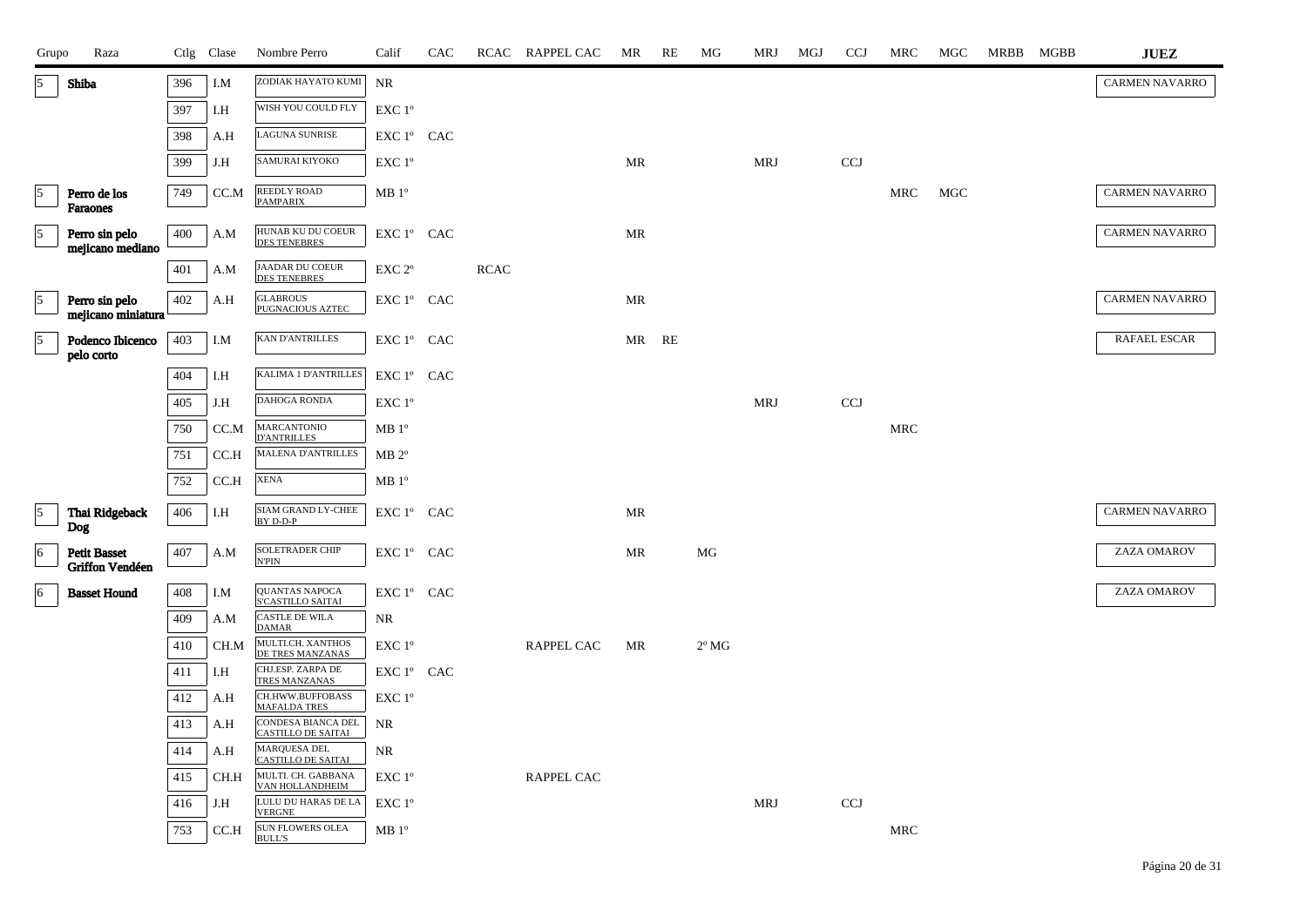| Grupo | Raza                    |         | Ctlg Clase | Nombre Perro                                 | Calif              | CAC |             | RCAC RAPPEL CAC   | MR | RE | MG             | MRJ        | MGJ | <b>CCJ</b>  | MRC        | MGC | MRBB MGBB | <b>JUEZ</b> |
|-------|-------------------------|---------|------------|----------------------------------------------|--------------------|-----|-------------|-------------------|----|----|----------------|------------|-----|-------------|------------|-----|-----------|-------------|
| 6     | <b>Beagle</b>           | 417     | I.M        | DAIRUN SPIRIT OF THE<br><b>CHASE</b>         | EXC 1° CAC         |     |             |                   |    |    |                |            |     |             |            |     |           | ZAZA OMAROV |
|       |                         | 418     | J.M        | ALTAJARA MARTIN<br>LUTHER KING               | EXC 2°             |     |             |                   |    |    |                |            |     | <b>RCCJ</b> |            |     |           |             |
|       |                         | 419     | J.M        | <b>JUANES DE EL</b><br><b>IMPERIO CANINO</b> | EXC 1°             |     |             |                   |    |    |                | <b>MRJ</b> |     | <b>CCJ</b>  |            |     |           |             |
|       |                         | 420     | I.H        | ESCORPIÓN DE EL<br>IMPERIO CANINO            | EXC 1° CAC         |     |             |                   | MR |    |                |            |     |             |            |     |           |             |
|       |                         | 754     | BB.H       | DAIRUN MALIKAT<br><b>ALSSAHARA</b>           | $MB1^{\circ}$      |     |             |                   |    |    |                |            |     |             |            |     | MRBB MGBB |             |
|       |                         | 755     | BB.H       | <b>OLAYA DEL IMPERIO</b><br><b>CANINO</b>    | $MB 2^{\circ}$     |     |             |                   |    |    |                |            |     |             |            |     |           |             |
|       |                         | 756     | CC.M       | THOR DE LA VILLA DE<br><b>INIESTA</b>        | B <sup>0</sup>     |     |             |                   |    |    |                |            |     |             |            |     |           |             |
| 6     | Rhodesian<br>ridgeback  | $421\,$ | A.M        | <b>AFRUDE IMBA</b><br><b>FABULOUS DIEGO</b>  | EXC 1° CAC         |     |             |                   |    |    |                |            |     |             |            |     |           | ZAZA OMAROV |
|       |                         | 422     | CH.M       | ARESVUMA HA-SHAH                             | EXC 1 <sup>o</sup> |     |             | <b>RAPPEL CAC</b> |    |    |                |            |     |             |            |     |           |             |
|       |                         | 423     | CH.M       | CH SHANGANI ESHE<br><b>YACHTER</b>           | NR                 |     |             |                   |    |    |                |            |     |             |            |     |           |             |
|       |                         | 424     | I.H        | SHANGANI<br><b>LAMBARENE PRINCESS</b>        | NR                 |     |             |                   |    |    |                |            |     |             |            |     |           |             |
|       |                         | 425     | A.H        | CH SHANGANI GREAT<br>CHUMBE CHIKADZI         | NR                 |     |             |                   |    |    |                |            |     |             |            |     |           |             |
|       |                         | 426     | A.H        | CH SHANGANI JEKA<br><b>LADY LIONESS</b>      | NR                 |     |             |                   |    |    |                |            |     |             |            |     |           |             |
|       |                         | 427     | A.H        | KISANGANI JODY<br><b>FOSTER</b>              | EXC 1 <sup>o</sup> |     |             |                   |    |    |                |            |     |             |            |     |           |             |
|       |                         | 428     | A.H        | SHANGANI JARA<br><b>MASAI MARA</b>           | EXC 2°             |     |             |                   |    |    |                |            |     |             |            |     |           |             |
|       |                         | 429     | CH.H       | CH SHANGANI GASHLE<br><b>CHELESA</b>         | NR                 |     |             |                   |    |    |                |            |     |             |            |     |           |             |
|       |                         | 430     | CH.H       | CH. G-ZULU DE VALLE<br><b>DOS LOBOS</b>      | EXC <sub>2°</sub>  |     |             |                   |    |    |                |            |     |             |            |     |           |             |
|       |                         | 431     | CH.H       | GLORIA DE KENYA DE<br>LA MUELA DE CORTES     | EXC 1 <sup>o</sup> |     |             | RAPPEL CAC        | MR |    | $3^{\circ}$ MG |            |     |             |            |     |           |             |
|       |                         | 432     | J.H        | MASAI MARA DE LA<br><b>MUELA DE CORTES</b>   | $EXC1^{\circ}$     |     |             |                   |    |    |                | <b>MRJ</b> |     | <b>CCJ</b>  |            |     |           |             |
|       |                         | 757     | BB.M       | <b>BAAKO DE ZUNDURI</b><br><b>KIRA</b>       | MB1°               |     |             |                   |    |    |                |            |     |             |            |     | MRBB MGBB |             |
|       |                         | 758     | BB.H       | TINA TRADING INSSA<br><b>IRADA</b>           | $MB1^{\circ}$      |     |             |                   |    |    |                |            |     |             |            |     |           |             |
|       |                         | 759     | CC.H       | <b>AKANI'S CLAN BADIA</b><br>ZURI            | $MB 2^{\circ}$     |     |             |                   |    |    |                |            |     |             |            |     |           |             |
|       |                         | 760     | CC.H       | RUBIA PLATINO DE LA<br>MUELA DE CORTES       | $MB1^{\circ}$      |     |             |                   |    |    |                |            |     |             | <b>MRC</b> |     |           |             |
| 6     | Dálmata<br>(Dalmatinac) | 433     | A.M        | ALÍ-KATE DE<br><b>DALMARAN</b>               | EXC 1° CAC         |     |             |                   | MR |    |                |            |     |             |            |     |           | ZAZA OMAROV |
|       |                         | 434     | A.M        | DE PORTOLAGOA CÍES<br><b>ISLANDS</b>         | EXC 2 <sup>o</sup> |     | <b>RCAC</b> |                   |    |    |                |            |     |             |            |     |           |             |
|       |                         | 435     | A.H        | MIMIUM DE CLIVEAL                            | EXC 1° CAC         |     |             |                   |    |    |                |            |     |             |            |     |           |             |
|       |                         | 436     | J.H        | ALEXYA WHINE<br><b>LANABLANCA</b>            | $EXC 2^{\circ}$    |     |             |                   |    |    |                |            |     |             |            |     |           |             |
|       |                         | 437     | J.H        | RAIGDESOL DE LA<br>LLIBRA-CASANOVA           | EXC 1 <sup>o</sup> |     |             |                   |    |    |                | MRJ        | MGJ | <b>CCJ</b>  |            |     |           |             |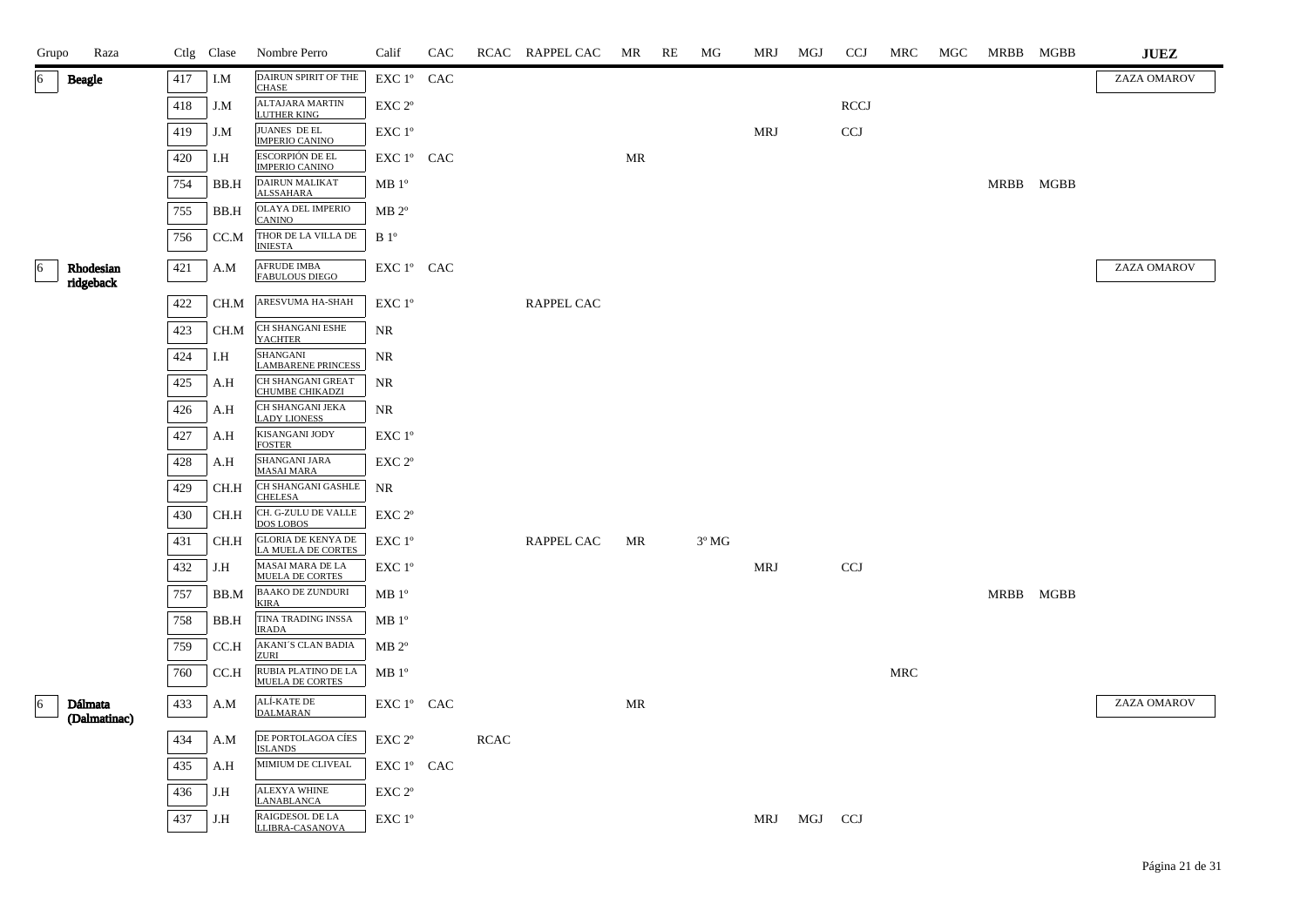| Grupo                 | Raza                            |     | Ctlg Clase | Nombre Perro                                    | Calif                                        | CAC |             | RCAC RAPPEL CAC   | MR        | RE | MG             | MRJ        | MGJ | <b>CCJ</b> | <b>MRC</b> | MGC | MRBB MGBB | <b>JUEZ</b>                        |
|-----------------------|---------------------------------|-----|------------|-------------------------------------------------|----------------------------------------------|-----|-------------|-------------------|-----------|----|----------------|------------|-----|------------|------------|-----|-----------|------------------------------------|
| 17                    | Braco de Weimar<br>pelo corto   | 438 | I.M        | GREY CLASSIC'S OBI<br><b>WAN KENOBI</b>         | EXC 1º CAC                                   |     |             |                   | <b>MR</b> |    | $2^{\circ}$ MG |            |     |            |            |     |           | ANGEL GARACH                       |
|                       |                                 | 439 | I.H        | DALMA D'CUORE<br><b>ARGENTUM DE</b>             | EXC 1° CAC                                   |     |             |                   |           |    |                |            |     |            |            |     |           |                                    |
|                       |                                 | 440 | CH.H       | CH.J.ESPAÑA,<br><b>GIBRALTAR,</b>               | EXC 1°                                       |     |             | RAPPEL CAC        |           |    |                |            |     |            |            |     |           |                                    |
|                       |                                 | 761 | BB.M       | DINOSO DE ELS<br><b>GEGANTS D'ARGENT</b>        | $MB 2^{\circ}$                               |     |             |                   |           |    |                |            |     |            |            |     |           |                                    |
|                       |                                 | 762 | BB.M       | VAIU WIND GOD FROM<br><b>SEPTEMCOLLES</b>       | $MB1^{\circ}$                                |     |             |                   |           |    |                |            |     |            |            |     |           |                                    |
|                       |                                 | 763 | BB.H       | ANDUJANIA DE TA-<br><b>ALTAJI</b>               | $MB 2^{\circ}$                               |     |             |                   |           |    |                |            |     |            |            |     |           |                                    |
|                       |                                 | 764 | BB.H       | <b>LAMBDA DE ELS</b><br><b>GEGANTS D'ARGENT</b> | $MB1^{\circ}$                                |     |             |                   |           |    |                |            |     |            |            |     | MRBB MGBB |                                    |
|                       |                                 | 765 | CC.H       | <b>GREY CLASSIC'S</b><br>PEACHES N CREAM        | $MB1^{\circ}$                                |     |             |                   |           |    |                |            |     |            | MRC        | MGC |           |                                    |
| $\overline{7}$        | Braco húngaro<br>pelo corto     | 441 | CH.M       | RHETT BUTLER DE LA<br>MUELA DE CORTES           | EXC 1°                                       |     |             | <b>RAPPEL CAC</b> | <b>MR</b> |    |                |            |     |            |            |     |           | ANGEL GARACH                       |
| $\overline{7}$        | <b>Epagneul</b> breton          | 442 | CH.H       | ABISS                                           | EXC 1°                                       |     |             | <b>RAPPEL CAC</b> | MR        |    |                |            |     |            |            |     |           | ANGEL GARACH                       |
| $\overline{7}$        | Pointer                         | 443 | A.M        | MONILU'S DON JUAN<br><b>TENORIO</b>             | EXC 1° CAC                                   |     |             |                   |           |    |                |            |     |            |            |     |           | JOSE HOMEM DE<br><b>MELLO</b>      |
|                       |                                 | 444 | CH.M       | FRANZINI XCIO                                   | EXC 1°                                       |     |             |                   |           |    |                |            |     |            |            |     |           |                                    |
|                       |                                 | 445 | J.H        | MISWAKI´S FIRE MOON                             | EXC 1°                                       |     |             |                   | MR        |    | MG             | MRJ        | MGJ | CCJ        |            |     |           |                                    |
|                       |                                 | 766 | CC.M       | RAGNAR DEL<br><b>BAIXMAESTRAT</b>               | $MB1^{\circ}$                                |     |             |                   |           |    |                |            |     |            | MRC        |     |           |                                    |
|                       |                                 | 767 | CC.H       | FRIDA DEL ALMOJON                               | MB1°                                         |     |             |                   |           |    |                |            |     |            |            |     |           |                                    |
| 7                     | Setter Irlandés<br>Rojo         | 446 | A.M        | CAEMGEN`S FIDDLER<br>ON THE ROOF                | EXC 1º CAC                                   |     |             |                   |           |    |                |            |     |            |            |     |           | JOSE HOMEM DE<br><b>MELLO</b>      |
|                       |                                 | 447 | CH.M       | OAKDENE MEET FIFTY<br><b>SHADES</b>             | EXC 1°                                       |     |             | <b>RAPPEL CAC</b> | MR        |    | $3^{\circ}$ MG |            |     |            |            |     |           |                                    |
| $\boldsymbol{8}$<br>∟ | Curly-Coated<br>Retriever       | 448 | A.H        | CHESSCURL ANIMA                                 | NR                                           |     |             |                   |           |    |                |            |     |            |            |     |           | JOSE HOMEM DE<br><b>MELLO</b>      |
| $\boldsymbol{8}$      | <b>Flat-Coated</b><br>Retriever | 449 | A.H        | WORK OF TIME'S<br>WORTH EVERY PENNY             | EXC 1º CAC                                   |     |             |                   | MR        |    |                |            |     |            |            |     |           | <b>MARIAM</b><br>DRAGANESCU        |
|                       |                                 | 450 | J.H        | LLANTRUSSA AUDREY                               | EXC 1°                                       |     |             |                   |           |    |                | <b>MRJ</b> |     | <b>CCJ</b> |            |     |           |                                    |
| 8                     | Labrador Retriever              | 451 | I.M        | CRASH TEST DE BELLA<br><b>MARE</b>              | EXC 1°                                       |     | <b>RCAC</b> |                   |           |    |                |            |     |            |            |     |           | <b>MARIAM</b><br><b>DRAGANESCU</b> |
|                       |                                 | 452 | I.M        | <b>KOWALSKI</b><br><b>BROADWAY</b>              | NR                                           |     |             |                   |           |    |                |            |     |            |            |     |           |                                    |
|                       |                                 | 453 | I.M        | KOWALSKI DORADO                                 | NR                                           |     |             |                   |           |    |                |            |     |            |            |     |           |                                    |
|                       |                                 | 454 | I.M        | VIKINGOS DO ULLA<br><b>DREAMS AWAY</b>          | MB                                           |     |             |                   |           |    |                |            |     |            |            |     |           |                                    |
|                       |                                 | 455 | A.M        | CH. JR BRISA DEL MAR<br><b>AARON</b>            | EXC 1° CAC                                   |     |             |                   |           |    |                |            |     |            |            |     |           |                                    |
|                       |                                 | 456 | A.M        | HELVET CAN B-THOR                               | $\ensuremath{\mathrm{EXC}}$ $2^{\mathrm{o}}$ |     |             |                   |           |    |                |            |     |            |            |     |           |                                    |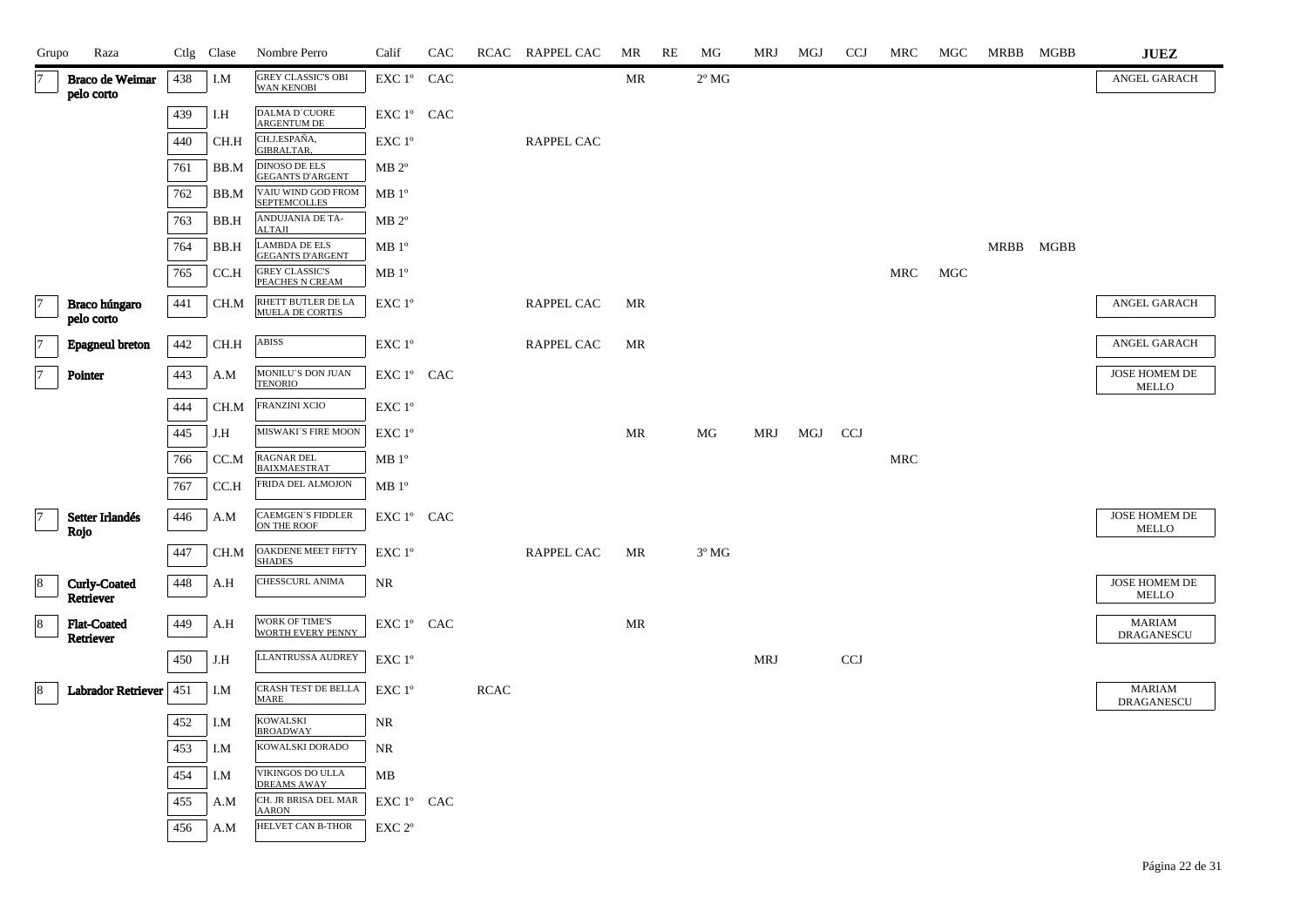| Grupo | Raza               |     | Ctlg Clase | Nombre Perro                                     | Calif                                                              | CAC |             | RCAC RAPPEL CAC | MR | RE | MG | MRJ        | MGJ | <b>CCJ</b>   | MRC | MGC               | MRBB MGBB | <b>JUEZ</b>                 |
|-------|--------------------|-----|------------|--------------------------------------------------|--------------------------------------------------------------------|-----|-------------|-----------------|----|----|----|------------|-----|--------------|-----|-------------------|-----------|-----------------------------|
| 8     | Labrador Retriever | 457 | CH.M       | KOWALSKI<br><b>CHESTERFIELD</b>                  | <b>NR</b>                                                          |     |             |                 |    |    |    |            |     |              |     |                   |           | <b>MARIAM</b><br>DRAGANESCU |
|       |                    | 458 | CH.M       | MULTI CH. HELVET<br><b>CAN KANDINSKY</b>         | $EXC1^{\circ}$                                                     |     |             |                 |    |    |    |            |     |              |     |                   |           |                             |
|       |                    | 459 | J.M        | <b>BRISA DEL MAR</b><br><b>COEUR D'OR</b>        | MB                                                                 |     |             |                 |    |    |    |            |     |              |     |                   |           |                             |
|       |                    | 460 | J.M        | KOWALSKI WILLIOT                                 | $\rm NR$                                                           |     |             |                 |    |    |    |            |     |              |     |                   |           |                             |
|       |                    | 461 | I.H        | <b>ANTONELA</b><br><b>DEMANGIRON</b>             | <b>NR</b>                                                          |     |             |                 |    |    |    |            |     |              |     |                   |           |                             |
|       |                    | 462 | I.H        | <b>BRISA DEL MAR AEAEA</b>                       | EXC 1 <sup>o</sup>                                                 |     |             |                 |    |    |    |            |     |              |     |                   |           |                             |
|       |                    | 463 | I.H        | VIKINGOS DO ULLA<br>PRINCESS SHOW MAGIC          | EXC 2°                                                             |     |             |                 |    |    |    |            |     |              |     |                   |           |                             |
|       |                    | 464 | A.H        | CH JR. ENDAGORA<br><b>CHARMING GRACE</b>         | EXC 2°                                                             |     | <b>RCAC</b> |                 |    |    |    |            |     |              |     |                   |           |                             |
|       |                    | 465 | A.H        | CH. JR BRISA DEL MAR<br><b>AN ANGEL</b>          | EXC 1° CAC                                                         |     |             |                 | MR |    |    |            |     |              |     |                   |           |                             |
|       |                    | 466 | A.H        | KOWALSKI ADRIANA                                 | NR                                                                 |     |             |                 |    |    |    |            |     |              |     |                   |           |                             |
|       |                    | 467 | A.H        | <b>MILKA</b>                                     | NR                                                                 |     |             |                 |    |    |    |            |     |              |     |                   |           |                             |
|       |                    | 468 | CH.H       | <b>ENDAGORA HOPES</b><br><b>AND DREAMS</b>       | EXC 1°                                                             |     |             |                 |    |    |    |            |     |              |     |                   |           |                             |
|       |                    | 469 | J.H        | <b>BRISA DEL MAR -</b><br>ARENA DE CORAL         | MB                                                                 |     |             |                 |    |    |    |            |     |              |     |                   |           |                             |
|       |                    | 470 | J.H        | BRISA DEL MAR ME<br>AND YOU                      | MB                                                                 |     |             |                 |    |    |    |            |     |              |     |                   |           |                             |
|       |                    | 471 | J.H        | <b>EVERLABS AMELIE</b>                           | EXC 1°                                                             |     |             |                 |    |    |    | <b>MRJ</b> |     | CCJ          |     |                   |           |                             |
|       |                    | 472 | J.H        | KOWALSKI LEOPOLDA                                | NR                                                                 |     |             |                 |    |    |    |            |     |              |     |                   |           |                             |
|       |                    | 768 | CC.M       | <b>ENDAGORA ONE AND</b><br><b>ONLY</b>           | <b>NR</b>                                                          |     |             |                 |    |    |    |            |     |              |     |                   |           |                             |
|       |                    | 769 | CC.H       | <b>ENDAGORA ENDLESS</b><br><b>LOVE</b>           | <b>NR</b>                                                          |     |             |                 |    |    |    |            |     |              |     |                   |           |                             |
|       |                    | 770 | CC.H       | <b>ENDAGORA</b><br>PEACH&CREAM                   | $MB1^{\circ}$                                                      |     |             |                 |    |    |    |            |     |              | MRC | $_{\mathrm{MGC}}$ |           |                             |
|       | Golden Retriever   | 473 | A.M        | INUK DE DOLCHE CAN                               | $\mathop{\rm EXC}\nolimits 1^{\circ }$ $\mathop{\rm CAC}\nolimits$ |     |             |                 |    |    |    |            |     |              |     |                   |           | MARIAM<br>DRAGANESCU        |
|       |                    | 474 | A.M        | WOLF DEL PIC NEGRE                               | $EXC 2^{\circ}$                                                    |     | <b>RCAC</b> |                 |    |    |    |            |     |              |     |                   |           |                             |
|       |                    | 475 | J.M        | <b>ASTRAPE CANINE</b><br><b>GENETICS</b>         | <b>NR</b>                                                          |     |             |                 |    |    |    |            |     |              |     |                   |           |                             |
|       |                    | 476 | J.M        | LANCELOT DE DOLCHE<br>CAN                        | EXC 1°                                                             |     |             |                 |    |    |    |            |     | $_{\rm CCJ}$ |     |                   |           |                             |
|       |                    | 477 | I.H        | <b>THEVENET</b><br>PRIMEVERA DEL                 | $MB1^{\circ}$                                                      |     |             |                 |    |    |    |            |     |              |     |                   |           |                             |
|       |                    | 478 | A.H        | BELLA DE CAL TAULER                              | EXC 3 <sup>o</sup>                                                 |     |             |                 |    |    |    |            |     |              |     |                   |           |                             |
|       |                    | 479 | $\rm A.H$  | CH JCH TRULY YOURS<br>DE LOS CINCO               | EXC 2°                                                             |     | $\sf RCAC$  |                 |    |    |    |            |     |              |     |                   |           |                             |
|       |                    | 480 | A.H        | PARIS HILTON                                     | EXC 1° CAC                                                         |     |             |                 |    |    |    |            |     |              |     |                   |           |                             |
|       |                    | 481 | J.H        | <b>AFTODITA CNIDEA</b><br><b>CANINE GENETICS</b> | <b>NR</b>                                                          |     |             |                 |    |    |    |            |     |              |     |                   |           |                             |
|       |                    | 482 | J.H        | MAMA PEPA CANIN G.                               | EXC 2°                                                             |     |             |                 |    |    |    |            |     | <b>RCCJ</b>  |     |                   |           |                             |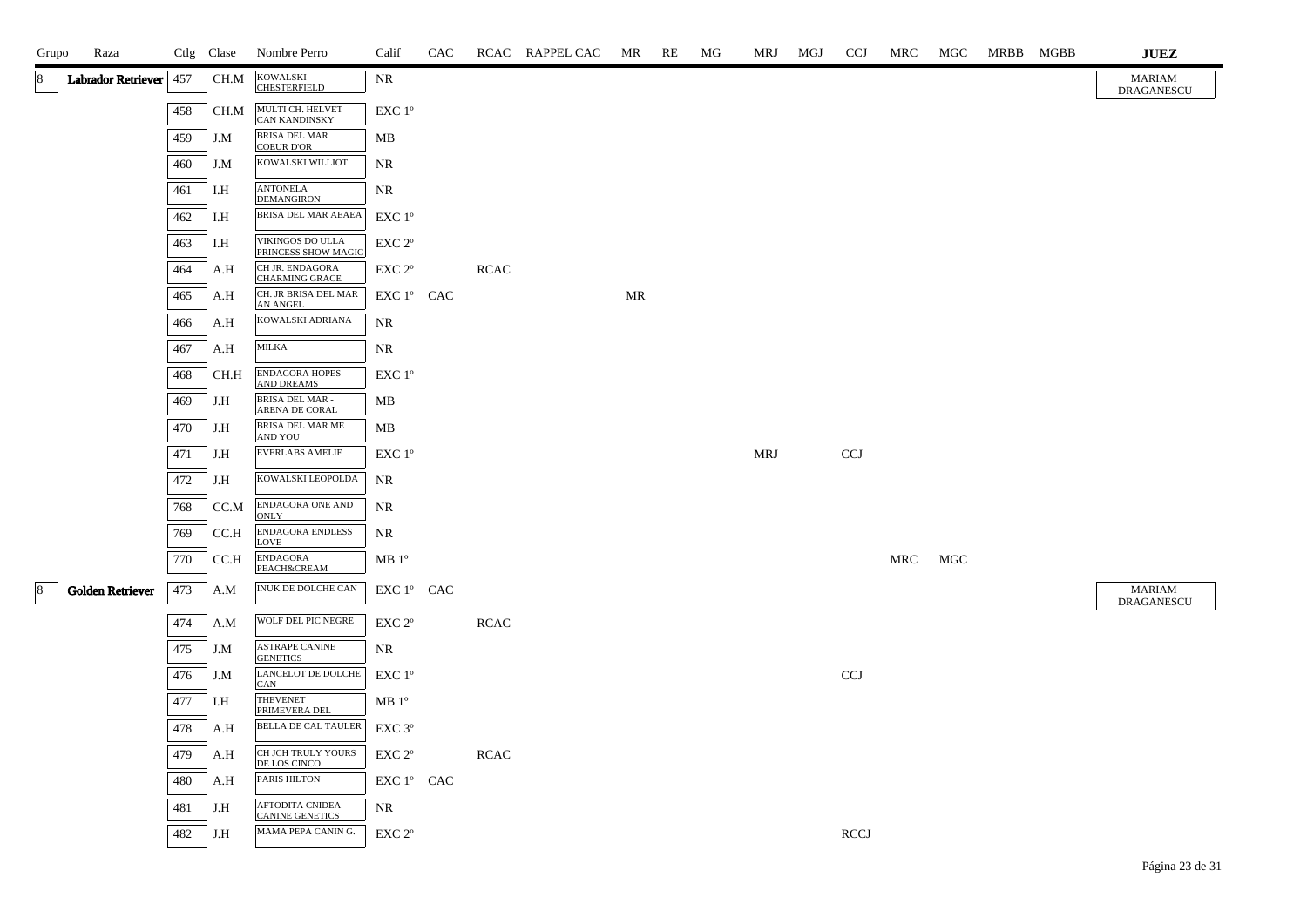| Grupo | Raza                                   |     | Ctlg Clase | Nombre Perro                                   | Calif                                        | CAC |             | RCAC RAPPEL CAC | MR | RE | MG             | MRJ        | MGJ | <b>CCJ</b>                | <b>MRC</b> | MGC | MRBB MGBB | $\mathbf{J}\mathbf{U}\mathbf{E}\mathbf{Z}$ |
|-------|----------------------------------------|-----|------------|------------------------------------------------|----------------------------------------------|-----|-------------|-----------------|----|----|----------------|------------|-----|---------------------------|------------|-----|-----------|--------------------------------------------|
| 18    | <b>Golden Retriever</b>                | 483 | J.H        | PALAS ATENEA<br><b>CANINE GENETICS</b>         | EXC 1°                                       |     |             |                 | MR |    | MG             | MRJ        | MGJ | <b>CCJ</b>                |            |     |           | <b>MARIAM</b><br><b>DRAGANESCU</b>         |
|       |                                        | 484 | J.H        | PEPA DE LA PLANA<br><b>ALTA</b>                | NR                                           |     |             |                 |    |    |                |            |     |                           |            |     |           |                                            |
|       |                                        | 485 | J.H        | VALKIRIA DE ZULEMA                             | MB                                           |     |             |                 |    |    |                |            |     |                           |            |     |           |                                            |
|       |                                        | 771 | CC.M       | ROMAN PEARCE<br><b>GOLDEN'S CAL TAULER</b>     | $\rm MB$ $1^{\rm o}$                         |     |             |                 |    |    |                |            |     |                           | MRC        |     |           |                                            |
|       |                                        | 772 | CC.H       | MISS SUNSHINE DE<br><b>DOLCHE CAN</b>          | MB 1 <sup>o</sup>                            |     |             |                 |    |    |                |            |     |                           |            |     |           |                                            |
|       | <b>Cocker Spaniel</b><br><b>Ingles</b> | 486 | I.M        | CANFALI BONFIRE                                | $\ensuremath{\mathrm{EXC}}$ $1^\mathrm{o}$   |     | <b>RCAC</b> |                 |    |    |                |            |     |                           |            |     |           | <b>JUAN CENTELLES</b>                      |
|       |                                        | 487 | I.M        | FALSTACK DAUNTLESS                             | NR                                           |     |             |                 |    |    |                |            |     |                           |            |     |           |                                            |
|       |                                        | 488 | I.M        | GESSA D'ARAN STAR<br><b>ATTRACTION</b>         | $\ensuremath{\mathrm{EXC}}$ $2^{\mathrm{o}}$ |     |             |                 |    |    |                |            |     |                           |            |     |           |                                            |
|       |                                        | 489 | A.M        | CH LOS OMBUES DARK<br><b>SECRET</b>            | EXC 1° CAC                                   |     |             |                 |    |    |                |            |     |                           |            |     |           |                                            |
|       |                                        | 490 | A.M        | LOVE ME DO BROWN<br><b>SUGAR</b>               | NR                                           |     |             |                 |    |    |                |            |     |                           |            |     |           |                                            |
|       |                                        | 491 | CH.M       | <b>GESSA D'ARAN COFFEE</b><br><b>TOFFEE</b>    | EXC 1°                                       |     |             | RAPPEL CAC      | MR |    |                |            |     |                           |            |     |           |                                            |
|       |                                        | 492 | V.M        | CH. ESP., CH GIB.<br>LUJESA FIORENZA           | $\ensuremath{\mathrm{EXC}}$ $1^{\mathrm{o}}$ |     |             |                 |    |    |                |            |     |                           |            |     |           |                                            |
|       |                                        | 493 | I.H        | CH. PT. LIZA MINNELLI<br><b>DES HAUTS DE</b>   | $\ensuremath{\mathrm{EXC}}$ $2^{\mathrm{o}}$ |     |             |                 |    |    |                |            |     |                           |            |     |           |                                            |
|       |                                        | 494 | I.H        | CHJ. WITHIFLOR PURE<br><b>FICTION</b>          | EXC 1°                                       |     | <b>RCAC</b> |                 |    |    |                |            |     |                           |            |     |           |                                            |
|       |                                        | 495 | A.H        | CANFALI BELLA ROSE                             | EXC 1° CAC                                   |     |             |                 |    |    |                |            |     |                           |            |     |           |                                            |
|       |                                        | 496 | A.H        | LOS MAMPAO<br><b>BABILONIA</b>                 | NR                                           |     |             |                 |    |    |                |            |     |                           |            |     |           |                                            |
|       |                                        | 497 | CH.H       | CH FALSTACK<br><b>ROSAMUND</b>                 | NR                                           |     |             |                 |    |    |                |            |     |                           |            |     |           |                                            |
|       |                                        | 498 | CH.H       | CH FRANCINI'S IDYLLE                           | EXC 1°                                       |     |             | RAPPEL CAC      |    |    |                |            |     |                           |            |     |           |                                            |
|       |                                        | 499 | J.H        | CARFI ACACIA                                   | EXC 2 <sup>o</sup>                           |     |             |                 |    |    |                |            |     |                           |            |     |           |                                            |
|       |                                        | 500 | J.H        | <b>GESSA D'ARAN NEVER</b><br><b>SAY NEVER</b>  | $\ensuremath{\mathrm{EXC}}$ $1^{\mathrm{o}}$ |     |             |                 |    |    |                | <b>MRJ</b> |     | CCJ                       |            |     |           |                                            |
|       |                                        | 501 | J.H        | LOS MAMPAO CRYSTEL                             | NR                                           |     |             |                 |    |    |                |            |     |                           |            |     |           |                                            |
|       |                                        | 773 | CC.M       | FRANCINI'S ITALIAN<br><b>JOB OMBUES</b>        | MB 1 <sup>o</sup>                            |     |             |                 |    |    |                |            |     |                           | <b>MRC</b> |     |           |                                            |
|       |                                        | 774 | CC.M       | <b>HARADWATER</b><br><b>TROUBLEMAKER</b>       | $MB 2^{\circ}$                               |     |             |                 |    |    |                |            |     |                           |            |     |           |                                            |
| 8     | <b>Welsh Springer</b><br>Spaniel       | 502 | CH.H       | CORMALLEN<br>PLEASURE                          | EXC 1°                                       |     |             | RAPPEL CAC      | MR |    |                |            |     |                           |            |     |           | JOSE HOMEM DE<br><b>MELLO</b>              |
|       |                                        | 503 | J.H        | <b>FABLE OF THE ROSE</b><br>FROM KIND OF MAGIC | $\ensuremath{\mathrm{EXC}}$ $1^{\mathrm{o}}$ |     |             |                 |    |    |                | <b>MRJ</b> |     | $\ensuremath{\text{CCJ}}$ |            |     |           |                                            |
| 8     | <b>Cocker Spaniel</b><br>Americano     | 504 | J.M        | CRAZY IN LOVE<br><b>D'ZALAO SPAIN</b>          | NR                                           |     |             |                 |    |    |                |            |     |                           |            |     |           | JOSE HOMEM DE<br><b>MELLO</b>              |
|       |                                        | 505 | J.M        | YANO MAS DE LA<br><b>GRAN ALDEA</b>            | EXC 1°                                       |     |             |                 | MR |    | $3^{\circ}$ MG | MRJ        |     | <b>CCJ</b>                |            |     |           |                                            |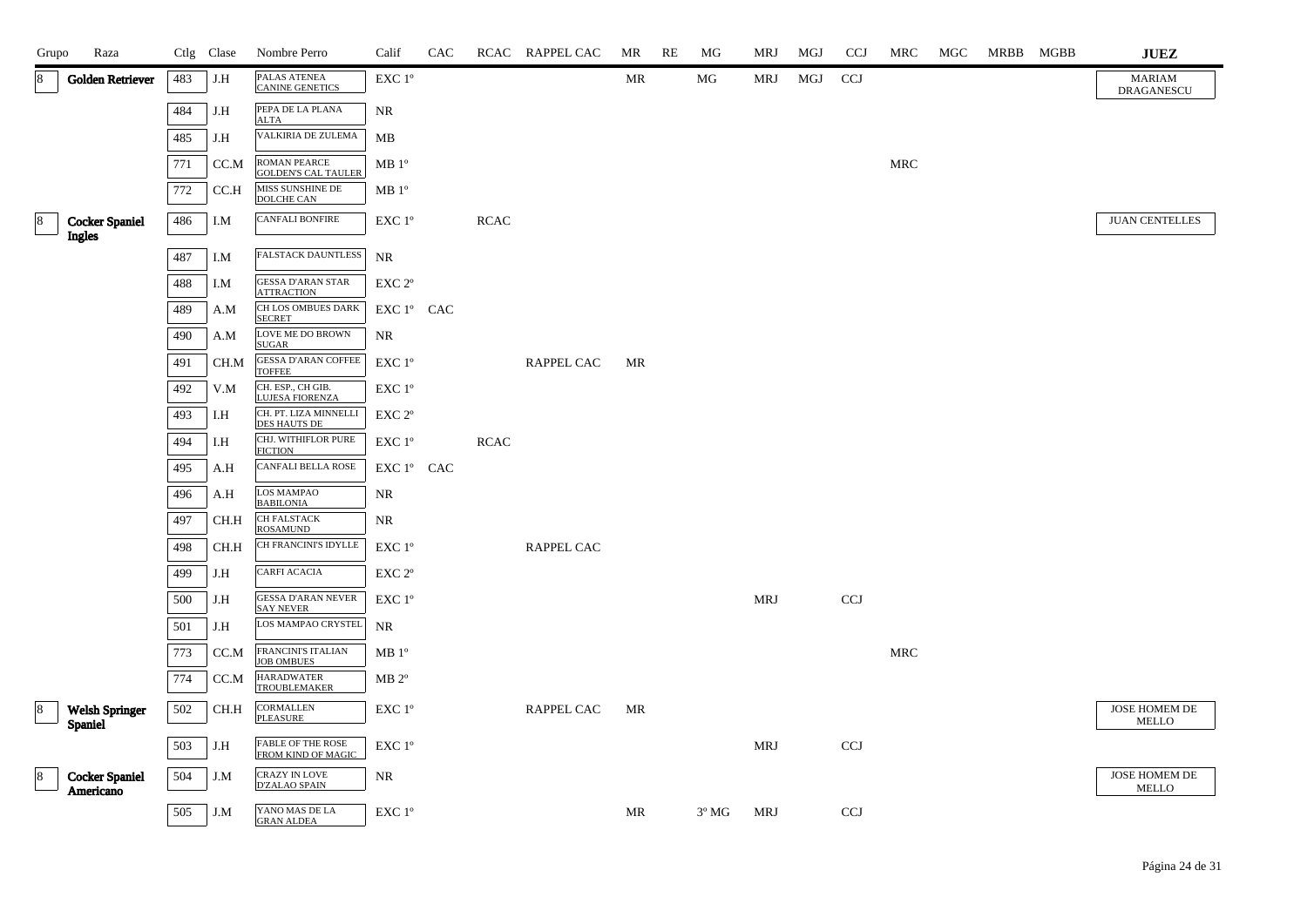| Grupo       | Raza                     |     | Ctlg Clase | Nombre Perro                                 | Calif                                      | CAC |             | RCAC RAPPEL CAC MR |           | RE | MG             | MRJ        | MGJ | <b>CCJ</b>                | MRC | MGC | MRBB MGBB | <b>JUEZ</b>                   |
|-------------|--------------------------|-----|------------|----------------------------------------------|--------------------------------------------|-----|-------------|--------------------|-----------|----|----------------|------------|-----|---------------------------|-----|-----|-----------|-------------------------------|
| 8           | Perro de Agua<br>Español | 506 | CC.M       | <b>JANOSIK BONA ESPERO</b>                   | MB                                         |     |             |                    |           |    |                |            |     |                           |     |     |           | RAFAEL ESCAR                  |
|             |                          | 507 | I.M        | <b>LEON D'ANTRILLES</b>                      | EXC 1°                                     |     | <b>RCAC</b> |                    |           |    |                |            |     |                           |     |     |           |                               |
|             |                          | 508 | I.M        | LUKY                                         | NR                                         |     |             |                    |           |    |                |            |     |                           |     |     |           |                               |
|             |                          | 509 | A.M        | BAMBINO DE<br>J.MACELIA                      | EXC 2°                                     |     |             |                    |           |    |                |            |     |                           |     |     |           |                               |
|             |                          | 510 | A.M        | PICARO DE LAS BRISAS<br><b>DEL MAR</b>       | NR                                         |     |             |                    |           |    |                |            |     |                           |     |     |           |                               |
|             |                          | 511 | A.M        | <b>QUIRRIN</b>                               | EXC                                        |     |             |                    |           |    |                |            |     |                           |     |     |           |                               |
|             |                          | 512 | A.M        | VITORIO DE LASELES                           | EXC 1° CAC                                 |     |             |                    | MR RE     |    | $2^{\circ}$ MG |            |     |                           |     |     |           |                               |
|             |                          | 513 | J.M        | <b>ENOL DE LA SENDA</b><br>DEL EO            | $\ensuremath{\mathrm{EXC}}$ $2^\mathrm{o}$ |     |             |                    |           |    |                |            |     | <b>RCCJ</b>               |     |     |           |                               |
|             |                          | 514 | J.M        | LUCAS I D'ANTRILLES                          | NR                                         |     |             |                    |           |    |                |            |     |                           |     |     |           |                               |
|             |                          | 515 | J.M        | MALTRAVIESO DE<br>CAÑADAS Y VEREDAS          | EXC 1°                                     |     |             |                    |           |    |                | <b>MRJ</b> |     | $\ensuremath{\text{CCJ}}$ |     |     |           |                               |
|             |                          | 516 | J.M        | ROSCO                                        | EXC                                        |     |             |                    |           |    |                |            |     |                           |     |     |           |                               |
|             |                          | 517 | V.M        | <b>DORAIMON</b>                              | $\ensuremath{\mathrm{EXC}}$ $1^\mathrm{o}$ |     |             |                    |           |    |                |            |     |                           |     |     |           |                               |
|             |                          | 518 | T.H        | <b>BLACKYBORIJ</b>                           | EXC 1°                                     |     |             |                    |           |    |                |            |     |                           |     |     |           |                               |
|             |                          | 519 | A.H        | <b>BIDAI DE LA SENDA</b><br>DEL EO           | EXC 1º CAC                                 |     |             |                    |           |    |                |            |     |                           |     |     |           |                               |
|             |                          | 520 | A.H        | <b>JUST BE A STAR</b>                        | NR                                         |     |             |                    |           |    |                |            |     |                           |     |     |           |                               |
|             |                          | 521 | A.H        | MAYA DE AGUA<br><b>SALADA</b>                | NR                                         |     |             |                    |           |    |                |            |     |                           |     |     |           |                               |
|             |                          | 522 | A.H        | PALOMA                                       | EXC 2°                                     |     | <b>RCAC</b> |                    |           |    |                |            |     |                           |     |     |           |                               |
|             |                          | 523 | A.H        | VIVIANA DE LAS ELES                          | NR                                         |     |             |                    |           |    |                |            |     |                           |     |     |           |                               |
|             |                          | 524 | CH.H       | DARIA CANIS MARINUS                          | EXC 1°                                     |     |             | RAPPEL CAC         |           |    |                |            |     |                           |     |     |           |                               |
|             |                          | 525 | J.H        | DAMA DEL CORTIJO LA<br><b>ARJONA</b>         | EXC <sub>2°</sub>                          |     |             |                    |           |    |                |            |     | <b>RCCJ</b>               |     |     |           |                               |
|             |                          | 526 | J.H        | OCURI DE CAÑADAS Y<br><b>VEREDAS</b>         | EXC 1°                                     |     |             |                    |           |    |                |            |     | $\ensuremath{\text{CCJ}}$ |     |     |           |                               |
|             |                          | 527 | J.H        | YAMA DE LAS ELES                             | ${\rm EXC}$                                |     |             |                    |           |    |                |            |     |                           |     |     |           |                               |
|             |                          | 528 | V.H        | MARA DEL RABADAN                             | EXC 1°                                     |     |             |                    |           |    |                |            |     |                           |     |     |           |                               |
|             |                          | 775 | CC.M       | <b>UBRIQUELEOMORAB</b><br><b>RASTA</b>       | MB 1 <sup>o</sup>                          |     |             |                    |           |    |                |            |     |                           |     |     |           |                               |
|             |                          | 776 | CC.H       | <b>BULERIA DE AIRES DE</b><br><b>MARISMA</b> | $MB 2^{\circ}$                             |     |             |                    |           |    |                |            |     |                           |     |     |           |                               |
|             |                          | 777 | CCA        | DEL TIBIO BIMBA                              | $MB1^{\circ}$                              |     |             |                    |           |    |                |            |     |                           | MRC |     |           |                               |
| $ 9\rangle$ | <b>Bichón Maltés</b>     | 529 | A.M        | POLAR SECRETS SHOW<br>MUST GO ON             | EXC 1º CAC                                 |     |             |                    |           |    |                |            |     |                           |     |     |           | JOSE HOMEM DE<br><b>MELLO</b> |
|             |                          | 530 | J.M        | LES LLUNES PICASSO                           | EXC <sub>2°</sub>                          |     |             |                    |           |    |                |            |     |                           |     |     |           |                               |
|             |                          | 531 | J.M        | TILOU DE CIMILLET<br><b>MAI TESE</b>         | EXC 1°                                     |     |             |                    | <b>MR</b> |    |                | <b>MRJ</b> |     | CCJ                       |     |     |           |                               |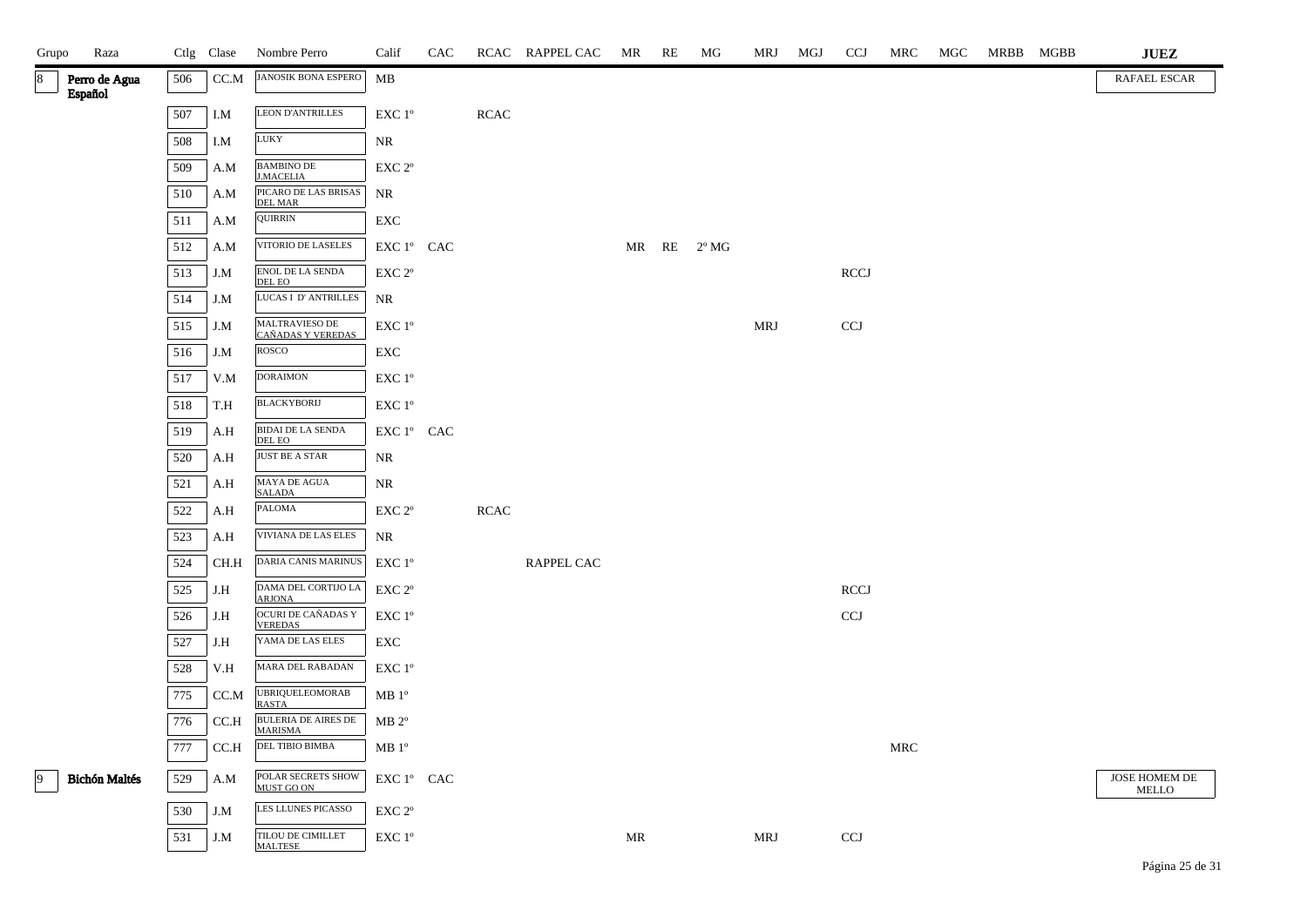| Grupo          | Raza                                    |     | Ctlg Clase | Nombre Perro                                    | Calif                                      | CAC |             | RCAC RAPPEL CAC | MR | RE | MG | MRJ        | MGJ | <b>CCJ</b>                | MRC        | MGC | MRBB MGBB   | <b>JUEZ</b>                          |
|----------------|-----------------------------------------|-----|------------|-------------------------------------------------|--------------------------------------------|-----|-------------|-----------------|----|----|----|------------|-----|---------------------------|------------|-----|-------------|--------------------------------------|
| 19             | <b>Bichón Maltés</b>                    | 532 | I.H        | KIRIKIÑO ENYA                                   | NR                                         |     |             |                 |    |    |    |            |     |                           |            |     |             | JOSE HOMEM DE<br><b>MELLO</b>        |
|                |                                         | 533 | A.H        | <b>GRACE MALTEZZI (FCI)</b>                     | EXC 1° CAC                                 |     |             |                 |    |    |    |            |     |                           |            |     |             |                                      |
|                |                                         | 534 | J.H        | REBECCA DE JUNIOR'S<br><b>CAN</b>               | NR                                         |     |             |                 |    |    |    |            |     |                           |            |     |             |                                      |
|                |                                         | 535 | J.H        | SULE DE CIMILLET<br><b>MALTESE</b>              | EXC 1 <sup>o</sup>                         |     |             |                 |    |    |    |            |     |                           |            |     |             |                                      |
|                |                                         | 778 | CC.M       | DORAJI DE CIMILLET<br><b>MALTESE</b>            | $MB1^{\circ}$                              |     |             |                 |    |    |    |            |     |                           |            |     |             |                                      |
|                |                                         | 779 | CC.M       | MAGIC STAR DE<br><b>MIKYSA</b>                  | $B 2^{\circ}$                              |     |             |                 |    |    |    |            |     |                           |            |     |             |                                      |
|                |                                         | 780 | CC.H       | <b>ESCARLETT DE</b><br><b>MALTAYORK</b>         | $MB1^{\circ}$                              |     |             |                 |    |    |    |            |     |                           | <b>MRC</b> |     |             |                                      |
|                |                                         | 781 | CC.H       | <b>OLIVA DE JUNIOR'S</b><br>CAN                 | $MB 3^{\circ}$                             |     |             |                 |    |    |    |            |     |                           |            |     |             |                                      |
|                |                                         | 782 | CC.H       | OPRAH DE JUNIOR'S<br>CAN                        | $MB 2^{\circ}$                             |     |             |                 |    |    |    |            |     |                           |            |     |             |                                      |
| $\vert$ 9      | Bichón Habanero                         | 536 | J.M        | <b>LIMON DU PRINTEMPS</b><br><b>DES OLIVETS</b> | $\ensuremath{\mathrm{EXC}}$ $1^\mathrm{o}$ |     |             |                 | MR |    | NR | <b>MRJ</b> |     | <b>CCJ</b>                |            |     |             | JOSE HOMEM DE<br><b>MELLO</b>        |
|                |                                         | 537 | J.H        | HOLMSAASEN'S<br>AURORA POLARIS                  | EXC 1 <sup>o</sup>                         |     |             |                 |    |    |    |            |     | $\ensuremath{\text{CCJ}}$ |            |     |             |                                      |
|                |                                         | 783 | BB.M       | PEEK A BOO DE LA<br>VALLÉE DU RÊVE              | $MB1^{\circ}$                              |     |             |                 |    |    |    |            |     |                           |            |     | <b>MRBB</b> |                                      |
| $\vert$ 9      | Bichón Frisé                            | 538 | CH.M       | REGINA BICHON MOON<br>DANCER                    | NR                                         |     |             |                 |    |    |    |            |     |                           |            |     |             | ANGEL GARACH                         |
|                |                                         | 539 | CH.H       | AMAZING BUT TRUE<br>DE NARNOA                   | EXC 1 <sup>o</sup>                         |     |             | RAPPEL CAC      | MR |    |    |            |     |                           |            |     |             |                                      |
|                |                                         | 784 | CC.M       | REGINA BICHON MADE<br>OF STARS                  | MB 1 <sup>o</sup>                          |     |             |                 |    |    |    |            |     |                           | <b>MRC</b> |     |             |                                      |
| $\overline{9}$ | <b>Caniche Gigante</b><br>Negro         | 540 | A.M        | DEL RIUESLA MI TITIN                            | EXC 2 <sup>o</sup>                         |     | <b>RCAC</b> |                 |    |    |    |            |     |                           |            |     |             | <b>JOSE HOMEM DE</b><br><b>MELLO</b> |
|                |                                         | 541 | A.M        | DEL ZARZOSO<br><b>OUIEREME SIEMPRE</b>          | EXC 1° CAC                                 |     |             |                 | MR |    | MG |            |     |                           |            |     |             |                                      |
|                |                                         | 542 | A.M        | <b>SWEET BLANCK</b><br><b>DIAMOND DANDI</b>     | NR                                         |     |             |                 |    |    |    |            |     |                           |            |     |             |                                      |
|                |                                         | 543 | I.H        | EDIVETTE YOU AND I                              | EXC 1°                                     |     | <b>RCAC</b> |                 |    |    |    |            |     |                           |            |     |             |                                      |
|                |                                         | 544 | A.H        | ORISHA YEMAYA                                   | EXC 1° CAC                                 |     |             |                 |    |    |    |            |     |                           |            |     |             |                                      |
| $\overline{9}$ | <b>Caniche Gigante</b><br><b>Blanco</b> | 545 | I.H        | BELLA BIANCA<br><b>JONTARI</b>                  | EXC 1° CAC                                 |     |             |                 |    |    |    |            |     |                           |            |     |             | JOSE HOMEM DE<br>MELLO               |
| 9              | Caniche Mediano<br>Negro                | 546 | A.H        | TRAMUNTANA DE CA<br><b>LA RUTH</b>              | NR                                         |     |             |                 |    |    |    |            |     |                           |            |     |             | JOSE HOMEM DE<br>MELLO               |
| $\overline{9}$ | Caniche Mediano<br><b>Blanco</b>        | 547 | J.M        | SAMISCAN<br><b>BALENCIAGA</b>                   | EXC 1°                                     |     |             |                 | MR |    |    | MRJ        | MGJ | <b>CCJ</b>                |            |     |             | <b>JOSE HOMEM DE</b><br><b>MELLO</b> |
| $\overline{9}$ | Caniche Mediano<br>Marrón               | 548 | J.M        | <b>FONSEARA ALYDAR</b>                          | <b>NR</b>                                  |     |             |                 |    |    |    |            |     |                           |            |     |             | JOSE HOMEM DE<br><b>MELLO</b>        |
|                |                                         | 549 | J.M        | <b>NESSUM DORMA</b>                             | NR                                         |     |             |                 |    |    |    |            |     |                           |            |     |             |                                      |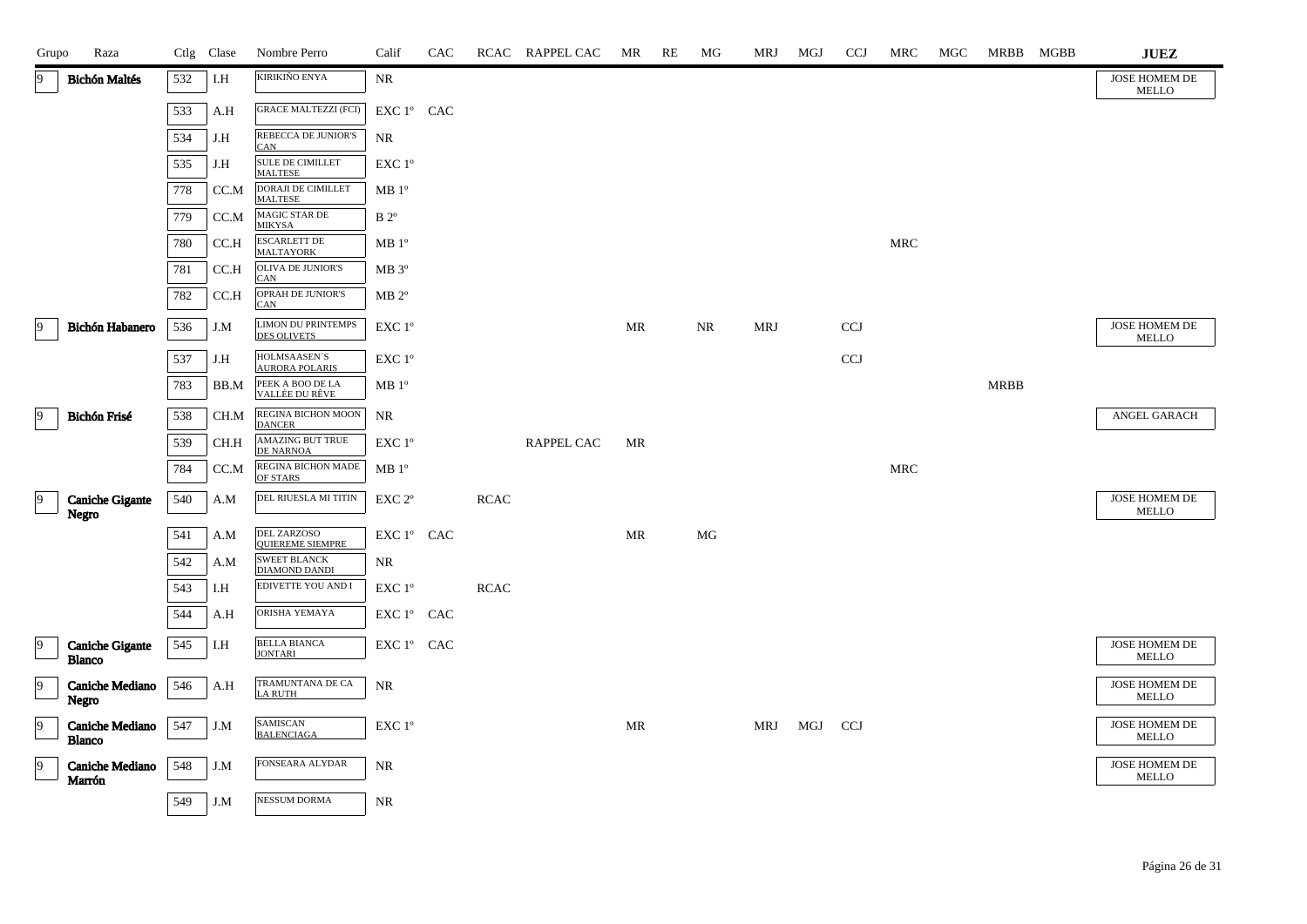| Grupo          | Raza                             |     | Ctlg Clase | Nombre Perro                                      | Calif              | CAC |             | RCAC RAPPEL CAC | <b>MR</b>                         | RE | MG | MRJ        | MGJ | <b>CCJ</b>  | MRC        | MGC | MRBB MGBB | <b>JUEZ</b>                        |
|----------------|----------------------------------|-----|------------|---------------------------------------------------|--------------------|-----|-------------|-----------------|-----------------------------------|----|----|------------|-----|-------------|------------|-----|-----------|------------------------------------|
| 19             | <b>Caniche Enano</b><br>Marrón   | 785 | CC.H       | FORTUNA VALOR<br><b>INTER PLATA</b>               | MB 1 <sup>o</sup>  |     |             |                 |                                   |    |    |            |     |             | <b>MRC</b> |     |           | JOSE HOMEM DE<br>MELLO             |
| $\overline{9}$ | <b>Caniche Enano</b><br>Apricot  | 550 | I.H        | <b>DERBAKE'S LOST</b><br><b>ISLAND MARTINA</b>    | EXC 1º CAC         |     |             |                 | MR                                |    |    |            |     |             |            |     |           | JOSE HOMEM DE<br>MELLO             |
| $\vert$ 9      | Caniche miniatura<br>todos (toy) | 551 | J.M        | L'ERMONTOFF IZ<br><b>SEVERNOY IMPERII</b>         | EXC 1°             |     |             |                 | $\ensuremath{\mathsf{MR}}\xspace$ |    |    | <b>MRJ</b> |     | <b>CCJ</b>  |            |     |           | JOSE HOMEM DE<br><b>MELLO</b>      |
|                |                                  | 552 | I.H        | VIVE LA VIDA LOCA<br>DE TORKENTALL                | <b>NR</b>          |     |             |                 |                                   |    |    |            |     |             |            |     |           |                                    |
|                |                                  | 553 | A.H        | <b>GOLDEN STRIK JILDA</b>                         | EXC 1° CAC         |     |             |                 |                                   |    |    |            |     |             |            |     |           |                                    |
|                |                                  | 554 | A.H        | <b>GOLDEN STRIKE NOA II</b>                       | <b>NR</b>          |     |             |                 |                                   |    |    |            |     |             |            |     |           |                                    |
|                |                                  | 786 | CC.H       | <b>INAPAT'S FLASH IN</b><br>THE NIGHT             | $MB1^{\circ}$      |     |             |                 |                                   |    |    |            |     |             | <b>MRC</b> |     |           |                                    |
|                |                                  | 787 | CC.H       | JONTARI PULGARCITA                                | $MB 2^{\circ}$     |     |             |                 |                                   |    |    |            |     |             |            |     |           |                                    |
| $\overline{9}$ | Griffon de<br><b>Bruselas</b>    | 555 | A.M        | J CH/ MULTI CH<br>ATTBORG RIGHT ON                | NR                 |     |             |                 |                                   |    |    |            |     |             |            |     |           | ANGEL GARACH                       |
| $\overline{9}$ | Perro chino<br>crestado          | 556 | A.M        | ANGEL OF DARKNESS                                 | NR                 |     |             |                 |                                   |    |    |            |     |             |            |     |           | ANGEL GARACH                       |
|                |                                  | 557 | J.M        | <b>BIG TALKING MAN</b><br><b>DELLA CASTAFIORE</b> | EXC 1°             |     |             |                 |                                   |    |    | <b>MRJ</b> |     | <b>CCJ</b>  |            |     |           |                                    |
|                |                                  | 558 | I.H        | CHIC TO CHIC<br><b>BONAVENTURE JEANS</b>          | NR                 |     |             |                 |                                   |    |    |            |     |             |            |     |           |                                    |
|                |                                  | 559 | A.H        | CH BRIANA WINNING<br><b>SMILE</b>                 | EXC 1° CAC         |     |             |                 | $\ensuremath{\mathsf{MR}}\xspace$ |    |    |            |     |             |            |     |           |                                    |
|                |                                  | 560 | A.H        | VALKREST THE FIRST<br><b>LADY</b>                 | NR                 |     |             |                 |                                   |    |    |            |     |             |            |     |           |                                    |
| $ 9\rangle$    | Chihuahua pelo<br>corto          | 561 | I.M        | <b>NICOLAS DE</b><br><b>LEYENDAS DE PASION</b>    | MB                 |     |             |                 |                                   |    |    |            |     |             |            |     |           | <b>MARIAM</b><br><b>DRAGANESCU</b> |
|                |                                  | 562 | A.M        | CH MONTALES DELLA<br><b>DOLCEMELA</b>             | EXC 1° CAC         |     |             |                 |                                   |    |    |            |     |             |            |     |           |                                    |
|                |                                  | 563 | A.M        | CH. MISTY MEA RAIN<br><b>MAN</b>                  | EXC 2 <sup>o</sup> |     | <b>RCAC</b> |                 |                                   |    |    |            |     |             |            |     |           |                                    |
|                |                                  | 564 | A.M        | HEADSTAR JOHN THE<br><b>REVELATOR</b>             | EXC 3°             |     |             |                 |                                   |    |    |            |     |             |            |     |           |                                    |
|                |                                  | 565 | A.M        | MINUTO DE DUENDES<br>DEL SUR TROPICAL             | EXC 4°             |     |             |                 |                                   |    |    |            |     |             |            |     |           |                                    |
|                |                                  | 566 | CH.M       | <b>HEADSTAR JUNIOR</b>                            | SIN CAL<br>TT.     |     |             |                 |                                   |    |    |            |     |             |            |     |           |                                    |
|                |                                  | 567 | J.M        | DON DE DOGO<br><b>INVICTUS MANEO</b>              | EXC 2 <sup>o</sup> |     |             |                 |                                   |    |    |            |     | <b>RCCJ</b> |            |     |           |                                    |
|                |                                  | 568 | J.M        | <b>KEENAUGHTS</b><br><b>BLOSSOM BILLY</b>         | EXC 1°             |     |             |                 |                                   |    |    | MRJ        | MGJ | <b>CCJ</b>  |            |     |           |                                    |
|                |                                  | 569 | J.M        | MARIVANIET DARDO                                  | MB                 |     |             |                 |                                   |    |    |            |     |             |            |     |           |                                    |
|                |                                  | 570 | J.M        | THE KING OF THE RING<br>DE JOLETACAN              | MB                 |     |             |                 |                                   |    |    |            |     |             |            |     |           |                                    |
|                |                                  | 571 | I.H        | BURRYTA DE DASILVA                                | $EXC1^{\circ}$     |     |             |                 |                                   |    |    |            |     |             |            |     |           |                                    |
|                |                                  | 572 | I.H        | THE BEST FRIENDSHIP<br>DE CHIHUAHUA DEL           | EXC 2 <sup>o</sup> |     |             |                 |                                   |    |    |            |     |             |            |     |           |                                    |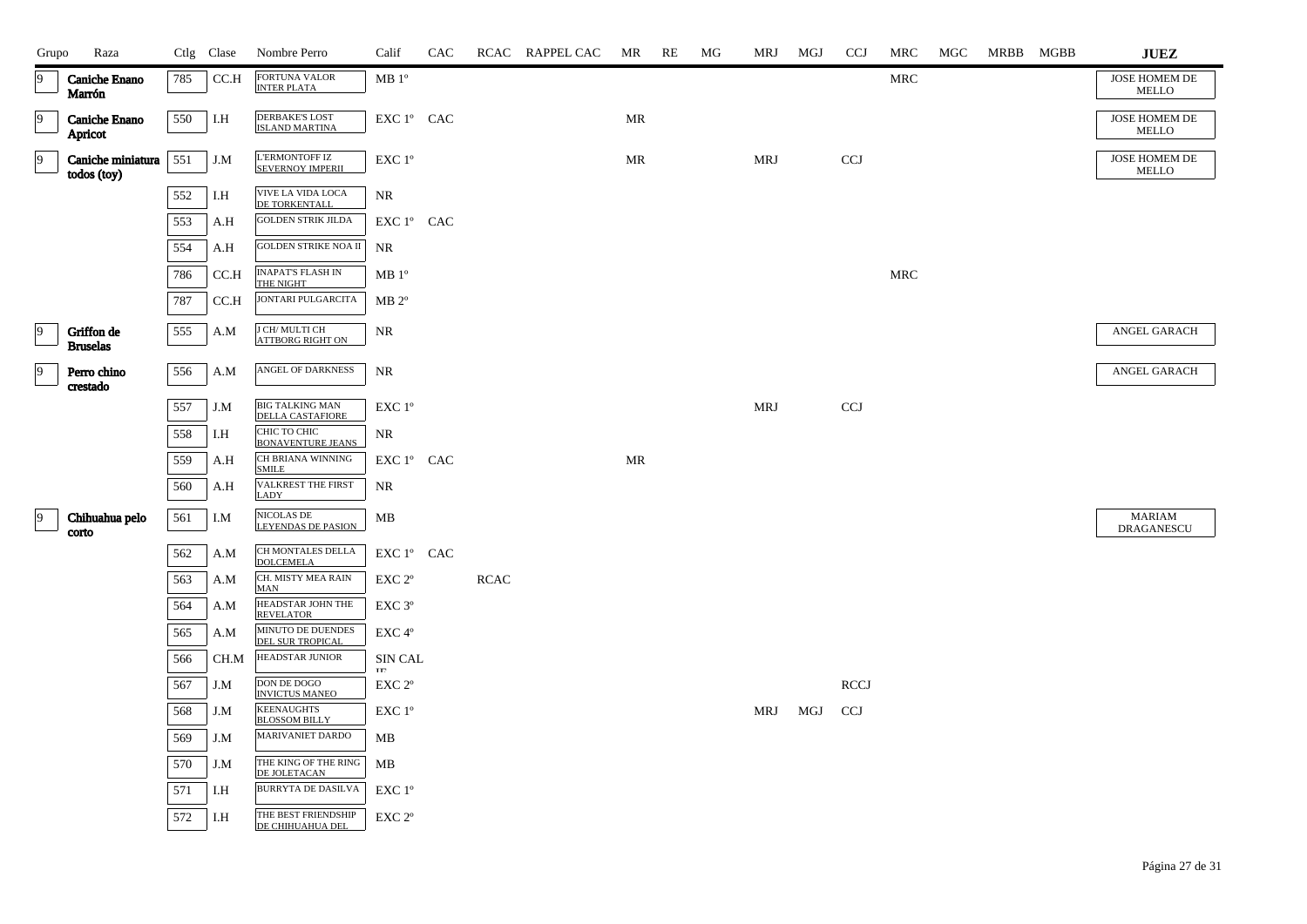| Grupo           | Raza                            |     | Ctlg Clase | Nombre Perro                                    | Calif              | CAC |             | RCAC RAPPEL CAC | MR | RE | MG | MRJ        | MGJ | <b>CCJ</b>  | MRC                  | MGC | MRBB MGBB   |             | $_{\rm JUEZ}$               |
|-----------------|---------------------------------|-----|------------|-------------------------------------------------|--------------------|-----|-------------|-----------------|----|----|----|------------|-----|-------------|----------------------|-----|-------------|-------------|-----------------------------|
| 9               | Chihuahua pelo<br>corto         | 573 | A.H        | <b>BITTERSWEET</b>                              | EXC 3°             |     |             |                 |    |    |    |            |     |             |                      |     |             |             | <b>MARIAM</b><br>DRAGANESCU |
|                 |                                 | 574 | A.H        | MATILDA II DE ARLEJO                            | EXC 1º CAC         |     |             |                 | MR |    |    |            |     |             |                      |     |             |             |                             |
|                 |                                 | 575 | A.H        | THE LEVINSON<br>VICTORIA FEDERICA               | EXC 2°             |     | <b>RCAC</b> |                 |    |    |    |            |     |             |                      |     |             |             |                             |
|                 |                                 | 576 | CH.H       | ALIVE DE CHIHUAHUA<br>DEL VALLE                 | EXC 2 <sup>o</sup> |     |             |                 |    |    |    |            |     |             |                      |     |             |             |                             |
|                 |                                 | 577 | CH.H       | <b>CANDY POP DES</b><br><b>MONTS SECRETS DE</b> | EXC 1°             |     |             |                 |    |    |    |            |     |             |                      |     |             |             |                             |
|                 |                                 | 578 | J.H        | DON DE DOGO INSIDE<br><b>OUT</b>                | EXC 1°             |     |             |                 |    |    |    |            |     | CCJ         |                      |     |             |             |                             |
|                 |                                 | 788 | BB.H       | CHIHUAHUA DEL<br>VALLE CAN'T LIVE               | $MB 2^{\circ}$     |     |             |                 |    |    |    |            |     |             |                      |     |             |             |                             |
|                 |                                 | 789 | BB.H       | THE LEVINSON MIAH<br>ARE TO ME                  | MB1°               |     |             |                 |    |    |    |            |     |             |                      |     | <b>MRBB</b> |             |                             |
|                 |                                 | 790 | CC.M       | CHIHUAHUA DEL<br>VALLE STILL HERE               | $MB1^{\circ}$      |     |             |                 |    |    |    |            |     |             | $\operatorname{MRC}$ |     |             |             |                             |
|                 |                                 | 791 | CC.M       | DE SANDRA INDIANA<br>JONES FOR WHITE            | NR                 |     |             |                 |    |    |    |            |     |             |                      |     |             | <b>MGBB</b> |                             |
|                 |                                 | 792 | CC.H       | TOMASITA DE ENANOS<br><b>NAQUERANOS</b>         | MB1°               |     |             |                 |    |    |    |            |     |             |                      |     |             |             |                             |
| 9               | Chihuahua pelo<br>largo         | 579 | A.M        | <b>DOLLHOUSE HOBBY'S</b><br><b>CHOCOLATE</b>    | EXC 4°             |     |             |                 |    |    |    |            |     |             |                      |     |             |             | <b>MARIAM</b><br>DRAGANESCU |
|                 |                                 | 580 | A.M        | <b>GOLDEN BOY SECRET</b><br>OF ANGEL            | EXC 2°             |     | <b>RCAC</b> |                 |    |    |    |            |     |             |                      |     |             |             |                             |
|                 |                                 | 581 | A.M        | MAGNIFICO DI SAN<br><b>GIMIGNANO</b>            | $EXC$ $3^{\circ}$  |     |             |                 |    |    |    |            |     |             |                      |     |             |             |                             |
|                 |                                 | 582 | A.M        | ONE CENT MAGENTA<br>STELLA DI ZUCCHERO          | EXC 1° CAC         |     |             |                 | MR |    |    |            |     |             |                      |     |             |             |                             |
|                 |                                 | 583 | CH.M       | MULTI CH. SHAH<br><b>ARPILIN LEO</b>            | EXC 1°             |     |             |                 |    |    |    |            |     |             |                      |     |             |             |                             |
|                 |                                 | 584 | I.H        | RASYTA DE DASILVA                               | EXC 1° CAC         |     |             |                 |    |    |    |            |     |             |                      |     |             |             |                             |
|                 |                                 | 585 | J.H        | <b>BARBERRY BLUE</b><br><b>DOROTHY FROM THE</b> | EXC 2 <sup>o</sup> |     |             |                 |    |    |    |            |     | <b>RCCJ</b> |                      |     |             |             |                             |
|                 |                                 | 586 | J.H        | OLA DOMYNO DE<br><b>DASILVA</b>                 | EXC 1°             |     |             |                 |    |    |    | <b>MRJ</b> |     | <b>CCJ</b>  |                      |     |             |             |                             |
|                 |                                 | 793 | BB.M       | MUÑECO DE LOS SIETE<br><b>ENANITOS</b>          | MB 1 <sup>o</sup>  |     |             |                 |    |    |    |            |     |             |                      |     | <b>MRBB</b> |             |                             |
|                 |                                 | 794 | BB.H       | NIKA CHIHUA IN<br><b>UKRAINE (LONG)</b>         | B                  |     |             |                 |    |    |    |            |     |             |                      |     |             |             |                             |
|                 |                                 | 795 | CC.M       | CANDYLICIOUS I LOVE<br>YOU                      | MB1°               |     |             |                 |    |    |    |            |     |             | MRC                  | MGC |             |             |                             |
|                 |                                 | 796 | CC.H       | <b>CANDYLICIOUS</b><br><b>HONEY ROSE</b>        | MB 1 <sup>o</sup>  |     |             |                 |    |    |    |            |     |             |                      |     |             |             |                             |
| $\overline{9}$  | Pekinés                         | 797 | BB.M       | GHOST ADVENTURE<br>OF LOVERVILLE                | $MB1^{\circ}$      |     |             |                 |    |    |    |            |     |             |                      |     | <b>MRBB</b> |             | ZAZA OMAROV                 |
| $\vert 9 \vert$ | Peq perro Ruso<br>(Russkiy Toy) | 587 | J.M        | SEMICVETIK KRAFT<br><b>BONUS</b>                | EXC 1°             |     |             |                 |    |    |    |            |     | <b>CCJ</b>  |                      |     |             |             | ANGEL GARACH                |
|                 | pelo<br>largo(Acep.Provisi.     |     |            |                                                 |                    |     |             |                 |    |    |    |            |     |             |                      |     |             |             |                             |
| $\lambda$       |                                 |     |            |                                                 |                    |     |             |                 |    |    |    |            |     |             |                      |     |             |             |                             |
|                 |                                 | 588 | A.H        | CH. ANASTASIA IZ<br><b>ROSSII MATUSHKI</b>      | NR.                |     |             |                 |    |    |    |            |     |             |                      |     |             |             |                             |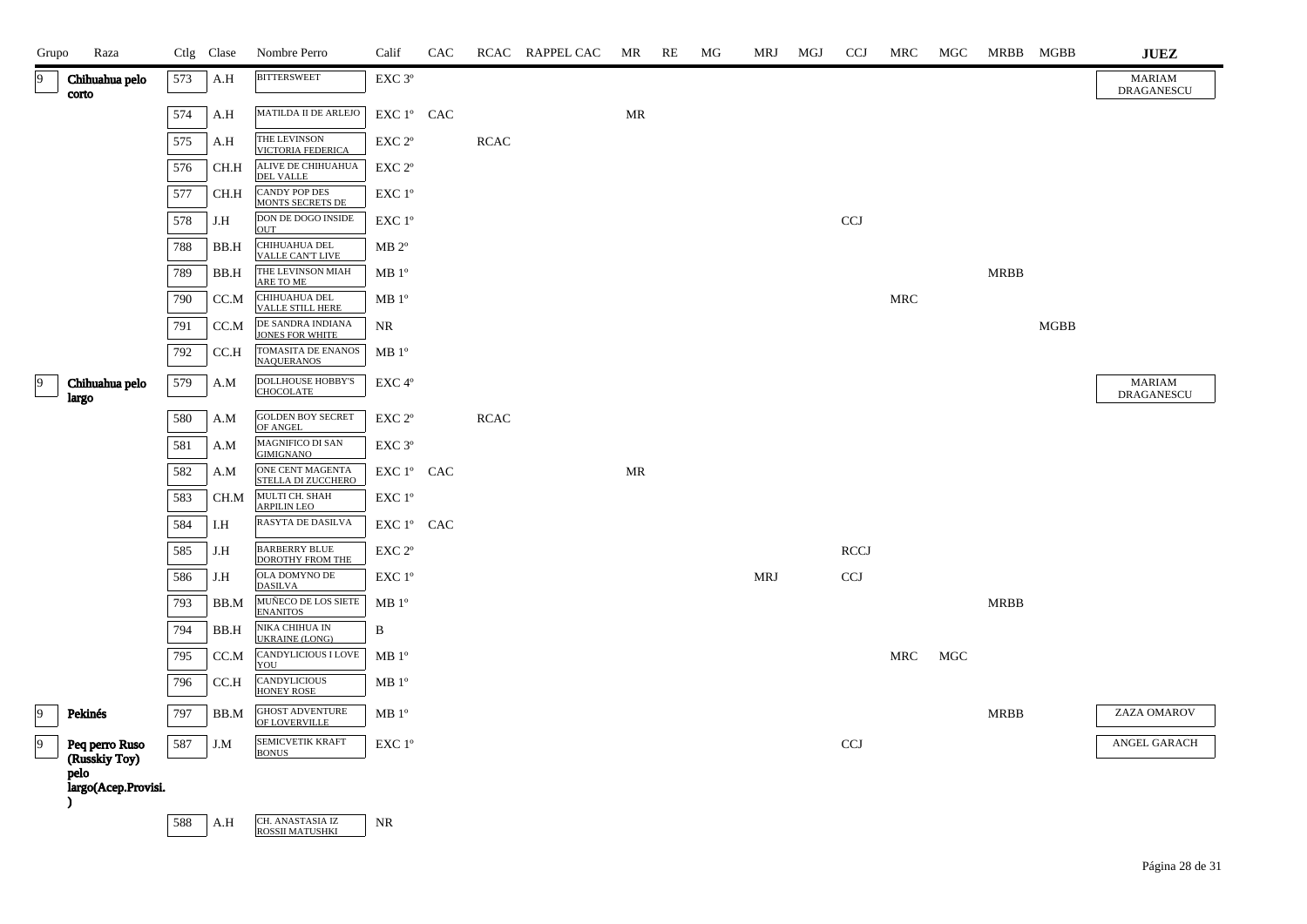| Grupo          | Raza                            |     | Ctlg Clase | Nombre Perro                                       | Calif              | CAC |             | RCAC RAPPEL CAC   | MR | RE | MG             | MRJ        | MGJ | <b>CCJ</b>  | MRC        | MGC |             | MRBB MGBB | $\mathbf{J}\mathbf{U}\mathbf{E}\mathbf{Z}$ |
|----------------|---------------------------------|-----|------------|----------------------------------------------------|--------------------|-----|-------------|-------------------|----|----|----------------|------------|-----|-------------|------------|-----|-------------|-----------|--------------------------------------------|
| 19             | Peq perro Ruso<br>(Russkiy Toy) | 589 | J.H        | <b>SEMICVETIK</b><br><b>KATERINA BELLEZA</b>       | EXC 1°             |     |             |                   | MR |    |                | MRJ        | MGJ | <b>CCI</b>  |            |     |             |           | ANGEL GARACH                               |
|                | pelo<br>largo(Acep.Provisi.     |     |            |                                                    |                    |     |             |                   |    |    |                |            |     |             |            |     |             |           |                                            |
|                |                                 | 798 | CC.H       | HELLO KITTY DE<br><b>ALIDOG</b>                    | MB 1 <sup>o</sup>  |     |             |                   |    |    |                |            |     |             | <b>MRC</b> |     |             |           |                                            |
| $\overline{9}$ | <b>Bulldog francés</b>          | 590 | I.M        | <b>EXTASE LIVE BUFFALO</b><br><b>BILL</b>          | EXC 1° CAC         |     |             |                   | MR |    | $3^{\circ}$ MG |            |     |             |            |     |             |           | ZAZA OMAROV                                |
|                |                                 | 591 | A.M        | ARMANI DE FRABEDAN                                 | EXC 1 <sup>o</sup> |     | <b>RCAC</b> |                   |    |    |                |            |     |             |            |     |             |           |                                            |
|                |                                 | 592 | A.M        | <b>BUSO</b>                                        | EXC 2 <sup>o</sup> |     |             |                   |    |    |                |            |     |             |            |     |             |           |                                            |
|                |                                 | 593 | A.M        | NOVIZALA DIESEL AT<br><b>CANIPALMA</b>             | EXC 3°             |     |             |                   |    |    |                |            |     |             |            |     |             |           |                                            |
|                |                                 | 594 | A.M        | PHAMTON OF THE<br>OPERA SM                         | EXC 4°             |     |             |                   |    |    |                |            |     |             |            |     |             |           |                                            |
|                |                                 | 595 | A.M        | ROSA DORADA WILIAM                                 | NR                 |     |             |                   |    |    |                |            |     |             |            |     |             |           |                                            |
|                |                                 | 596 | J.M        | <b>BOULE &amp; ONUBA</b><br><b>PROMETEUS</b>       | EXC 1°             |     |             |                   |    |    |                | <b>MRJ</b> |     | <b>CCJ</b>  |            |     |             |           |                                            |
|                |                                 | 597 | J.M        | JOZABED DE LA<br><b>VILLARENSE</b>                 | NR                 |     |             |                   |    |    |                |            |     |             |            |     |             |           |                                            |
|                |                                 | 598 | J.M        | <b>KLEINE KEIZER</b><br><b>CAROLVS</b>             | EXC 2°             |     |             |                   |    |    |                |            |     | <b>RCCJ</b> |            |     |             |           |                                            |
|                |                                 | 599 | I.H        | <b>EXQUISE CHÈRIE DU</b><br><b>DIEUDONÉE</b>       | EXC 1° CAC         |     |             |                   |    |    |                |            |     |             |            |     |             |           |                                            |
|                |                                 | 600 | A.H        | ALYSSA DE FRABEDAN                                 | EXC 2°             |     |             |                   |    |    |                |            |     |             |            |     |             |           |                                            |
|                |                                 | 601 | A.H        | <b>BRIDGET DU</b><br><b>DIEUDONÉE</b>              | EXC 1 <sup>o</sup> |     | <b>RCAC</b> |                   |    |    |                |            |     |             |            |     |             |           |                                            |
|                |                                 | 602 | CH.H       | IRON COUNTY I GINA                                 | EXC 1 <sup>o</sup> |     |             |                   |    |    |                |            |     |             |            |     |             |           |                                            |
|                |                                 | 603 | J.H        | <b>FIORELLA DU</b><br><b>DIEUDONÈE</b>             | EXC 1 <sup>o</sup> |     |             |                   |    |    |                |            |     | <b>CCJ</b>  |            |     |             |           |                                            |
|                |                                 | 604 | J.H        | MI GRAN AMIGO<br><b>SCARLETT</b>                   | NR                 |     |             |                   |    |    |                |            |     |             |            |     |             |           |                                            |
|                |                                 | 605 | J.H        | <b>NIZA</b>                                        | EXC 2 <sup>o</sup> |     |             |                   |    |    |                |            |     | <b>RCCJ</b> |            |     |             |           |                                            |
|                |                                 | 799 | BB.H       | CHANEL DE FRABEDAN                                 | $MB 2^{\circ}$     |     |             |                   |    |    |                |            |     |             |            |     |             |           |                                            |
|                |                                 | 800 | BB.H       | <b>SAFIRA FRENCHIES DE</b><br><b>TAUROCAN</b>      | $MB1^{\circ}$      |     |             |                   |    |    |                |            |     |             |            |     | <b>MRBB</b> |           |                                            |
|                |                                 | 801 | CC.M       | <b>CHIC &amp; VINTAGE</b><br><b>COCLEARCOCO</b>    | $MB1^{\circ}$      |     |             |                   |    |    |                |            |     |             |            |     |             |           |                                            |
|                |                                 | 802 | CC.M       | VIC TORETTO DE LA<br><b>VIREYNA</b>                | NR                 |     |             |                   |    |    |                |            |     |             |            |     |             |           |                                            |
|                |                                 | 803 | CC.H       | CARBALLEIRA D'GUIA<br><b>BOHEMIA</b>               | $MB1^{\circ}$      |     |             |                   |    |    |                |            |     |             | <b>MRC</b> |     |             |           |                                            |
|                |                                 | 804 | CC.H       | <b>CHIC &amp; VINTAGE</b><br><b>EBONY PRINCESS</b> | NR                 |     |             |                   |    |    |                |            |     |             |            |     |             |           |                                            |
| 19             | Carlino (Pug)                   | 606 | CH.M       | DIABOLBRIC'S RUMOR<br>OF WAR                       | EXC 1 <sup>o</sup> |     |             | <b>RAPPEL CAC</b> | MR |    | $2^{\circ}$ MG |            |     |             |            |     |             |           | JOSE HOMEM DE<br>MELLO                     |
|                |                                 | 607 | I.H        | TANGETOPPEN'S<br>ZAMBA IN THE NIGHT                | EXC 1° CAC         |     |             |                   |    |    |                |            |     |             |            |     |             |           |                                            |
|                |                                 | 805 | BB.H       | FLYING TO THE MOON<br>DE CAN JUNAGO                | MB 1 <sup>o</sup>  |     |             |                   |    |    |                |            |     |             |            |     | <b>MRBB</b> |           |                                            |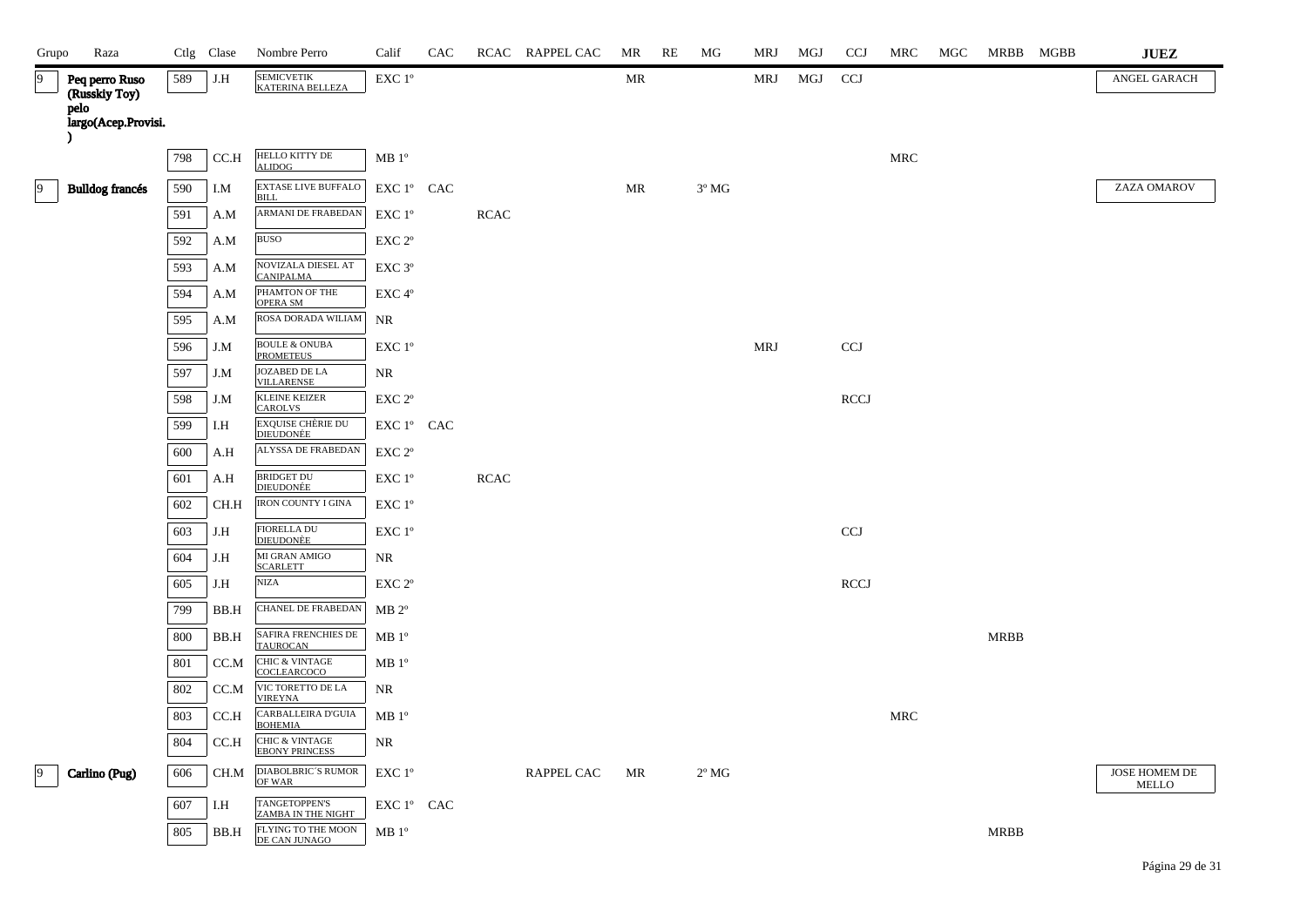| Grupo | Raza                   |     | Ctlg Clase | Nombre Perro                                      | Calif              | CAC |             | RCAC RAPPEL CAC | MR        | RE    | MG             | MRJ        | MGJ     | <b>CCJ</b>                | MRC | MGC |      | MRBB MGBB | ${\bf JUEZ}$                           |
|-------|------------------------|-----|------------|---------------------------------------------------|--------------------|-----|-------------|-----------------|-----------|-------|----------------|------------|---------|---------------------------|-----|-----|------|-----------|----------------------------------------|
| 9     | <b>Boston</b> terrier  | 608 | I.M        | HILLTOP'S BORN TO BE<br><b>ROYAL</b>              | EXC 1º CAC         |     |             |                 |           |       |                |            |         |                           |     |     |      |           | <b>CARLOS RAMOS</b><br><b>VILLAJOS</b> |
|       |                        | 609 | A.M        | RADAN ROLO EWABO                                  | EXC 1°             |     | <b>RCAC</b> |                 |           |       |                |            |         |                           |     |     |      |           |                                        |
|       |                        | 610 | CH.M       | CH. KENNEDY'S<br>SPECIAL STORY BEE                | EXC 1°             |     |             | RAPPEL CAC      |           |       |                |            |         |                           |     |     |      |           |                                        |
|       |                        | 611 | I.H        | AMY AIRES DE GREDOS                               | EXC 1° CAC         |     |             |                 | MR        |       |                |            |         |                           |     |     |      |           |                                        |
|       |                        | 612 | CH.H       | CH. BOSTON STYLE<br><b>CHOICE THE BEST</b>        | EXC 1°             |     |             |                 |           |       |                |            |         |                           |     |     |      |           |                                        |
|       |                        | 806 | BB.H       | OLOP MY LUXURY<br>DOG'S                           | $MB1^{\circ}$      |     |             |                 |           |       |                |            |         |                           |     |     | MRBB |           |                                        |
| 10    | Galgo Afgano           | 613 | I.M        | <b>COSMIC INFINITY DE</b><br>MARISCALATO          | EXC 1°             |     | <b>RCAC</b> |                 |           |       |                |            |         |                           |     |     |      |           | ANGEL GARACH                           |
|       |                        | 614 | A.M        | <b>ANUM</b>                                       | EXC 1° CAC         |     |             |                 |           |       |                |            |         |                           |     |     |      |           |                                        |
|       |                        | 615 | J.M        | <b>GOLDDRAGON</b><br>CAPTAIN AMERICA              | EXC 1°             |     |             |                 |           |       |                |            |         | CCJ                       |     |     |      |           |                                        |
|       |                        | 616 | A.H        | GOLDDRAGON ONE<br><b>MOMENT IN TIME</b>           | NR                 |     |             |                 |           |       |                |            |         |                           |     |     |      |           |                                        |
|       |                        | 617 | A.H        | TAIFA'S VENUS MOON                                | EXC 1° CAC         |     |             |                 | <b>MR</b> |       | MG             |            |         |                           |     |     |      |           |                                        |
|       |                        | 618 | CH.H       | CH.GOLDDRAGON<br><b>MISS KITTIN</b>               | NR                 |     |             |                 |           |       |                |            |         |                           |     |     |      |           |                                        |
|       |                        | 619 | J.H        | HEARTBREAKER DE<br><b>AFGHAN'S ADDICTION</b>      | EXC 1°             |     |             |                 |           |       |                | <b>MRJ</b> |         | <b>CCJ</b>                |     |     |      |           |                                        |
|       |                        | 807 | CC.H       | POLO'S CITYWINDS<br><b>BLUE CHINA</b>             | $MB 1^{\circ}$     |     |             |                 |           |       |                |            |         |                           | MRC | MGC |      |           |                                        |
| 10    | <b>Borzoi</b>          | 620 | A.M        | SECRET GARDEN<br>TRIUMPH OF THE                   | EXC 1° CAC         |     |             |                 | <b>MR</b> |       | NR             |            |         |                           |     |     |      |           | ANGEL GARACH                           |
|       |                        | 621 | I.H        | <b>LOVNA DU CLOS</b><br><b>VREMONTOIS</b>         | EXC 1° CAC         |     |             |                 |           |       |                |            |         |                           |     |     |      |           |                                        |
|       |                        | 808 | BB.H       | <b>SIMPLE OBSESSION</b><br><b>ENDLESS FREEDOM</b> | $MB1^{\circ}$      |     |             |                 |           |       |                |            |         |                           |     |     |      | MRBB MGBB |                                        |
| 10    | <b>Irish Wolfhound</b> | 622 | A.M        | DUNHILL ZLOTE<br><b>WROTA</b>                     | EXC 1° CAC         |     |             |                 |           |       |                |            |         |                           |     |     |      |           | <b>MANUEL</b><br>SANTAMARIA            |
|       |                        | 623 | J.M        | APOLLO DE<br><b>CANIPALMA</b>                     | EXC 1°             |     |             |                 | MR        |       | $2^{\circ}$ MG | <b>MRJ</b> |         | $\ensuremath{\text{CCJ}}$ |     |     |      |           |                                        |
| 10    | Galgo Español          | 624 | A.M        | YUNKE DE CALATHEA                                 | EXC 1° CAC         |     |             |                 |           |       |                |            |         |                           |     |     |      |           | RAFAEL GARCIA<br><b>PARRONDO</b>       |
|       |                        | 625 | A.H        | <b>CHANEL</b>                                     | EXC 1° CAC         |     |             |                 |           | MR RE |                |            |         |                           |     |     |      |           |                                        |
|       |                        | 626 | A.H        | DAMA I DE LA MESTA                                | NR                 |     |             |                 |           |       |                |            |         |                           |     |     |      |           |                                        |
|       |                        | 627 | A.H        | <b>MERIDA</b>                                     | EXC 2 <sup>o</sup> |     | <b>RCAC</b> |                 |           |       |                |            |         |                           |     |     |      |           |                                        |
|       |                        | 809 | CC.M       | RAYMA CONQUERIDOR                                 | $MB1^{\circ}$      |     |             |                 |           |       |                |            |         |                           | MRC |     |      |           |                                        |
| 10    | Whippet                | 628 | A.M        | <b>GRÉGOIRE DE LA</b>                             | EXC 1° CAC         |     |             |                 |           |       |                |            |         |                           |     |     |      |           | RAFAEL ESCAR                           |
|       |                        | 629 | A.M        | <b>ROMANCE DES</b><br>IGOR DE LA ROMANCE          | EXC 2 <sup>o</sup> |     | <b>RCAC</b> |                 |           |       |                |            |         |                           |     |     |      |           |                                        |
|       |                        | 630 | A.M        | <b>DES DAMOISEAUX</b><br>MILK CHOCOLAT DE         | EXC                |     |             |                 |           |       |                |            |         |                           |     |     |      |           |                                        |
|       |                        | 631 | J.M        | <b>SYNERA</b><br>PITU                             | EXC 1°             |     |             |                 |           |       |                | MRJ        | MGJ CCJ |                           |     |     |      |           |                                        |